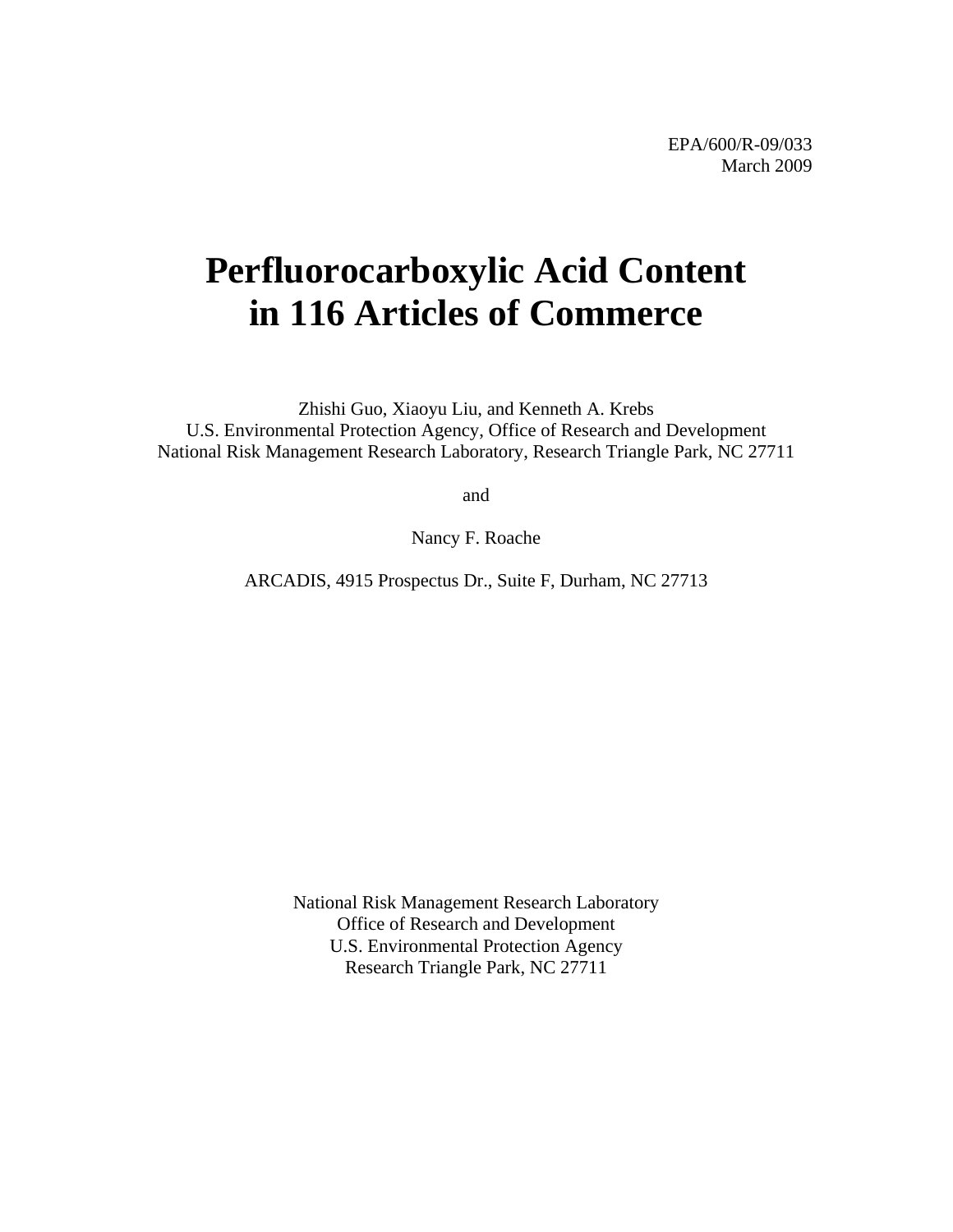# **Notice**

<span id="page-1-0"></span>This report has been subjected to the Agency's peer and administrative review and has been approved for publication as an EPA document. Mention of trade names or commercial products does not constitute endorsement or recommendation for use.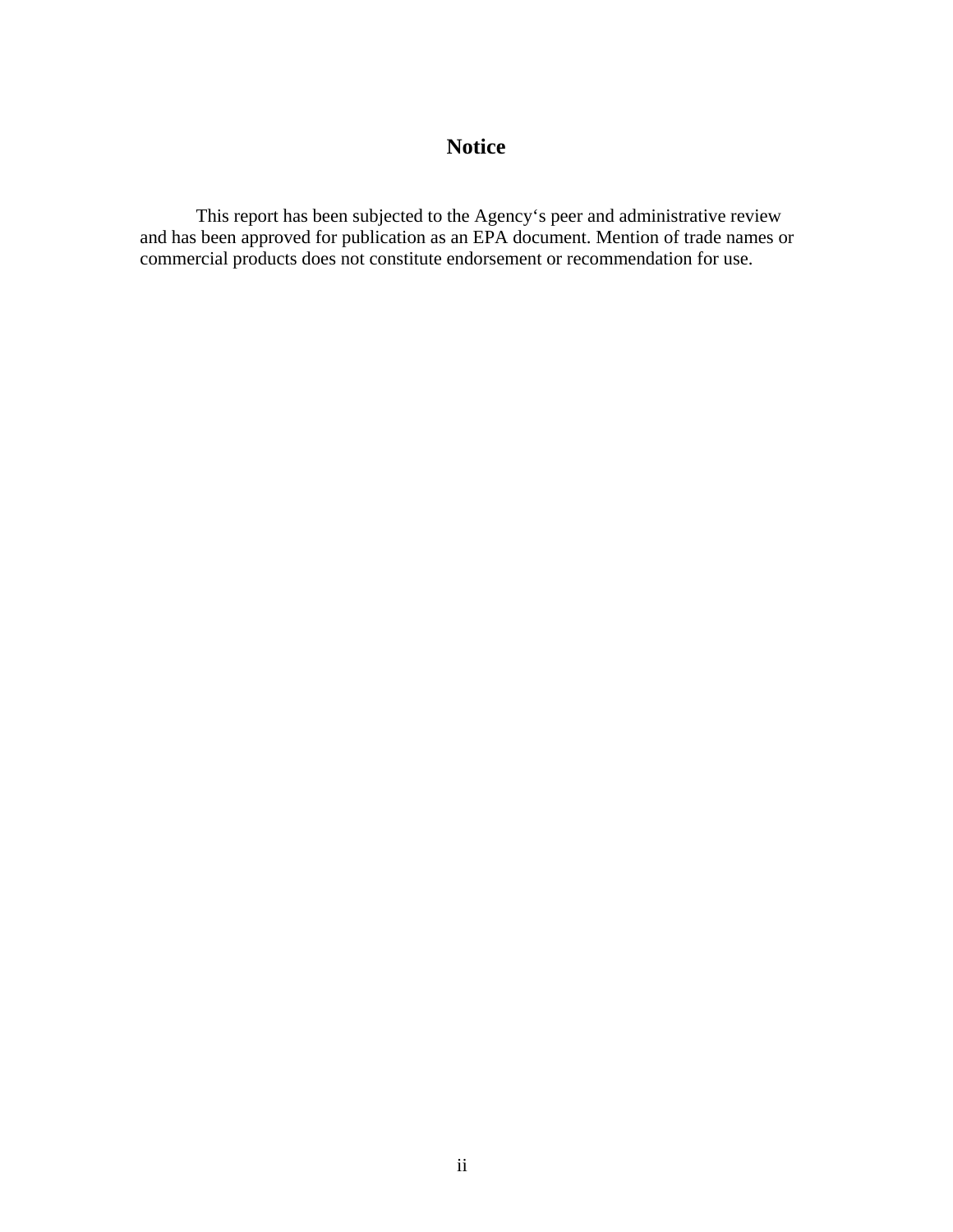<span id="page-2-0"></span>

# **Contents**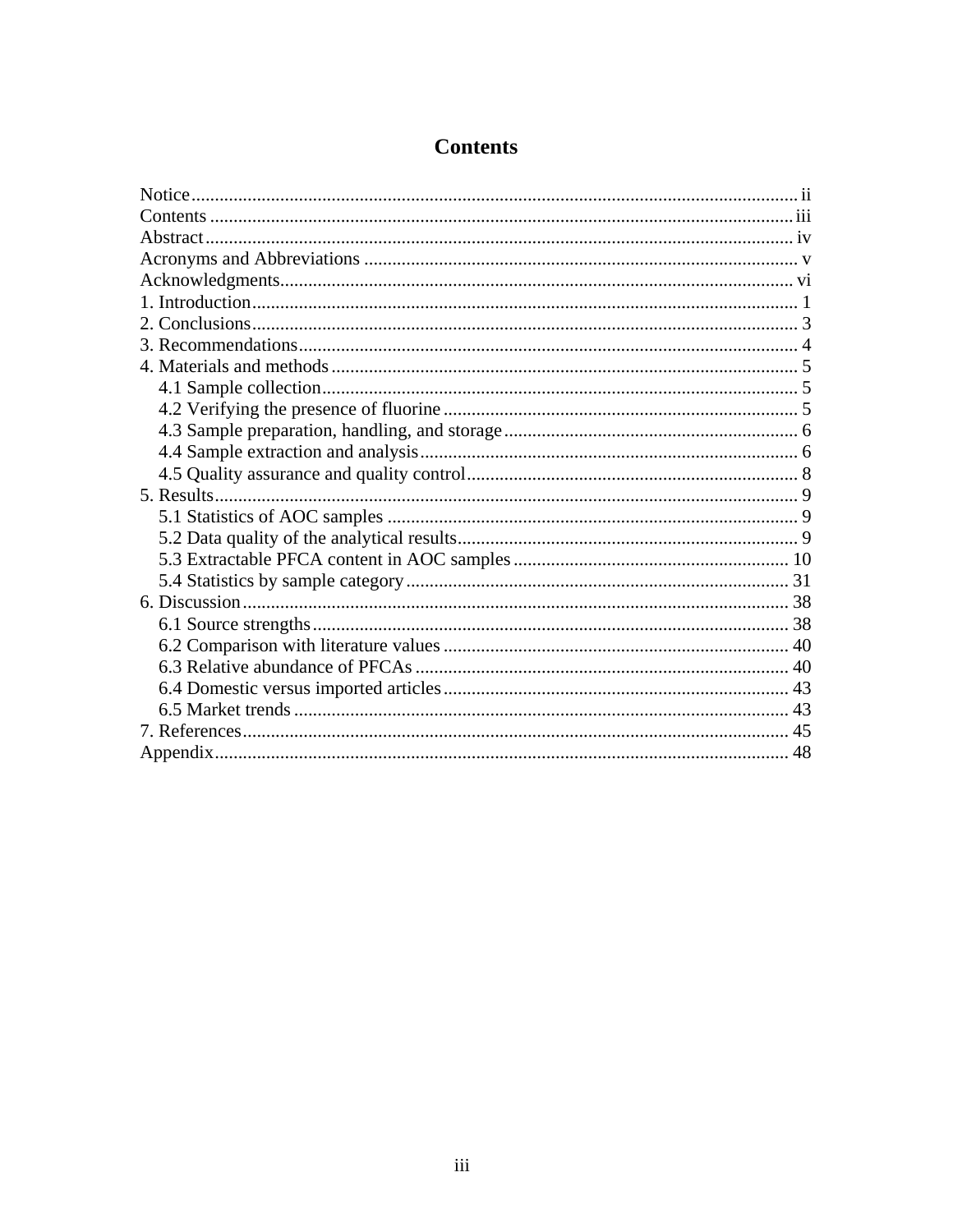## **Abstract**

<span id="page-3-0"></span>Several recent studies have found elevated levels of perfluorocarboxylic acids (PFCAs) in house dust, suggesting strongly the presence of indoor sources of these compounds. The main goal of this study was to identify and rank potentially important indoor sources by determining the PFCA content in articles of commerce (AOCs). We analyzed 116 AOC samples purchased from retail outlets in the United States between March 2007 and May 2008 by using a newly developed extraction/analytical method. For these 116 samples, the content of perfluorooctanoic acid (PFOA-C8) ranged from non-detectable to 6750 ng/g, whereas the content of total PFCAs (the sum of C5 to C12 acids) ranged from non-detectable to 47100 ng/g. Given the quantities of articles found in typical homes, it is clear that professional carpet-care liquids, pre-treated carpeting, treated floor waxes and sealants, and treated home textile products and upholstery are likely the most important PFCA sources in non-occupational indoor environments. The perfluorochemical-containing AOC market has been in a transition period. Limited data suggest that the PFCA content in AOCs has shown a downward trend overall. However, definitive confirmation of such a trend will require long-term monitoring. More studies are needed to better understand PFCA transport, exposure routes, and ways to reduce exposures in indoor environments.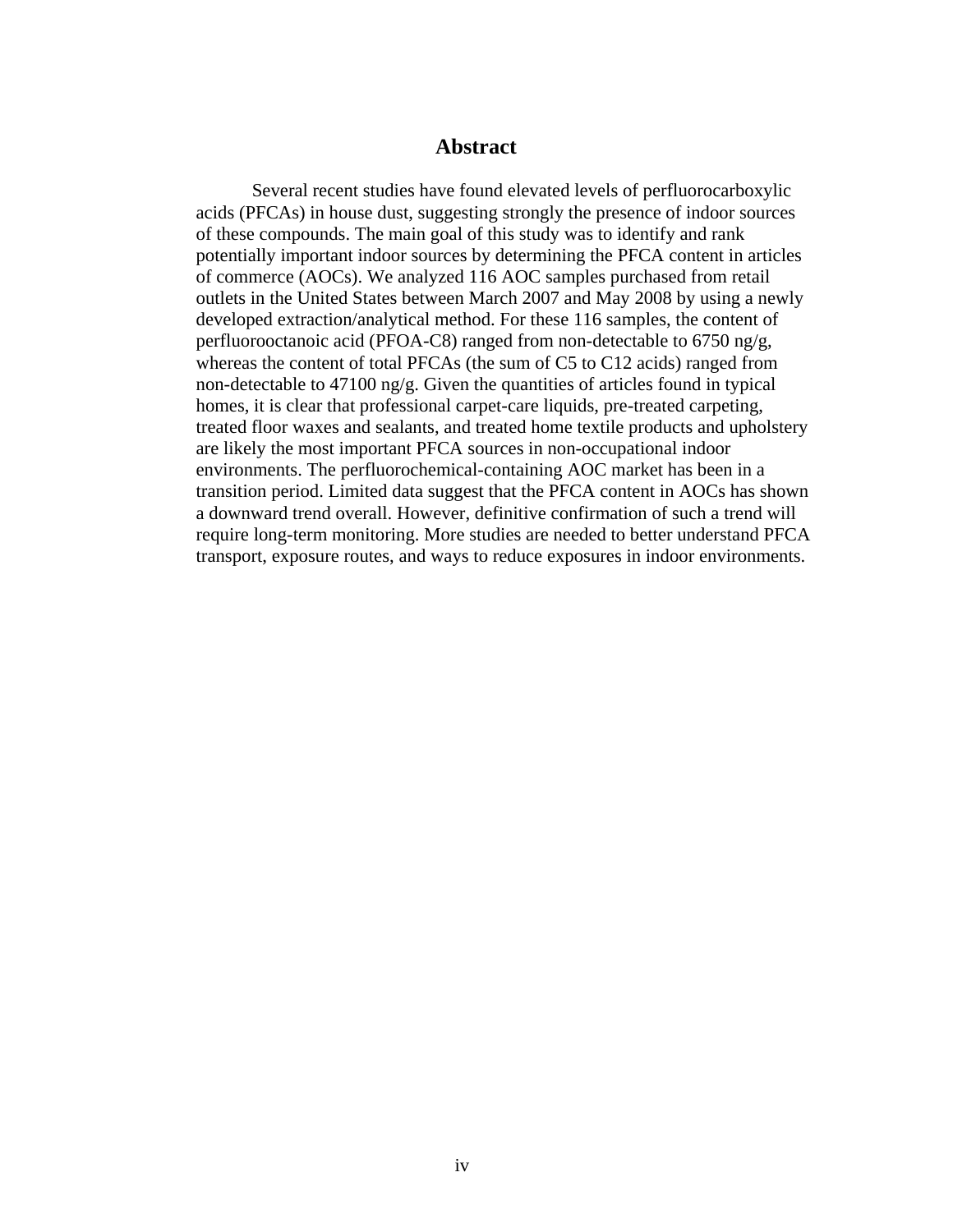# **Acronyms and Abbreviations**

<span id="page-4-0"></span>

| <b>AOC</b>   | articles of commerce                                       |
|--------------|------------------------------------------------------------|
| CAS#         | chemical abstract service registration number              |
| <b>HPLC</b>  | high-performance liquid chromatography                     |
| <b>IAP</b>   | internal audit program                                     |
| LC/MS/MS     | liquid chromatography / tandem mass spectrometry           |
| <b>PFC</b>   | perfluorochemical                                          |
| <b>PFCA</b>  | perfluorocarboxylic acid                                   |
| <b>PFOA</b>  | perfluoroocanoic acid                                      |
| <b>PTFE</b>  | polytetrafluoroethylene                                    |
| <b>RCS</b>   | recovery check standard                                    |
| <b>RSD</b>   | relative standard deviation                                |
| <b>TPFCA</b> | total perfluorocarbonyl acids (the sum of C5 to C12 PFCAs) |
| <b>WD</b>    | wavelength dispersive                                      |
| <b>XRF</b>   | X-ray fluorescence                                         |
|              |                                                            |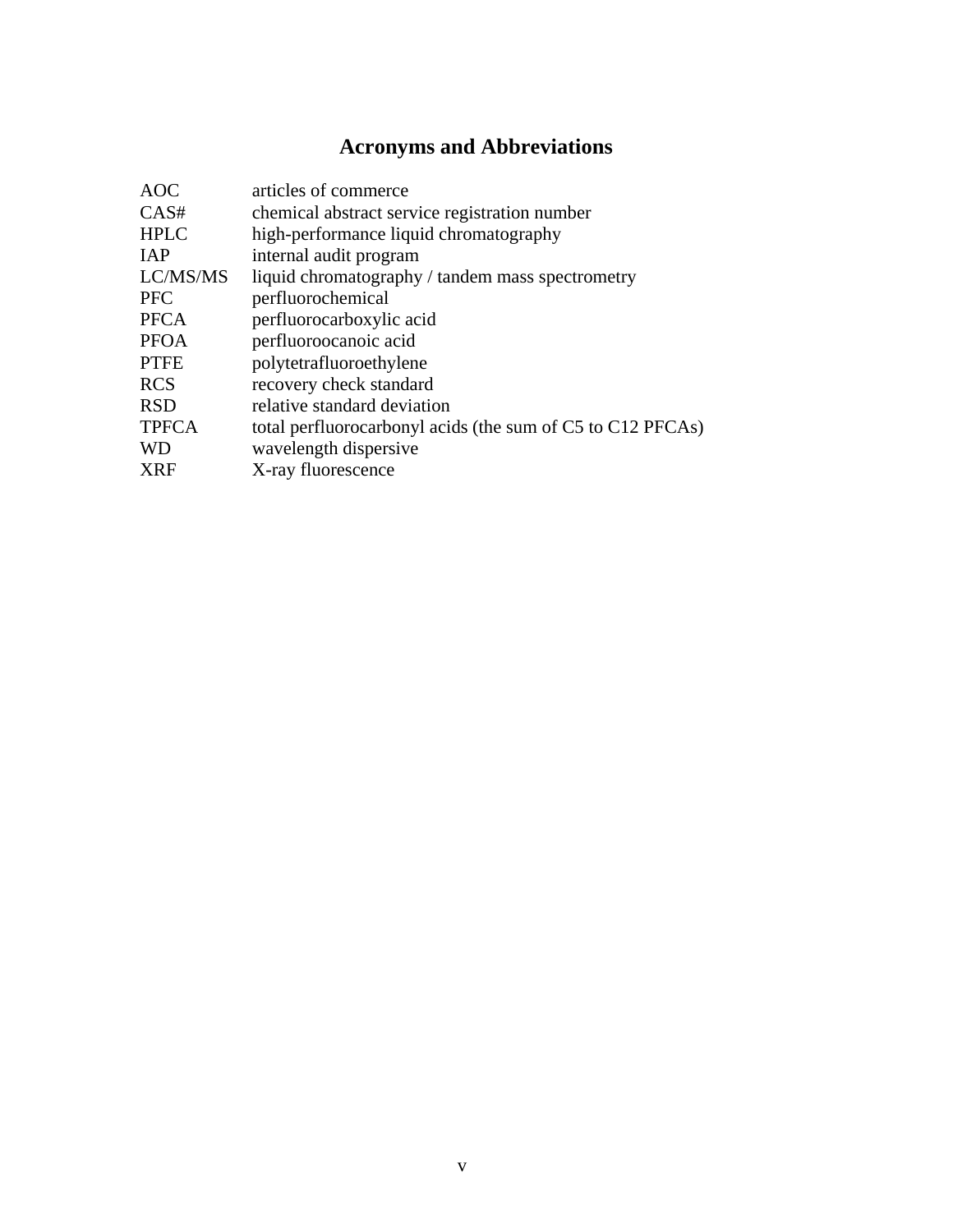## **Acknowledgments**

<span id="page-5-0"></span>We thank Andrew Lindstrom, Mark Strynar, Shoji Nakayama, and Ed Heithmar of the U.S. EPA and Timothy Begley of the U.S. FDA for technical consultation and assistance; Robert Wright of the U.S. EPA for QA support; Shirley Wasson (retired) and Dean Smith of the U.S. EPA and David Natschke of Arcadis for operating the X-ray fluorescence spectrometer; and Ivan Dolgov of the U.S. EPA for laboratory support.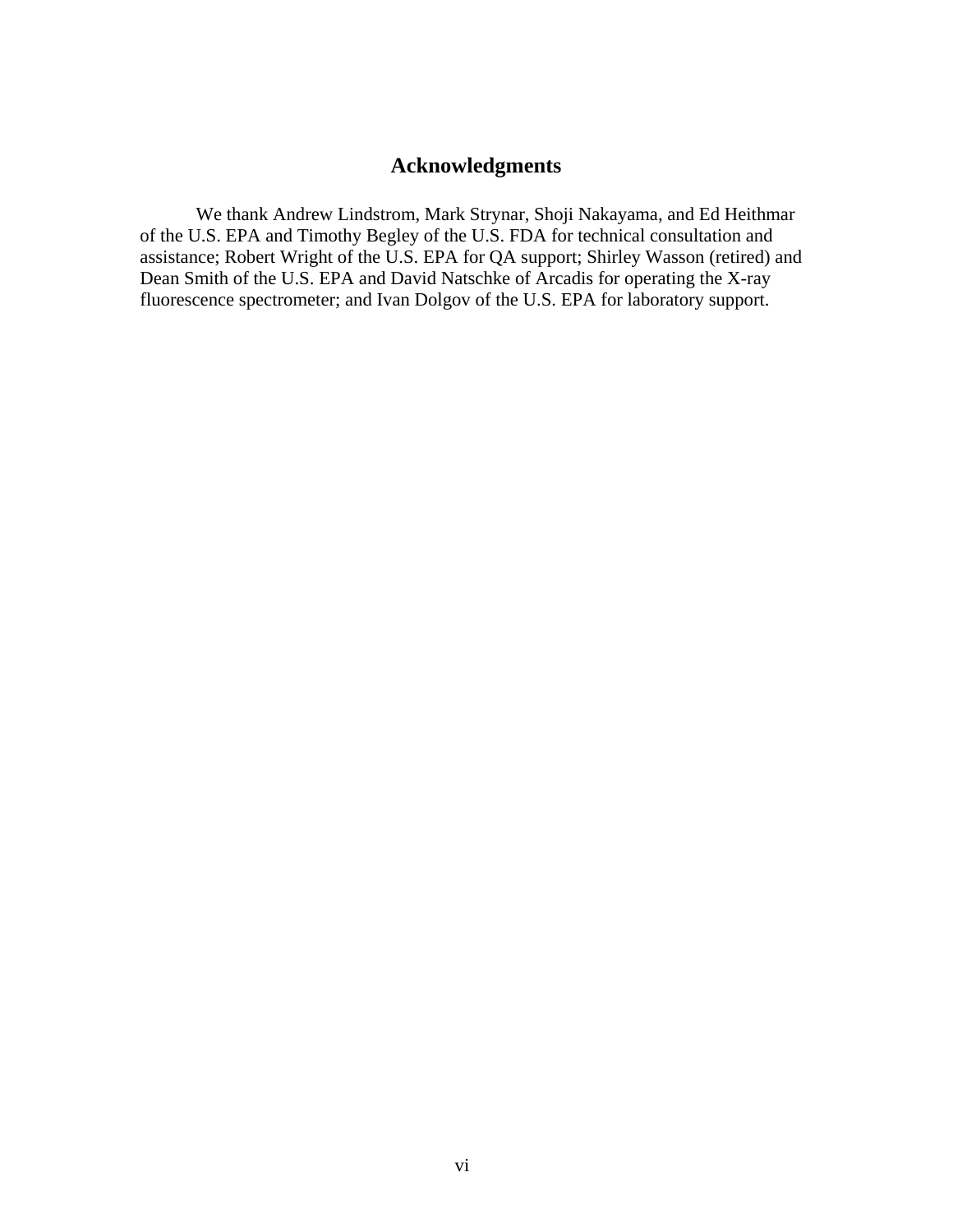## **1. Introduction**

<span id="page-6-0"></span>Although man-made perfluorochemicals (PFCs) have been widely used for several decades, their potential impacts on human health and the global environment did not draw much attention until the turn of the century when evidence of their widespread presence in various environmental media, wildlife, and human tissue became clear  $[1-3]$ . Toxicological studies indicate that perfluorooctanesulfonic acid (PFOS) and perfluorooctanoic acid (PFOA) – the two most extensively studied perfluorinated compounds so far – can cause developmental and systemic toxicity in laboratory animals. Reviews of the existing toxicological data can be found in references 4-6. The potential health risks associated with perfluorocarboxylic acids (PFCAs) have promoted intensive research on the sources, transport, transformation, and distribution of these chemicals and their precursors in environmental media, as well as research related to ways to reduce the health risks. Despite the significant progress that has been made so far, researchers are yet to reach a consensus on what are the most important routes by which the general population is exposed to these chemicals. In particular, there are different opinions on whether PFCA-containing AOCs are significant contributors to the total exposure. For instance, a study conducted by Washburn, et al. in 2005 concluded that exposures to PFOA during consumer use of the articles evaluated in their study were not expected to cause adverse health effects in infants, children, adolescents, and adults, nor result in quantifiable levels of PFOA in human serum  $^{[7]}$ . A more recent study by Fromme, et al. used the data from indoor measurements in Canada and Norway and estimated that, for the general population in Western countries, the inhalation of house dust contributed only 0.6% of the mean PFOA daily intake and 8.2% of the high PFOA daily intake  $^{[8]}$ . By contrast, Tittlemier, et al. identified treated carpeting as the second most important source of exposure for PFOA after ingestion of food  $\left[\right]$ <sup>[9]</sup>. A study by Trudel, et al. found that the consumption of contaminated food is the most important pathway causing exposure to PFOA, followed by ingestion of dust and inhalation of air in low- and intermediateexposure scenarios. Their study also found that direct, product-related exposure is dominant in high-exposure scenarios, in which consumers regularly use PFC-containing products, such as impregnation sprays, or have treated carpets in their homes [10]. Trudel and his co-workers also observed that product-related exposure tends to be more important for PFOA than for PFOS, most likely because PFOS is no longer used in consumer products. It is, therefore, apparent that the paucity of indoor source and exposure data contributes to the significant uncertainty and differences of opinion about the most prevalent exposure routes for these compounds.

The fact that elevated levels of PFCAs have been detected in house dust in Japan  $[11]$ , Canada<sup>[12]</sup>, and the United States<sup>[13]</sup> strongly suggests the presence of indoor sources. It is well known that fluorotelomer and fluoropolymer products are sources of PFCAs and that PFCAs may exist in fluorotelomer products as unwanted by-products and in fluoropolymer products as residuals <sup>[14]</sup>. Because a broad range of AOCs either contain or are treated with fluorotelomer and fluoropolymer products  $[15,16]$ , they can be potential sources of PFCAs. Given that AOCs are often used in close proximity to humans, it is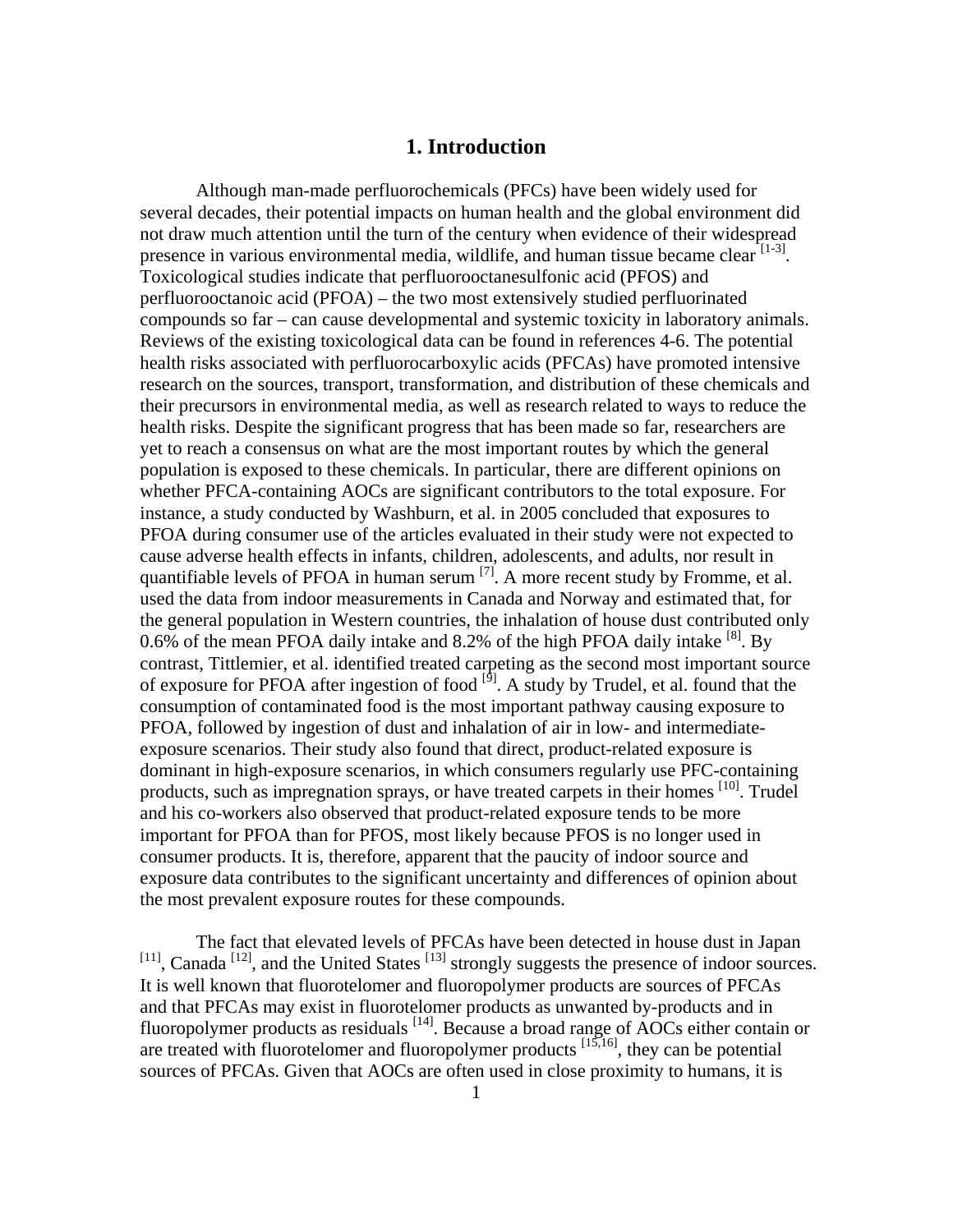hypothesized that they can contribute to human exposure to PFCAs either directly (e.g., by dermal contact and hand-to-mouth transfer) or indirectly (e.g., inhalation of suspended particles from treated carpet and other interior surfaces).

There have been several studies of the PFCA content in AOCs, but most of them report a single compound – PFOA. In 2005, Washburn and his colleagues reported the PFOA content in 14 article groups based on theoretical calculations and analytical measurements. Of these groups, pre-treated carpeting and carpeting treated with carpetcare solution had the highest PFOA loadings:  $0.2$  to  $0.6$  and  $0.2$  to  $2 \text{ mg}$  of PFOA per kg of article, respectively  $\left[\tilde{7}\right]$ . Studies by other researchers reported PFOA content in nonstick cookware, food contact paper, thread sealant tape, and dental floss  $[17-20]$ . Data for other PFCAs in AOCs are rather scarce. One study by Sinclair, et al. reported the C5 to C12 PFCA content in three brands of popcorn packaging paper <sup>[20]</sup>.

The main goal of this study was to identify the major PFCA sources in nonoccupational, indoor environments by determining the content of these chemicals in a variety of AOCs and rank them in terms of source strengths. Policy-makers and manufacturers can use the data for risk management purposes. The results also provide a snapshot of the current uses of PFCAs on the market and may serve as baseline data for future, long-term monitoring.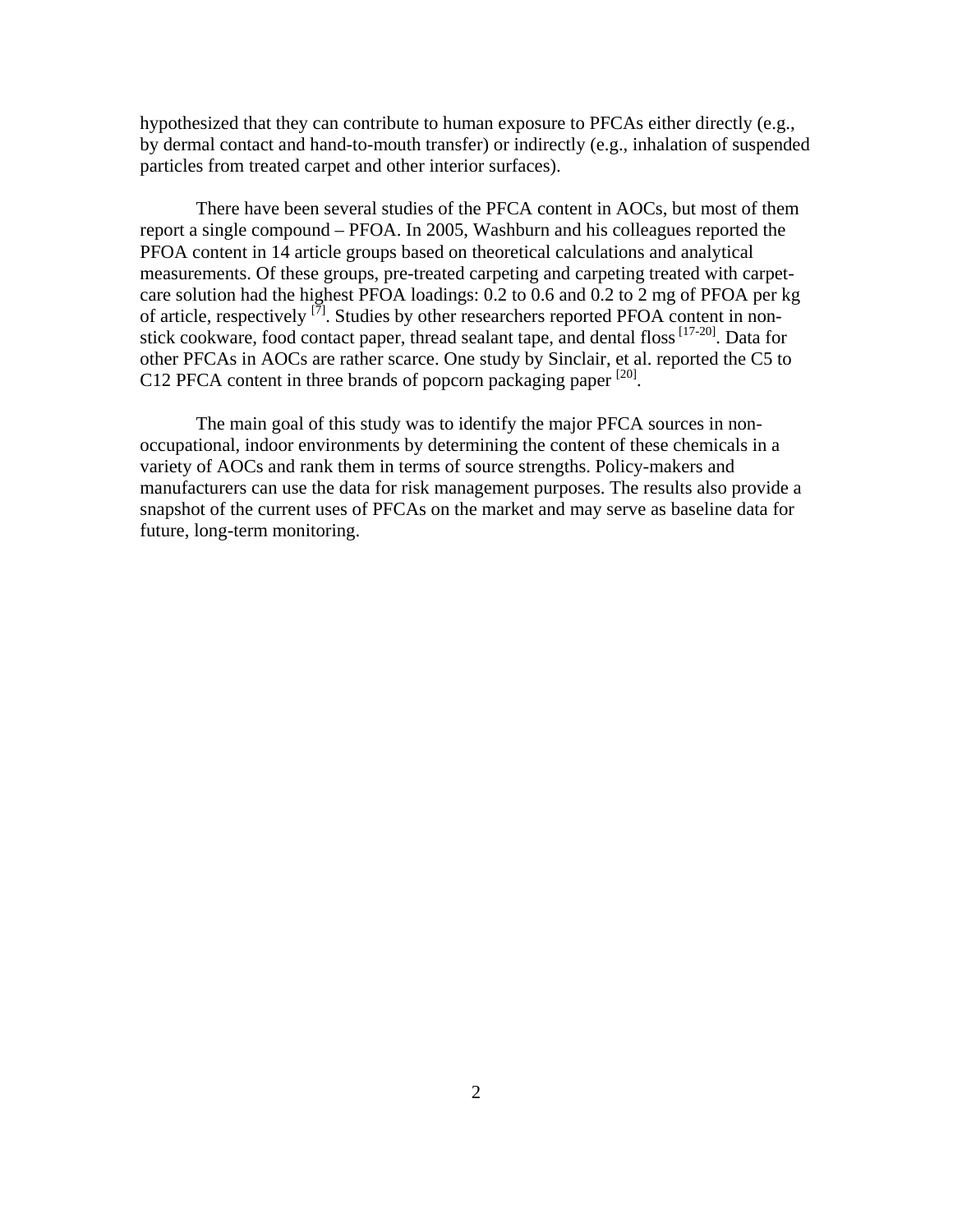## **2. Conclusions**

<span id="page-8-0"></span>We analyzed 116 AOC samples purchased from retail outlets in the United States between March 2008 and May 2008 to determine the extractable content of C5 to C12 PFCAs using a newly developed extraction/analytical method. To the authors' best knowledge, this is the first time that the C5 to C12 PFCA contents in a wide variety of AOCs are been reported. The PFCA contents in these samples cover a broad range, from nondetectable to as high as 6750 ng/g for PFOA and from non-detectable to 47100 ng/g for total PFCAs (i.e., the sum of C5 to C12). In typical American homes with carpeted floors, pre-treated carpet and commercial carpet-care liquids are likely the most significant PFCA sources among the 13 article categories studied. For homes without carpeting, floor waxes and stone/tile/wood sealants that contain fluorotelomers products are important sources of PFCAs. Other potentially important indoor sources include treated home textile, upholstery and apparel, and household carpet/fabric care liquids and foams. The data presented in this report may help explain why PFCAs are frequently detected in house dust. While the exact mechanisms by which PFCAs are transferred from sources to dust are not well characterized, existing data strongly suggest that AOCs may contribute to indoor human exposures to PFCAs either directly (dermal contact and hand-to-mouth activities) or indirectly (inhalation of dust).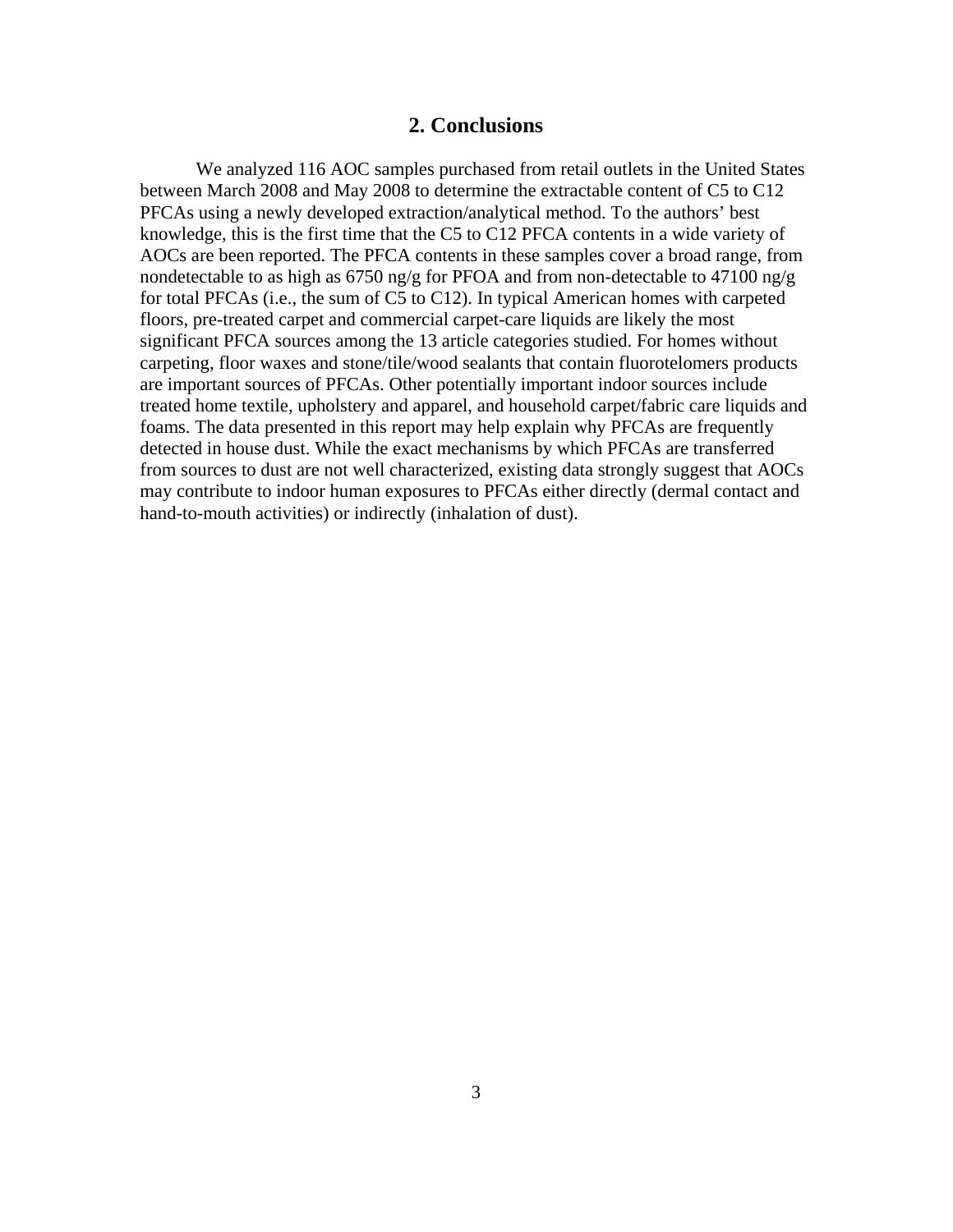## **3. Recommendations**

<span id="page-9-0"></span>Further research is needed in the following areas to better understand the effect of PFCA-containing AOCs on human exposure: (1) PFCA transfer from sources to indoor air and surfaces; (2) the relationship between AOCs and inhalation exposure; (3) the significance of dermal exposure; (4) risk management measures for reducing PFCA levels in polluted homes; and (5) monitoring of the market transition on a global scale over an extended period of time.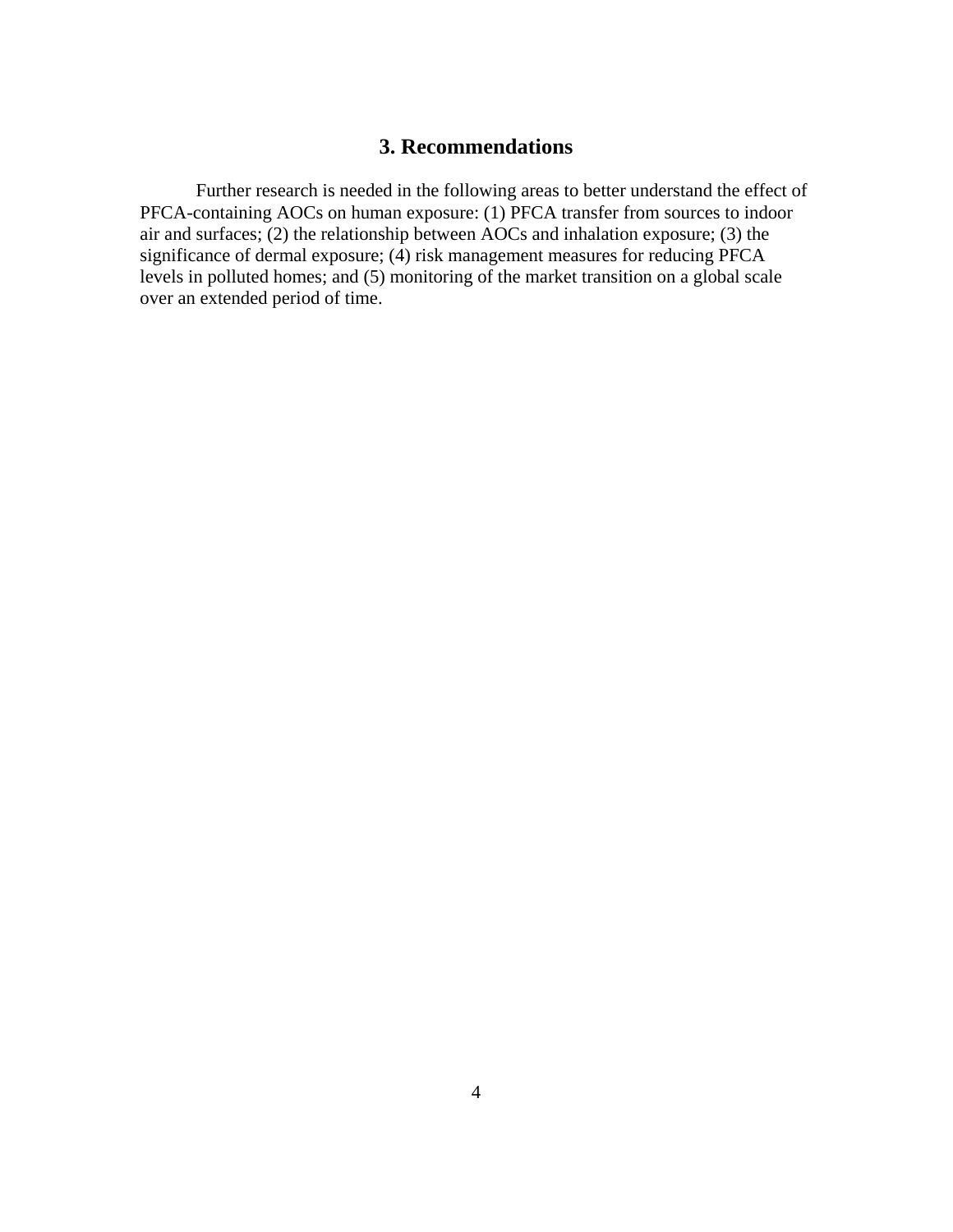## **4. Materials and Methods**

#### <span id="page-10-0"></span>**4.1 Sample Collection**

AOC samples were purchased from retail outlets in the United States. Before collecting samples, a survey was conducted to determine the availability of AOCs that contained or were treated with fluorinated chemicals. Sample candidates were identified based on one of the following claims by the vendors: (a) the article contains fluorinated chemicals identifiable by their trade names (e.g., Scotchgard, GoreTex, and Teflon); (b) the article contains fluorinated chemicals identifiable by the chemical names (e.g., polytetrafluoroethylene or PTFE); or (c) the article was identified as having certain properties that are common for articles treated with fluorinated chemicals (e.g., stain resistant, water repellent, and anti-grease). Sample candidates were purchased from local stores in the Raleigh and Durham areas of North Carolina, in Atlanta and New York City, and from on-line stores. While it was not the goal of this study to obtain statistically representative samples for the entire U.S. market, efforts were made to maximize the representativeness of the samples by considering the following factors whenever applicable: article category, trade name of the fluoropolymer or fluorotelomer product, brand name of the article, price range (high, medium, and low), store type (chain stores, high-end stores, low-end stores, and specialty stores), and country of origin.

#### **4.2 Verifying the Presence of Fluorine**

Sample articles obtained from the market were first screened for the presence of fluorine to exclude those with false claims and those that achieved certain surface properties (e.g., anti-grease) without using fluorinated chemicals. Sample articles containing less than 0.01% fluorine by weight were discarded. Typically, 0.05 to 0.5% of the fluorochemical by weight of the article is used to ensure durable repellency  $^{[15]}$ . For articles made of polytetrafluoroethylene (PTFE), such as thread sealant tape and some dental floss, the fluorine content can be greater than 70%. Thus, the 0.01% cut-off provided an adequate safe margin to ensure that all sample articles treated with fluorinated chemicals were included for further analysis. The fluorine content was determined by wavelength dispersive (WD) X-ray fluorescence (XRF) spectrometry. Instrument and operating parameters are provided in Table 4-1.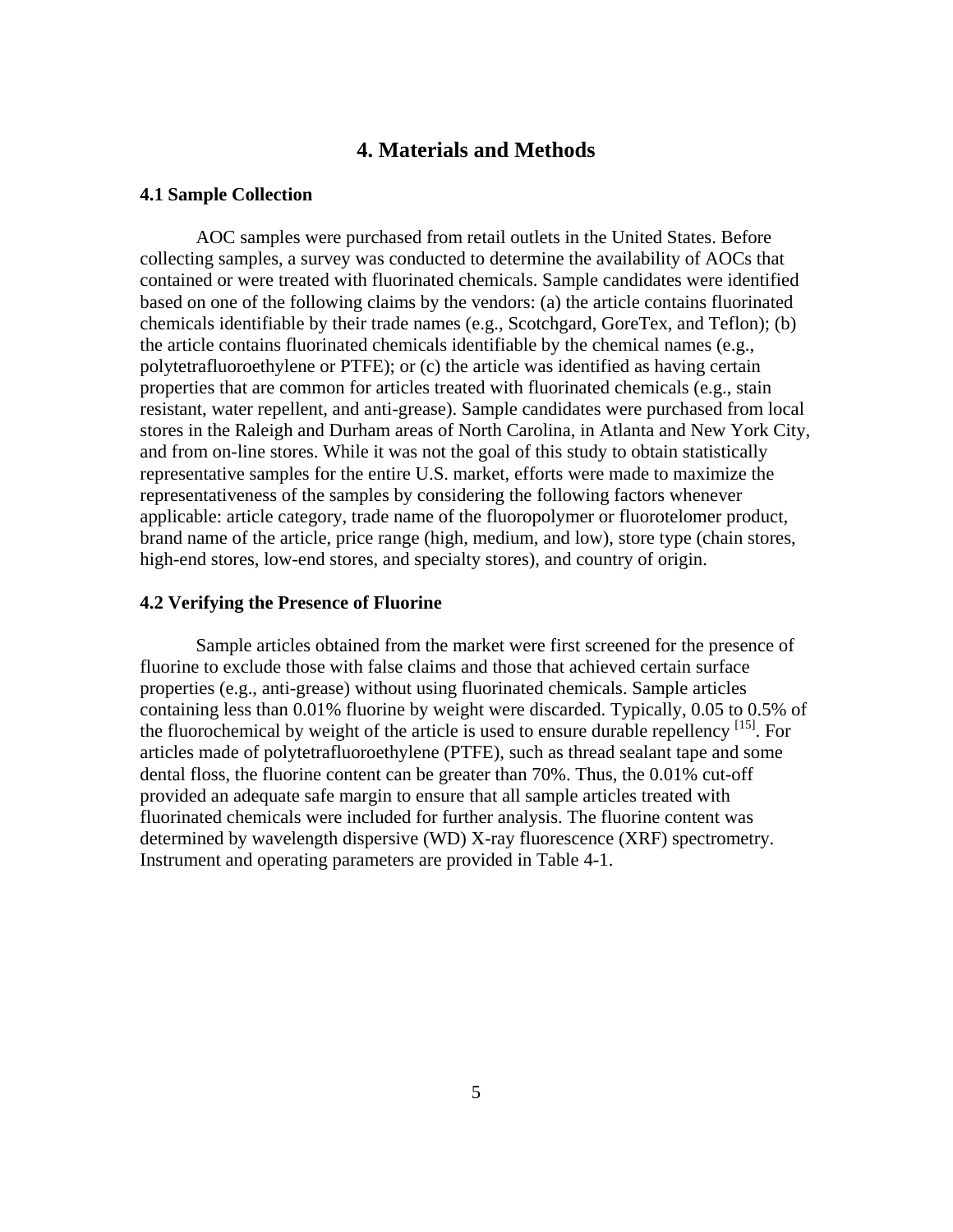<span id="page-11-0"></span>Table 4-1. Analytical instrument and operating parameters for screen-testing AOC samples for the presence of fluorine by the XRF method <sup>a</sup>

|                                                                                                   | Panalytical PW2404 Wavelength Dispersive (WD) X-ray          |  |  |  |  |
|---------------------------------------------------------------------------------------------------|--------------------------------------------------------------|--|--|--|--|
| Instrument                                                                                        | Fluorescence (XRF) Spectrometer equipped with the            |  |  |  |  |
|                                                                                                   | PW2540 Sample Changer                                        |  |  |  |  |
| Software                                                                                          | SuperQ (Panalytical) for instrument control                  |  |  |  |  |
|                                                                                                   | IQ+ (Panalytical) for calibration and quantification         |  |  |  |  |
| Power of X-ray tube                                                                               | 4000 watts                                                   |  |  |  |  |
| Measurement atmosphere                                                                            | Vacuum $(<$ 10 mb) or under helium atmosphere                |  |  |  |  |
|                                                                                                   | A continuous scan mode followed by fluorine-specific data    |  |  |  |  |
| Scan method                                                                                       | collection at the peak fluorine wavelength for an additional |  |  |  |  |
|                                                                                                   | 10 second measurement.                                       |  |  |  |  |
| <sup>a</sup> Liquid samples were tested on filters by wetting a 47-mm paper filter (Whatman) with |                                                              |  |  |  |  |

approximately 0.5 mL sample, and then air drying the filter under an aluminum foil cover.

#### **4.3 Sample Preparation, Handling and Storage**

Upon receipt, solid articles (except cookware) were cut into smaller subsections for storage or extraction. Each AOC was divided into at least three subsections with a 60 mm, tungsten carbide steel, rotary cutter and stainless steel scissors. These subsections were used to cut specific-sized coupons (e.g.,  $4 \times 4$ ,  $6 \times 6$ , and  $10 \times 10$  cm, depending on sample weight per unit area) as needed for extractions. Subsections for extraction were placed in a desiccator for a minimum of eight hours and then weighed prior to extraction. Non-stick cookware remained in its original package until extraction.

Liquid samples in bottles were subdivided into at least three 30-mL polypropylene vials. For aerosol cans, the liquids were shaken and then collected in a 50 mL beaker by gently pressing the release button. The liquids were then divided into aliquots and stored in polypropylene vials. Samples for extraction were stored in the refrigerator until needed for analysis.

All archived samples were individually wrapped in three layers of aluminum foil, placed in a sealed plastic bag, and stored in a climate-controlled room.

#### **4.4 Sample Extraction and Analysis**

Coupons of solid samples (approximately 1 g) were weighed and placed in a 50 mL, polyethylene, centrifuge vial with 45 mL of HPLC-grade methanol spiked with 100  $\mu$ L of recovery check standard {RCS, 2 ng/ $\mu$ L perfluoro-*n*-[1, 2-<sup>13</sup>C<sub>2</sub>] decanoic acid} and then extracted for 24 hours with a Nutating Mixer (Model VSN-5, PRO Scientific, Inc., CT, USA). The extract was transferred to a 170-mL borosilicate glass tube and concentrated to approximately 1 mL under a nitrogen atmosphere by using a RapidVap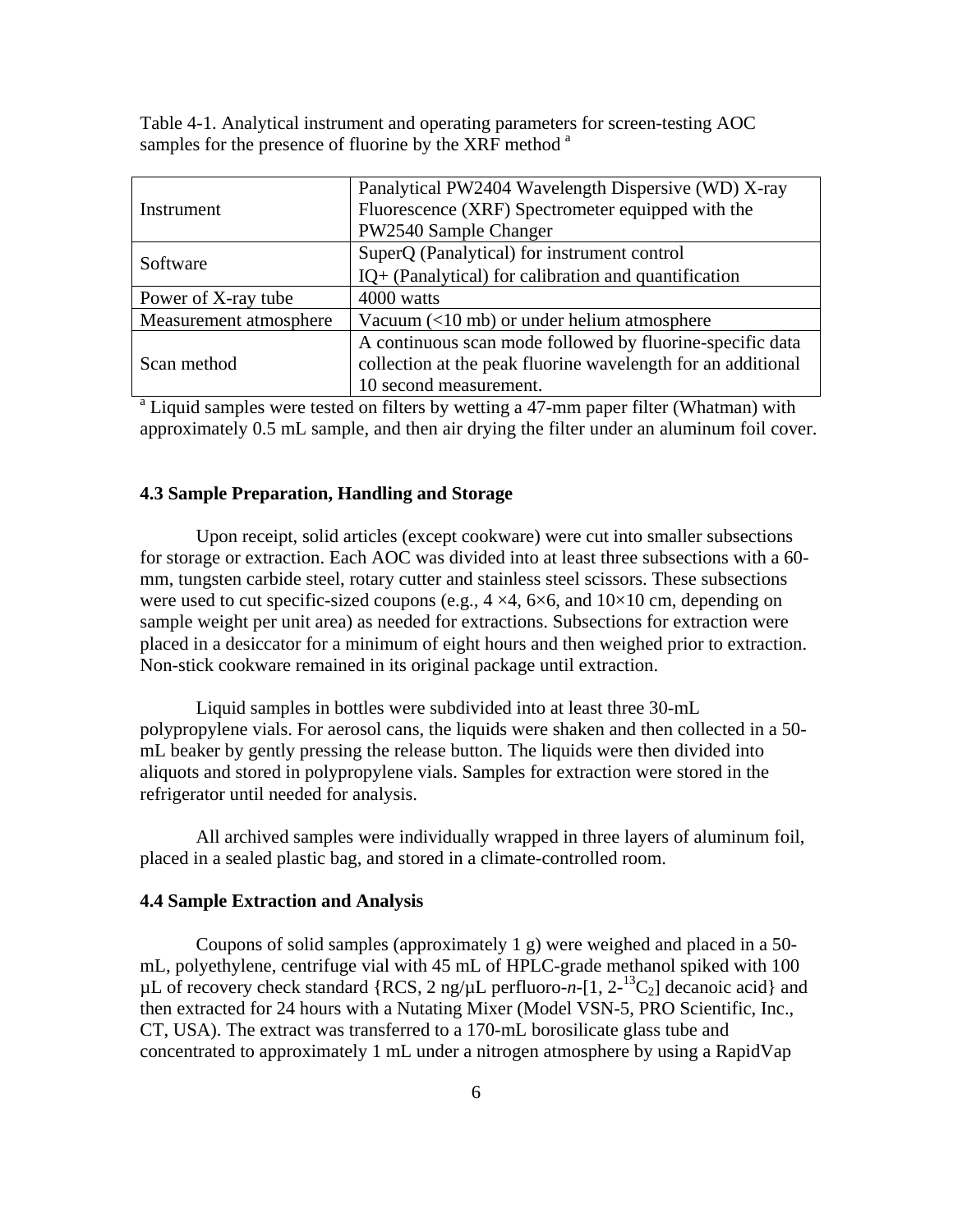N2 Evaporation System (Model 791000, LabConco, MO, USA), which was modified at the factory to remove all Teflon parts and coatings. The blow-down sample was transferred from the tube to a 10-mL volumetric flask through a 0.1 μm Anotop syringe filter (Whatman International, Madestone, England); the tube was rinsed five times with a solution consisting of 60% (v/v) methanol and 40% (v/v) 2 mN ammonium acetate aqueous solution (hereafter referred to as the 60:40 solution). The rinse liquids were filtered and combined with the blow-down sample. After adding 100 µL of the internal standard  $\{0.5 \text{ ng/µL} \text{ perfluoro-}n-[1, 2, 3, 4-13C_4] \text{ octanotic acid}\},\$ the sample was brought to10-mL with the 60:40 solution and sonicated for 10 minutes before LC/MS/MS analysis.

A different extraction procedure was used for cookware, because the interior coatings were difficult to remove from the metal base. Cookware was extracted by covering the entire cooking surface with 100 to 150 mL of methanol spiked with 100 µL of the recovery check standard to a depth of approximately 0.3 mm. To minimize solvent evaporation during extraction, the opening of the cookware was tightly sealed with aluminum foil by compressing the foil to the inside and outside walls of the cookware edge to a depth of approximately 0.5 cm. The static extraction was conducted at room temperature. After 24 hours, the extract was collected from the cookware and concentrated to 1 mL by the procedure described above.

All solid AOC samples were extracted by a single-step, 24-hour extraction, and the extraction efficiency, as determined by consecutive extractions, ranged from 70% to 100% except for non-stick cookware, which had an extraction efficiency of 46% for PFOA. The analytical results were reported as "extractable PFCAs."

For liquid samples, approximately 1 mL of sample were weighed, spiked with 100  $\mu$ L of 2 ng/ $\mu$ L of the recovery check standard, and diluted to 25 mL with the 60:40 solution. The diluted samples were sonicated for 10 minutes and then filtered with a 50 mL tube-top filter (Corning, Inc., NY, USA; 0.22-µm pore size). Ten milliliters (10 mL) of the filtrate were transferred into a 10-mL volumetric flask and spiked with 100  $\mu$ L of the internal standard. The final solution was sonicated for 10 minutes before LC/MS/MS analysis. For samples with high levels of PFCAs, a second dilution was needed before adding the recovery check standard.

Sample quantification was conducted using an Agilent 1100 HPLC equipped with an Applied Biosystem API 3200 Triple Quadrupole Mass Spectrometer with a Turbo V ion-spray interface. The instrument was calibrated for eight PFCA homologues (Table 4 2) plus the recovery check standard at eight concentration levels in the concentration range of 0.3 to 100 ng/mL with triplicate injections. The instrument detection limits for individual PFCAs in the injection sample were  $\leq 0.05$  ng/mL. The method detection limits were 1.0 to 3.9 ng/g for solid AOCs and 1.1 to 6.8 ng/g for liquid AOCs. The practical quantification limit for the injection sample was 0.3 ng/mL, which is equivalent to 3 ng/g for solid AOCs and 7.5 ng/g for liquid AOCs.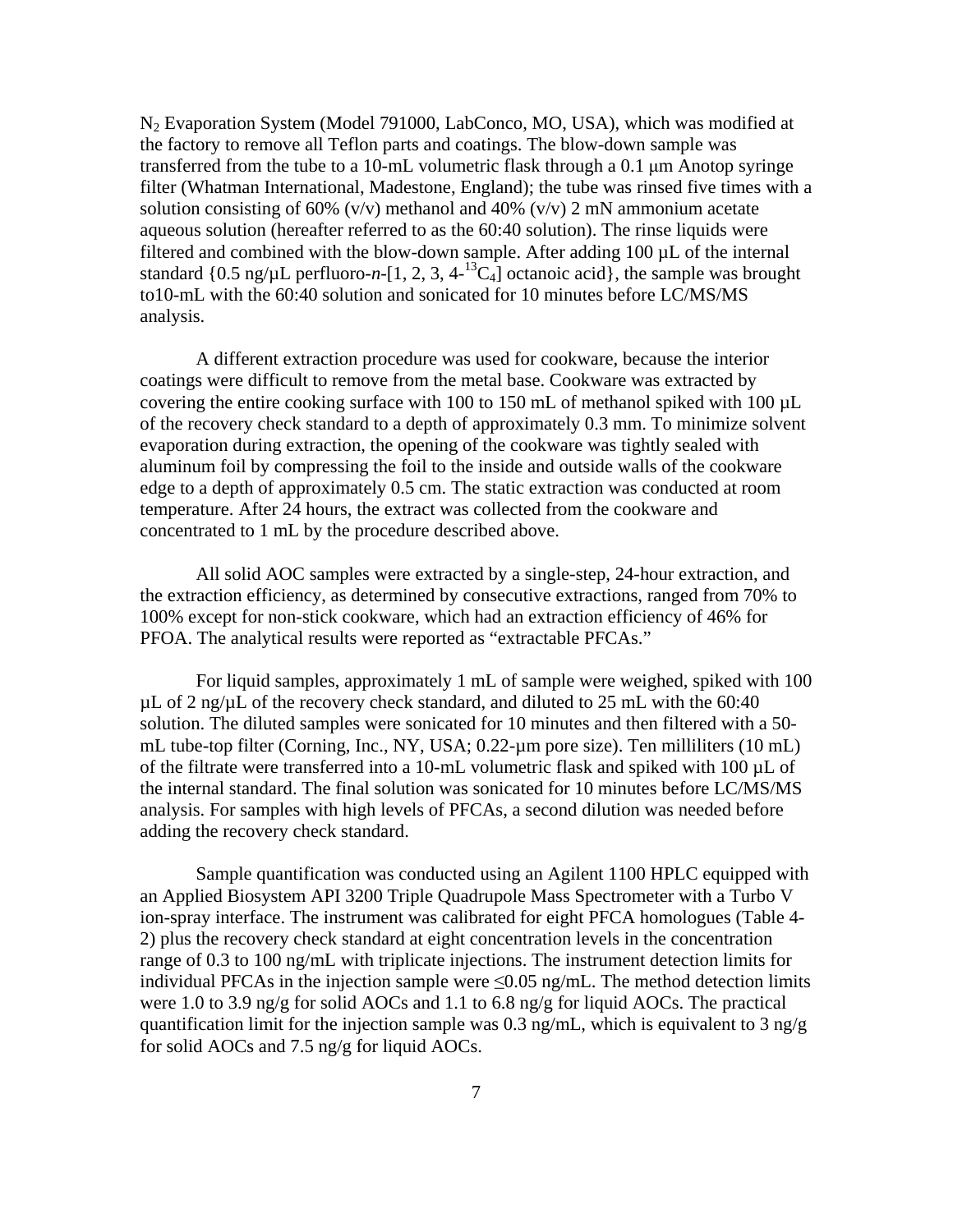<span id="page-13-0"></span>The extraction and analytical methods described above have been evaluated and are reported elsewhere <sup>[21]</sup>.

| Analyte name             | Chemical formula   | CAS#           |
|--------------------------|--------------------|----------------|
| perfluoropentanoic acid  | $C_5F_{11}COOH$    | 2706-90-3      |
| perfluorohexanoic acid   | $C_6F_{13}COOH$    | 307-24-4       |
| perfluoroheptanoic acid  | $C_7F_{15}COOH$    | 375-85-9       |
| perfluorooctanoic acid   | $C_8F_{17}COOH$    | $335 - 67 - 1$ |
| perfluorononanoic acid   | $C_9F_{19}COOH$    | 375-95-1       |
| perfluorodecanoic acid   | $C_{10}F_{21}COOH$ | 335-76-2       |
| perfluoroundecanoic acid | $C_{11}F_{23}COOH$ | 2058-94-8      |
| perfluorododecanoic acid | $C_{12}F_{25}COOH$ | $307 - 55 - 1$ |

Table 4-2. Analyte names, chemicals formulas, and chemical abstracts service registration numbers (CAS#)

#### **4.5 Quality Assurance and Quality Control**

A quality assurance project plan (QAPP) was developed before the start of the project. The acceptance criterion for the calibration curve was that the coefficient of determination  $(r^2)$  be no less than 0.99. The internal audit program (IAP) standard, which contains at least four of the calibrated PFCAs using a different chemical source, was prepared by someone other than the person who prepared the calibration standards. The analyst who conducted the calibration received the IAP standard without knowing the concentrations. IAP standards were analyzed after each calibration as a measurement of calibration verification. The criterion for acceptance was that the calculated concentration and measured IAP standard using the calibration had to be within 15% of each other. Daily calibration check (DCC) standards, approximately 5 ng/mL for each analyte, were analyzed to evaluate the LC/MS/MS performance. Analytical results of a sample batch were considered acceptable only if the percent recovery of the DCC was within  $100 \pm$ 15% and the percent relative standard deviation (%RSD) of DCCs was within  $\pm$  15%. All samples and standards were injected in triplicate.

Solvents, glassware, gloves, and the HPLC system were routinely checked for PFCA contamination. A solvent blank was prepared with each set of standards and samples to assess the solvent and the HPLC system.

Each AOC sample was extracted in duplicate for LC/MS/MS analysis. The analytical results were considered acceptable when the measured concentrations were in the calibration range, the RSD for duplicates was within 20%, and the recovery of the recovery check standard was within  $100 \pm 20\%$ .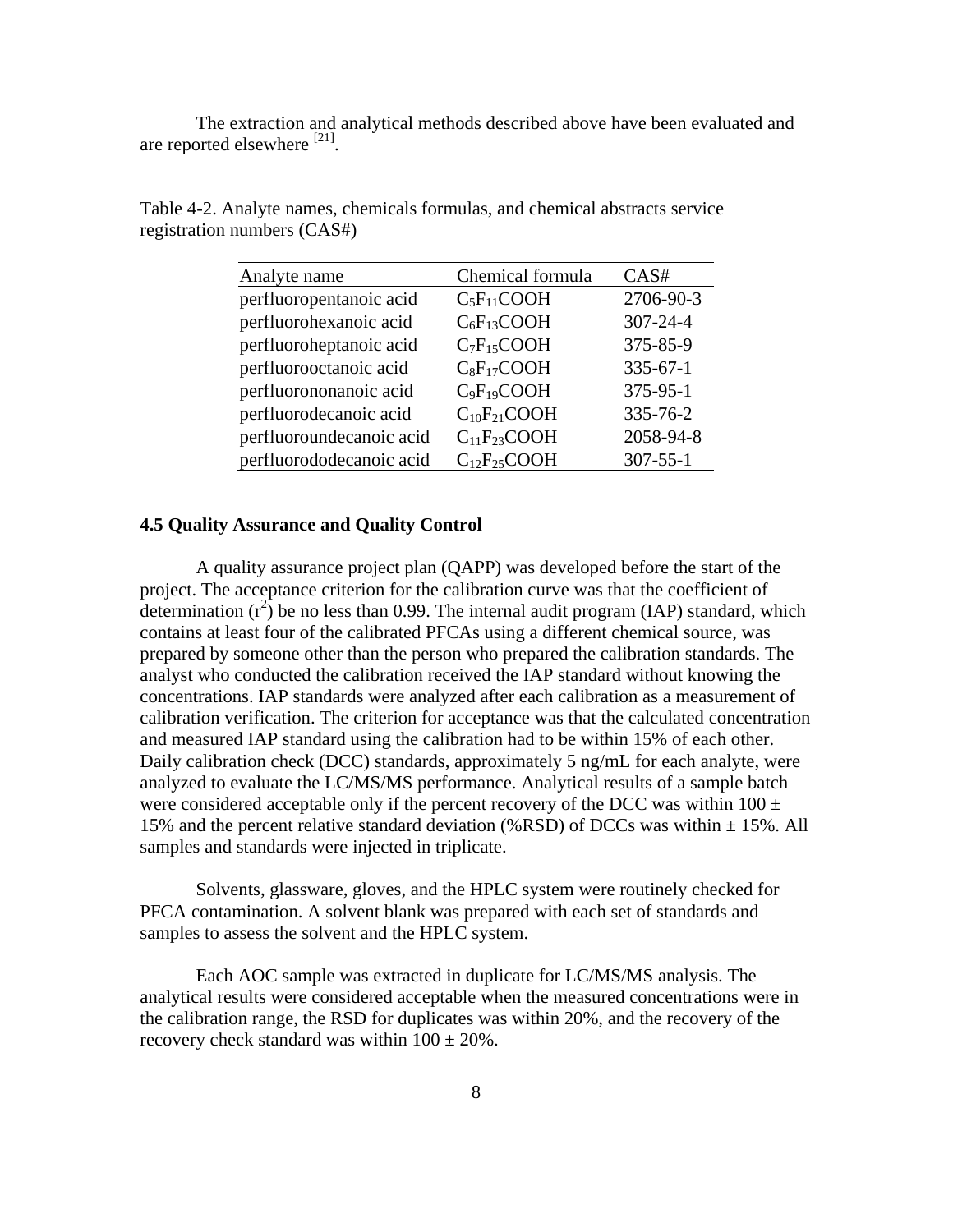## **5. Results**

#### <span id="page-14-0"></span>**5.1 Statistics of AOC Samples**

A total of 130 AOC samples containing at least 0.01% (w/w) fluorine were obtained between March 2007 and May 2008. The dates the samples were manufactured were unknown, because the product labels did not include that information. Breakdowns of these samples by article category are given in Table 5-1. Sample descriptions and conversion factors are presented in the Appendix (Table A-1).

| Category ID | Category name                                                                          | Samples |
|-------------|----------------------------------------------------------------------------------------|---------|
| A           | Pre-treated carpeting                                                                  |         |
| B           | Commercial carpet-care liquids                                                         | 9       |
|             | Household carpet/fabric-care liquids and foams                                         | 12      |
| D           | Treated apparel                                                                        | 16      |
| E           | Treated home textile and upholstery                                                    | 14      |
| F           | Treated non-woven medical garments                                                     | 5       |
| G           | Treated floor waxes and stone/wood sealants                                            | 11      |
| H           | Treated food contact paper                                                             | 5       |
|             | Membranes for apparel                                                                  | 10      |
|             | Thread sealant tapes and pastes                                                        | 10      |
| K           | Non-stick cookware                                                                     | 14      |
|             | Dental floss and plaque removers                                                       | 8       |
| М           | Miscellaneous <sup>a</sup>                                                             |         |
|             | Includes four car-care products, two boat-care products, one deck cleaner, and one dry |         |

Table 5-1. Sample breakdowns by article category

sack for outdoor use.

The samples were divided approximately equally between domestic and imported products: United States − 58, China − 35, Thailand − 5, Dominican Republic − 3, France − 3, Malaysia − 3, Mexico − 3, Bangladesh − 2, Canada − 2, Indonesia − 2, Ireland − 2, Sri Lanka − 2, Vietnam − 2, Brazil − 1, Colombia − 1, England − 1, Italy − 1, Nicaragua − 1, and Pakistan − 1. The origins of two samples could not be identified. According to the product labels, six imported articles used materials or contain components made in the United States, and one domestic product used imported material.

## **5.2 Data Quality**

Samples were analyzed in batches. Each batch included four to seven AOC samples in duplicate, one solvent blank, one field blank, and two daily calibration check standards. For individual analytes, the relative standard deviation for duplicate samples had to be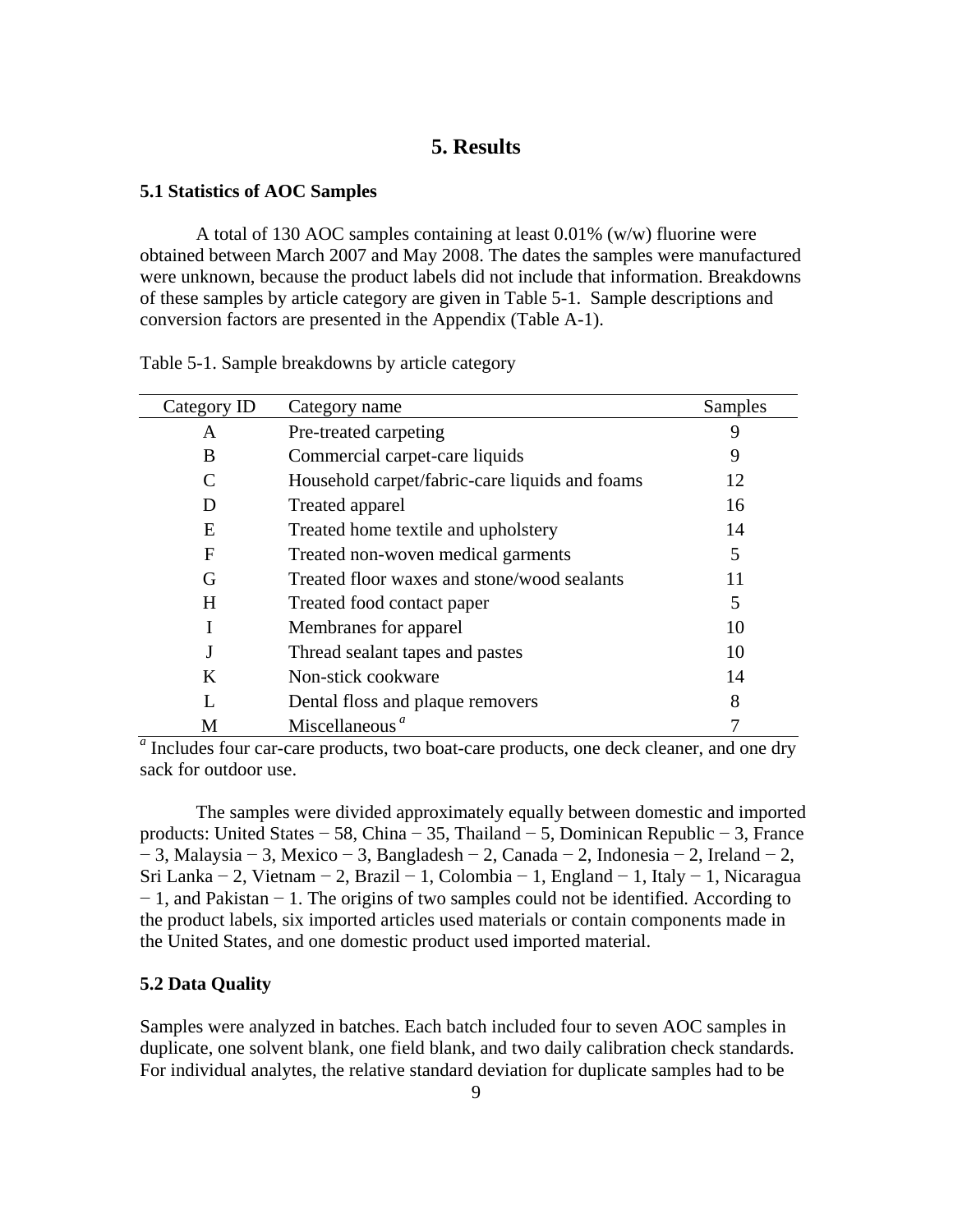<span id="page-15-0"></span>within 20% to be accepted. The estimated precision of the results was  $100 \pm 20\%$  based on duplicate samples, and the accuracy was  $100 \pm 20\%$  based on the recovery of RCS. The data presented were not adjusted for recovery of RCS. The RCS recoveries for individual samples are available in the last column in Tables 5-2 through 5-14. Of the 130 AOC samples, 116 were analyzed successfully. For the 116 sets of valid data, the average percent recovery of RCS was 97.9%. The results of the remaining 14 samples failed to meet the data quality requirements after three or more trials, and the data were discarded. Low recovery (i.e.,  $\langle 80\% \rangle$ ) for the recovery check standard was the common cause of the failures. These samples are identified in the footnotes of Tables 5-2 through 5-14. They belong to eight article categories, and no obvious trends could be identified.

## **5.3 Extractable PFCA Content in AOC Samples**

Complete data for PFCA content in individual samples is presented in Tables 5-2 through 5-14, in which the following abbreviations and fonts are used:

 $BDL$  = result below instrument detection limit.  $NR = not reported (i.e., the result does not meet data quality requirements),$ RCS = recovery check standard; RCS percent recovery is the average of duplicate or triplicate samples, and *Italics* = result below practical quantification limit.

Figure 5-1 shows the distribution of the total amount of PFCAs (TPFCA, the sum of C5 to C12 PFCAs) for the 116 samples. Note that, for data comparability, the results for nonstick cookware have been converted from  $(ng/cm^2)$  to  $(ng/g)$  by assuming an average coating thickness of 50  $\mu$ m and a PTFE density of 2.2 g/cm<sup>3 [17]</sup>.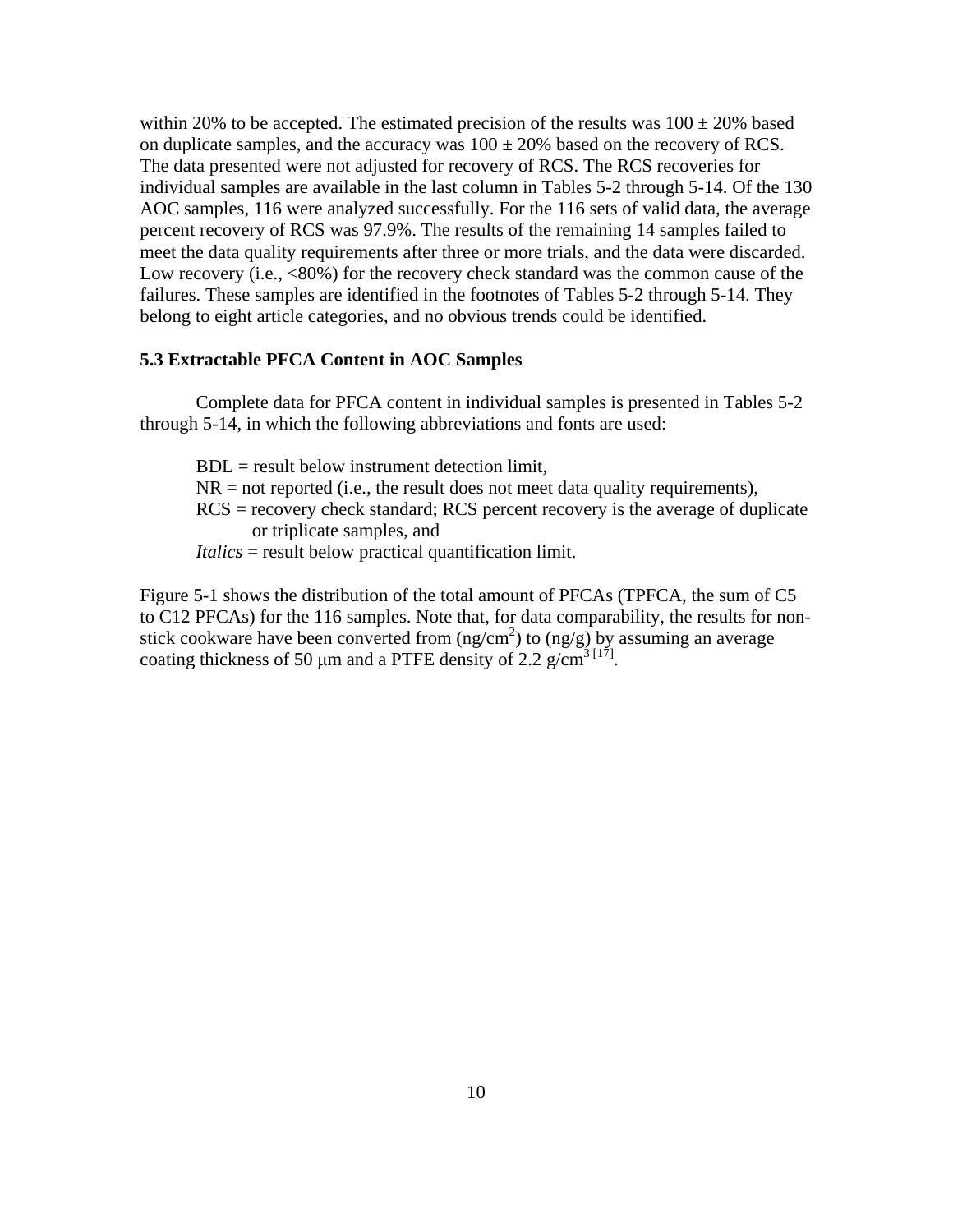| Sample             | C <sub>5</sub>       | C <sub>6</sub>       | C7                 | C8                 | C9                 | C10                  | C11                   | C12                  | <b>RCS</b>       |
|--------------------|----------------------|----------------------|--------------------|--------------------|--------------------|----------------------|-----------------------|----------------------|------------------|
| ID                 |                      |                      |                    |                    |                    |                      |                       |                      | Recovery $(\% )$ |
| $A-1$              | <b>NR</b>            | $3.98 \times 10^{1}$ | $1.41\times10^{1}$ | $1.04\times10^{1}$ | $6.31\times10^{0}$ | $5.29\times10^{0}$   | $2.34\times10^{0}$    | <b>BDL</b>           | 81.7             |
| $A-2$              | <b>BDL</b>           | <b>BDL</b>           | <b>NR</b>          | <b>BDL</b>         | <b>BDL</b>         | <b>BDL</b>           | $6.17 \times 10^{-1}$ | <b>BDL</b>           | 91.4             |
| $A-3$              | <b>BDL</b>           | <b>BDL</b>           | <b>NR</b>          | $8.39\times10^{0}$ | <b>NR</b>          | $7.26\times10^{0}$   | <b>NR</b>             | $5.19\times10^{0}$   | 84.3             |
| $A-4$              | <b>BDL</b>           | <b>BDL</b>           | <b>BDL</b>         | <b>BDL</b>         | <b>BDL</b>         | <b>BDL</b>           | $6.59 \times 10^{-1}$ | <b>BDL</b>           | 90.8             |
| $A-5b$             | <b>NR</b>            | <b>NR</b>            | $7.46\times10^{1}$ | $4.62\times10^{2}$ | $7.26\times10^{1}$ | $8.84\times10^{1}$   | $2.01 \times 10^{1}$  | <b>NR</b>            | 81.9             |
| $A-6$ <sup>c</sup> | <b>BDL</b>           | <b>NR</b>            | <b>NR</b>          | $5.77\times10^{0}$ | $6.56\times10^{0}$ | <b>BDL</b>           | $3.64 \times 10^{0}$  | $2.10\times10^{0}$   | 84.6             |
| $A-8b$             | $2.16\times10^{2}$   | $2.42\times10^{2}$   | $5.16\times10^{2}$ | $2.98\times10^{2}$ | $2.92\times10^{2}$ | $1.46\times10^{2}$   | $5.22\times10^{1}$    | $6.35 \times 10^{1}$ | 92.4             |
| $A-9$              | $1.15 \times 10^{1}$ | $1.92\times10^{1}$   | $4.30\times10^{1}$ | $1.99\times10^{1}$ | $2.07\times10^{1}$ | $1.84 \times 10^{1}$ | $1.23\times10^{1}$    | $4.20\times10^{1}$   | 84.7             |

Table 5-2. Extractable PFCAs in pre-treated carpeting (ng/g fiber)  $^{\rm a}$ 

<sup>a</sup> Results for sample A-7 failed to meet data quality requirements;

<sup>b</sup> This sample was extracted in triplicate;

 $\textdegree$  According to the vendor, sample A-6 is a replacement of A-5.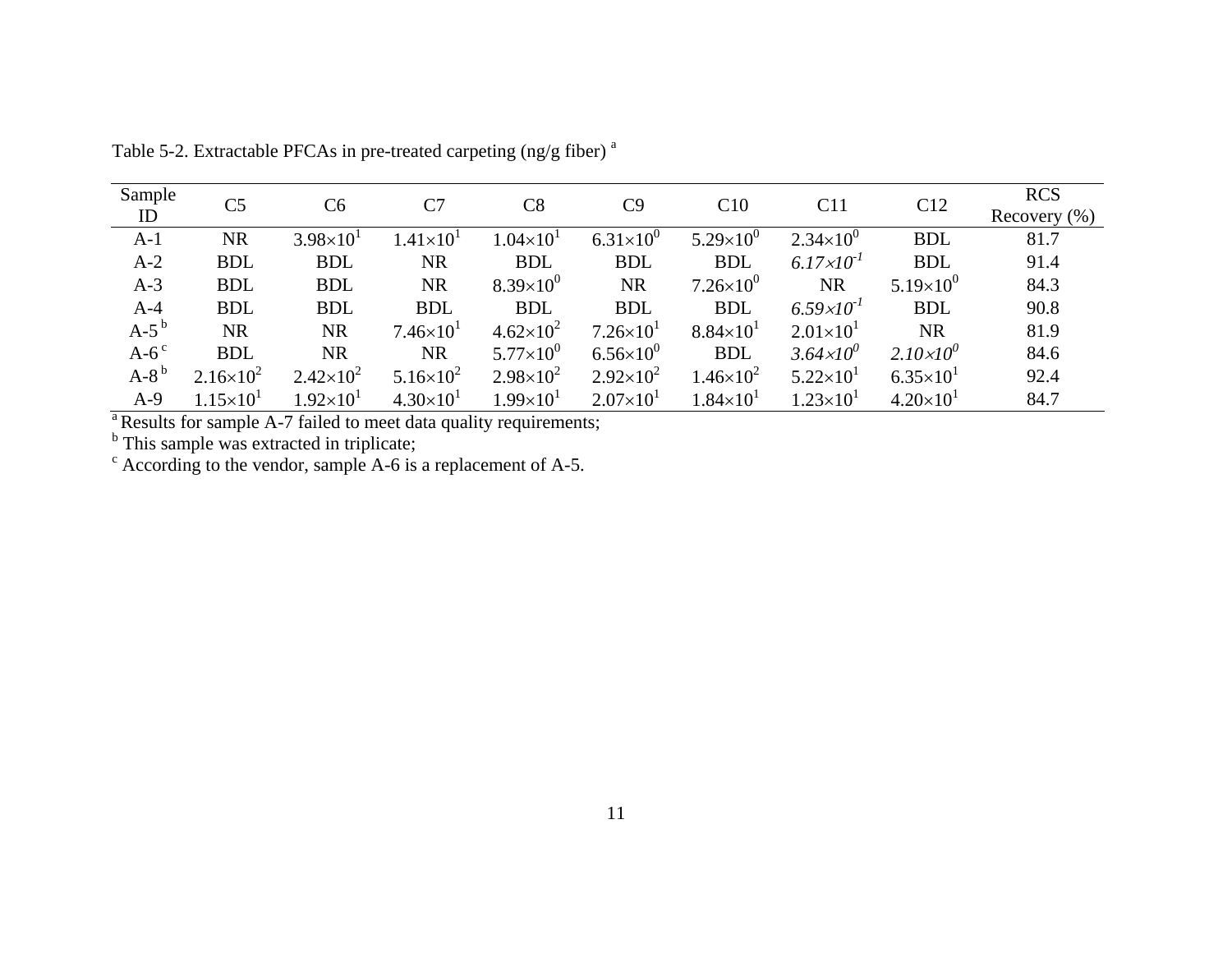| Sample  | C <sub>5</sub>       | C <sub>6</sub>       | C7                   | $\rm{C}8$            | C9                 | C10                | C11                  | C12                  | <b>RCS</b>       |
|---------|----------------------|----------------------|----------------------|----------------------|--------------------|--------------------|----------------------|----------------------|------------------|
| ID      |                      |                      |                      |                      |                    |                    |                      |                      | Recovery $(\% )$ |
| $B-1$   | $1.73\times10^{3}$   | $5.20\times10^{3}$   | $1.41\times10^{4}$   | $6.75 \times 10^{3}$ | $8.86\times10^{3}$ | $4.38\times10^{3}$ | $4.00\times10^{3}$   | $2.15 \times 10^3$   | 100              |
| $B-2$   | $1.61 \times 10^{1}$ | $1.75 \times 10^{2}$ | $5.18\times10^{1}$   | $5.96 \times 10^{2}$ | <b>NR</b>          | $1.67\times10^{2}$ | $2.80 \times 10^{1}$ | <b>NR</b>            | 84.1             |
| $B-3$   | $2.19\times10^{1}$   | $4.48\times10^{1}$   | $4.95 \times 10^{1}$ | $5.01 \times 10^{1}$ | $5.61\times10^{1}$ | <b>NR</b>          | <b>NR</b>            | <b>NR</b>            | 100              |
| $B-4^a$ | $1.23\times10^{2}$   | $1.00\times10^{3}$   | $7.47\times10^{1}$   | $5.99\times10^{2}$   | <b>NR</b>          | <b>NR</b>          | <b>NR</b>            | <b>NR</b>            | 106              |
| $B-5$   | $1.14 \times 10^{1}$ | $3.09\times10^{1}$   | $1.98 \times 10^{1}$ | $1.91 \times 10^{1}$ | $6.38\times10^{0}$ | <b>BDL</b>         | <b>NR</b>            | <b>NR</b>            | 99.9             |
| $B-6$   | $1.94 \times 10^{3}$ | $5.25 \times 10^3$   | $1.3\times10^{4}$    | $5.01\times10^{3}$   | $8.46\times10^{3}$ | $2.93\times10^{3}$ | $3.05 \times 10^{3}$ | $9.57\times10^{2}$   | 90.8             |
| $B-7^b$ | $3.63\times10^{2}$   | $9.28 \times 10^{2}$ | $2.56 \times 10^{3}$ | $1.84\times10^{3}$   | <b>NR</b>          | $1.33\times10^{3}$ | $8.44 \times 10^{2}$ | <b>NR</b>            | 101              |
| $B-8a$  | $3.77 \times 10^{2}$ | $1.84\times10^{3}$   | $1.48\times10^{3}$   | $1.72\times10^{3}$   | $1.30\times10^{3}$ | $8.41\times10^{2}$ | $5.07 \times 10^2$   | $4.43 \times 10^2$   | 96.3             |
| $B-9b$  | <b>NR</b>            | $2.20\times10^{1}$   | $1.42 \times 10^{1}$ | $2.55 \times 10^{1}$ | $1.75\times10^{1}$ | $2.10\times10^{1}$ | $1.62\times10^{1}$   | $8.52 \times 10^{0}$ | 101              |

Table 5-3. Extractable PFCAs in commercial carpet-care liquids (ng/g)

<sup>a</sup> Samples B-4 and B-8 are of same brand, but were purchased 1 year apart;

<sup>b</sup> Samples B-7 and B-9 are of same brand, but were purchased 1 year apart;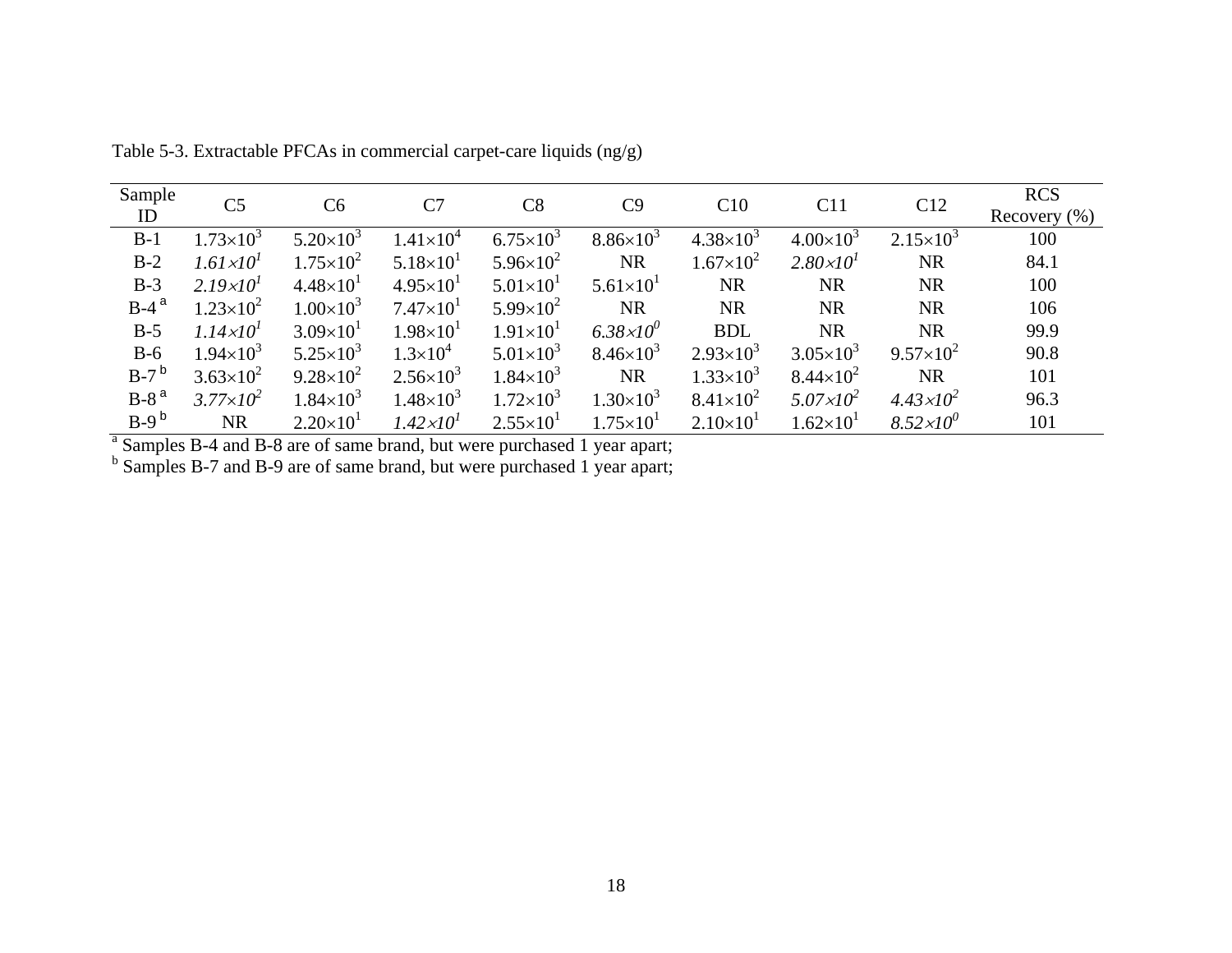| Sample | C <sub>5</sub>     | C6                   | C7                   | C8                   | C9                   | C10                  | C11                  | C12                  | <b>RCS</b>       |
|--------|--------------------|----------------------|----------------------|----------------------|----------------------|----------------------|----------------------|----------------------|------------------|
| ID     |                    |                      |                      |                      |                      |                      |                      |                      | Recovery $(\% )$ |
| $C-1$  | <b>BDL</b>         | <b>BDL</b>           | $1.14 \times 10^{1}$ | $6.97\times10^{0}$   | $3.09 \times 10^{0}$ | $1.14 \times 10^{0}$ | <b>BDL</b>           | <b>NR</b>            | 120              |
| $C-2$  | <b>BDL</b>         | <b>BDL</b>           | <b>BDL</b>           | <b>BDL</b>           | $1.63 \times 10^{1}$ | $3.25 \times 10^{1}$ | $4.29 \times 10^{1}$ | <b>BDL</b>           | 105              |
| $C-3$  | $1.40\times10^{2}$ | $1.09\times10^{3}$   | $2.50\times10^{3}$   | $1.18\times10^{3}$   | $1.71\times10^{3}$   | $6.76 \times 10^{2}$ | $8.01\times10^{2}$   | $3.28 \times 10^{2}$ | 103              |
| $C-4$  | <b>NR</b>          | $7.55 \times 10^{1}$ | <b>NR</b>            | $6.66 \times 10^{2}$ | <b>NR</b>            | $1.04\times10^{2}$   | <b>BDL</b>           | <b>BDL</b>           | 98.3             |
| $C-5$  | <b>NR</b>          | $1.95 \times 10^{2}$ | <b>BDL</b>           | <b>BDL</b>           | <b>BDL</b>           | <b>BDL</b>           | <b>BDL</b>           | <b>BDL</b>           | 93.4             |
| $C-6$  | <b>NR</b>          | $3.90\times10^{1}$   | <b>BDL</b>           | $1.09 \times 10^{1}$ | <b>BDL</b>           | <b>BDL</b>           | <b>BDL</b>           | <b>BDL</b>           | 103              |
| $C-7$  | <b>NR</b>          | <b>BDL</b>           | <b>BDL</b>           | <b>BDL</b>           | <b>BDL</b>           | <b>BDL</b>           | <b>BDL</b>           | <b>BDL</b>           | 97.6             |
| $C-8$  | <b>NR</b>          | <b>BDL</b>           | <b>BDL</b>           | <b>BDL</b>           | <b>BDL</b>           | <b>BDL</b>           | <b>BDL</b>           | <b>BDL</b>           | 81.0             |
| $C-9$  | <b>BDL</b>         | $1.73\times10^{2}$   | <b>BDL</b>           | $7.07\times10^{2}$   | $1.99 \times 10^{1}$ | $2.89\times10^{2}$   | $4.51 \times 10^{1}$ | <b>BDL</b>           | 94.6             |
| $C-10$ | <b>BDL</b>         | $4.18\times10^{1}$   | <b>BDL</b>           | $8.79\times10^{1}$   | $2.15 \times 10^{1}$ | $3.36 \times 10^{1}$ | $1.21 \times 10^{1}$ | $1.69 \times 10^{1}$ | 105              |
| $C-11$ | $1.84\times10^{1}$ | $5.61\times10^{1}$   | $1.21 \times 10^{1}$ | $1.37\times10^{2}$   | $5.70 \times 10^{0}$ | $4.00\times10^{1}$   | <b>BDL</b>           | $7.91 \times 10^{0}$ | 86.3             |
| $C-12$ | <b>NR</b>          | <b>BDL</b>           | <b>BDL</b>           | $6.64 \times 10^{1}$ | <b>NR</b>            | $1.86 \times 10^{1}$ | <b>BDL</b>           | <b>BDL</b>           | 108              |

Table 5-4. Extractable PFCAs in household carpet/fabric care liquids and foams (ng/g)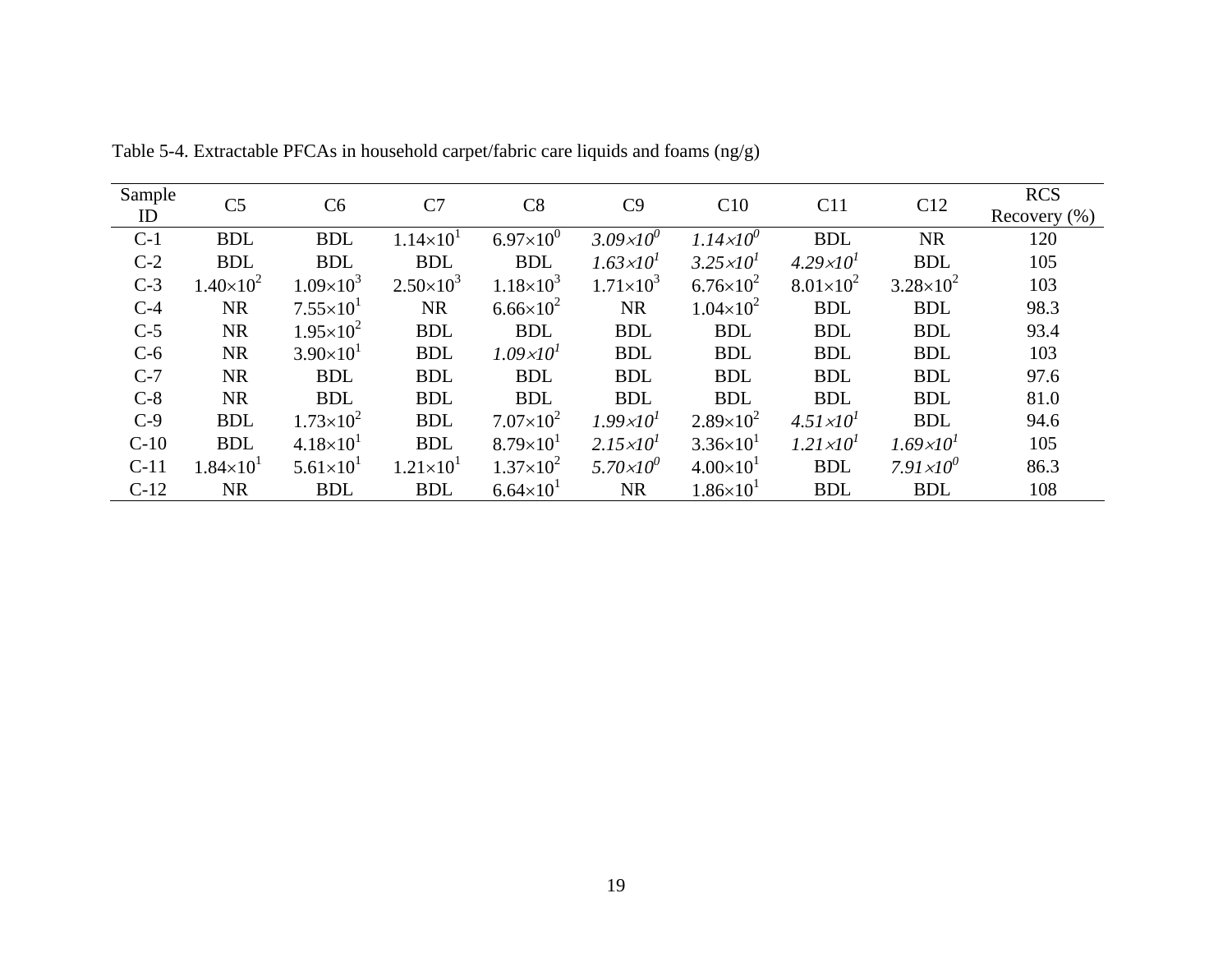| Sample<br>ID | C <sub>5</sub>        | C6                   | C7                   | C8                   | C9                    | C10                  | C11                   | C12                   | <b>RCS</b><br>Recovery $(\% )$ |
|--------------|-----------------------|----------------------|----------------------|----------------------|-----------------------|----------------------|-----------------------|-----------------------|--------------------------------|
| $D-1^b$      | $7.26 \times 10^{1}$  | $1.53\times10^{2}$   | $2.21 \times 10^{2}$ | $1.14 \times 10^{2}$ | $7.72\times10^{1}$    | $5.37\times10^{1}$   | $3.94 \times 10^{1}$  | $4.10\times10^{1}$    | 102                            |
| $D-2$        | $5.41 \times 10^{-2}$ | $1.43\times10^{0}$   | $1.08\times10^{0}$   | <b>NR</b>            | $2.86 \times 10^{-1}$ | <b>NR</b>            | $5.04 \times 10^{-1}$ | $4.27 \times 10^{-1}$ | 101                            |
| $D-3$        | $1.64 \times 10^{1}$  | $4.32\times10^{1}$   | $6.49\times10^{1}$   | $1.61\times10^{2}$   | $2.35\times10^{2}$    | $6.92\times10^{1}$   | $6.15 \times 10^{1}$  | $2.12\times10^{1}$    | 88.9                           |
| $D-4$        | <b>NR</b>             | $2.70\times10^{1}$   | $8.96\times10^{0}$   | $3.80\times10^{1}$   | $3.85 \times 10^{0}$  | $2.20\times10^{1}$   | $1.39\times10^{0}$    | $1.45 \times 10^{1}$  | 99.9                           |
| $D-5$        | <b>NR</b>             | $2.72 \times 10^{1}$ | <b>NR</b>            | $3.20\times10^{1}$   | $5.97\times10^{0}$    | $1.35 \times 10^{1}$ | $3.60\times10^{0}$    | $8.04\times10^{0}$    | 99.3                           |
| $D-6$        | $1.08\times10^{0}$    | $2.71\times10^{0}$   | $3.11\times10^{0}$   | $5.44 \times 10^{0}$ | $2.59\times10^{0}$    | $3.26 \times 10^{0}$ | <b>NR</b>             | <b>NR</b>             | 108                            |
| $D-7$        | $3.94 \times 10^{0}$  | $3.83\times10^{1}$   | $8.05 \times 10^{0}$ | $5.55 \times 10^{1}$ | $4.13\times10^{0}$    | $2.83 \times 10^{1}$ | $1.94\times10^{0}$    | $1.30\times10^{1}$    | 103                            |
| $D-8$        | $6.77\times10^{0}$    | $2.91 \times 10^{1}$ | $1.27\times10^{1}$   | $8.55 \times 10^{1}$ | $8.73\times10^{0}$    | $3.93 \times 10^{1}$ | $3.61\times10^{0}$    | $6.47\times10^{0}$    | 103                            |
| $D-10$       | <b>NR</b>             | $6.37\times10^{1}$   | $1.87\times10^{1}$   | $1.09\times10^{2}$   | $1.36\times10^{1}$    | $4.68 \times 10^{1}$ | $5.17\times10^{0}$    | <b>NR</b>             | 96.0                           |
| $D-11$       | <b>NR</b>             | $2.83\times10^{1}$   | $4.92\times10^{0}$   | $4.43\times10^{1}$   | $3.55 \times 10^{0}$  | $2.39\times10^{1}$   | $1.81\times10^{0}$    | $9.42\times10^{0}$    | 80.0                           |
| $D-12$       | <b>BDL</b>            | $4.21\times10^{0}$   | $4.73\times10^{0}$   | $2.76 \times 10^{1}$ | $6.54 \times 10^{1}$  | $1.66 \times 10^{1}$ | $2.14 \times 10^{1}$  | <b>NR</b>             | 113                            |
| $D-13$       | $1.75 \times 10^{0}$  | $1.40\times10^{1}$   | $4.66\times10^{0}$   | $6.93\times10^{1}$   | $6.28\times10^{0}$    | $2.32\times10^{1}$   | $2.00\times10^{0}$    | $5.36\times10^{0}$    | 89.3                           |
| $D-14$       | $4.26\times10^{0}$    | $2.61\times10^{1}$   | $7.12\times10^{0}$   | <b>NR</b>            | <b>NR</b>             | $2.30\times10^{1}$   | $2.03 \times 10^{0}$  | <b>NR</b>             | 96.0                           |
| $D-15$       | $3.55 \times 10^{0}$  | $4.61\times10^{0}$   | $8.58\times10^{0}$   | $1.31\times10^{1}$   | $5.86\times10^{0}$    | $8.06\times10^{0}$   | $1.38\times10^{0}$    | $3.67\times10^{0}$    | 86.7                           |

Table 5-5. Extractable PFCAs in treated apparel (ng/g)<sup>a</sup>

**a** Results for samples D-9 and D-16 failed to meet data quality requirements;

<sup>b</sup> This sample was extracted in triplicate.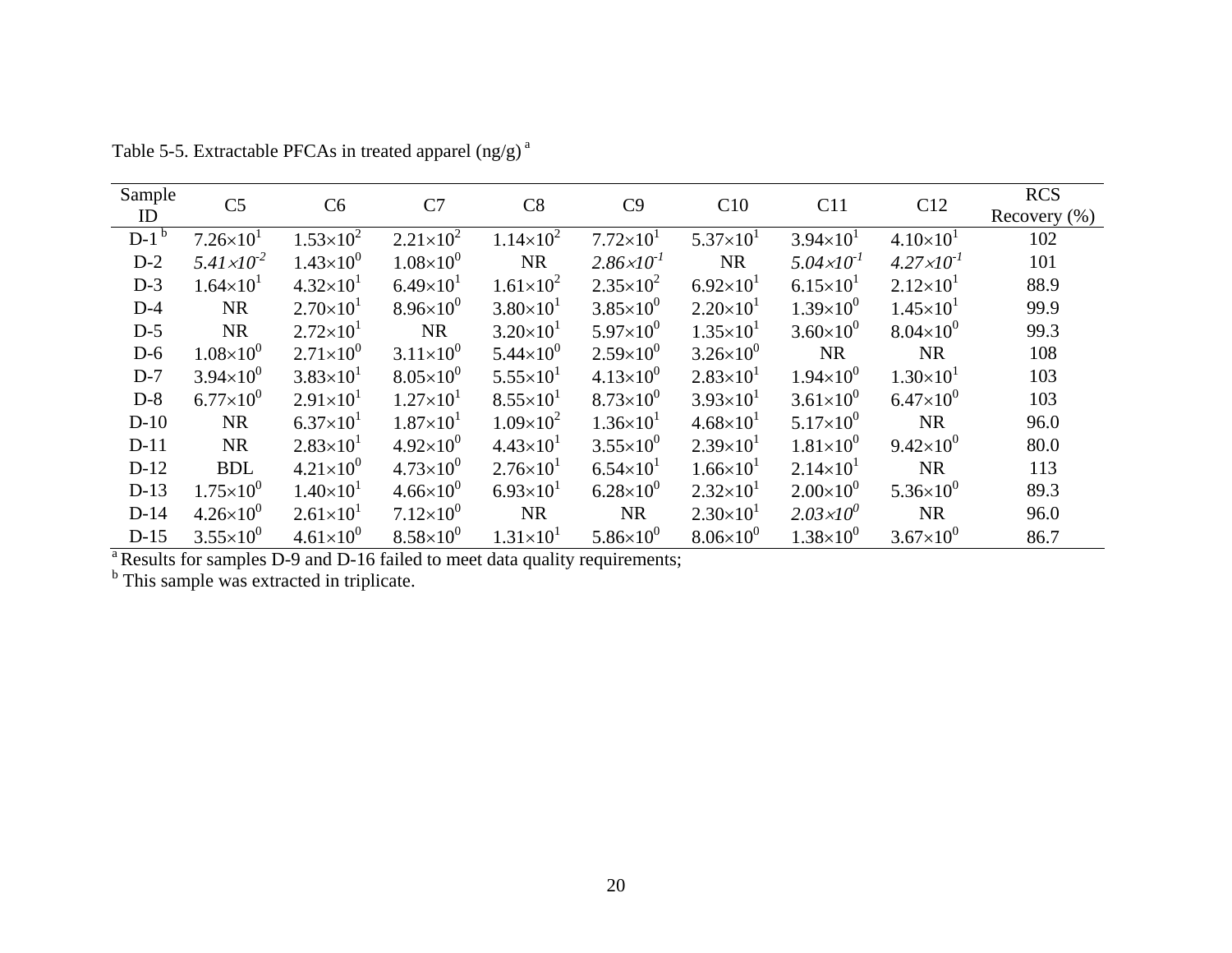| Sample | C <sub>5</sub>       | C <sub>6</sub>       | C7                    | C8                    | C9                    | C10                  | C11                   | C12                   | <b>RCS</b>       |
|--------|----------------------|----------------------|-----------------------|-----------------------|-----------------------|----------------------|-----------------------|-----------------------|------------------|
| ID     |                      |                      |                       |                       |                       |                      |                       |                       | Recovery $(\% )$ |
| $E-1$  | <b>BDL</b>           | <b>BDL</b>           | <b>NR</b>             | $5.83\times10^{0}$    | <b>BDL</b>            | $2.66 \times 10^{0}$ | <b>NR</b>             | <b>NR</b>             | 111              |
| $E-2$  | <b>BDL</b>           | $1.19\times10^{0}$   | $1.22\times10^{0}$    | $3.26 \times 10^{0}$  | $1.36\times10^{0}$    | <b>BDL</b>           | <b>BDL</b>            | <b>NR</b>             | 108              |
| $E-3$  | $3.09\times10^{1}$   | $6.22\times10^{1}$   | $9.46 \times 10^{1}$  | $2.93\times10^{2}$    | $3.18\times10^{2}$    | $1.80E \times 10^2$  | $9.80\times10^{1}$    | <b>NR</b>             | 97.3             |
| $E-4$  | <b>BDL</b>           | <b>BDL</b>           | $1.80\times10^{0}$    | $3.49\times10^{0}$    | $2.01\times10^{0}$    | <b>BDL</b>           | <b>BDL</b>            | <b>NR</b>             | 91.1             |
| $E-5$  | <b>BDL</b>           | <b>BDL</b>           | $4.09 \times 10^{-1}$ | $6.12 \times 10^{-1}$ | $3.96 \times 10^{-1}$ | <b>BDL</b>           | <b>BDL</b>            | <b>BDL</b>            | 89.2             |
| $E-6$  | <b>BDL</b>           | $2.96\times10^{0}$   | $1.76 \times 10^{0}$  | $2.18\times10^{0}$    | <b>NR</b>             | $2.20\times10^{0}$   | $6.80 \times 10^{-1}$ | $7.78 \times 10^{-1}$ | 102              |
| $E-7$  | $2.16\times10^{1}$   | $6.80\times10^{1}$   | $9.66 \times 10^{1}$  | $3.30\times10^{2}$    | $2.13\times10^{2}$    | $1.25 \times 10^{2}$ | $4.57 \times 10^{1}$  | $4.30\times10^{1}$    | 100              |
| $E-8$  | <b>BDL</b>           | $1.05 \times 10^{1}$ | <b>NR</b>             | $1.88\times10^{1}$    | $7.15\times10^{0}$    | $8.99\times10^{0}$   | <b>NR</b>             | <b>NR</b>             | 106              |
| $E-9a$ | $9.47 \times 10^{1}$ | $2.38\times10^{2}$   | $5.15 \times 10^{2}$  | $4.38 \times 10^{2}$  | $4.37\times10^{2}$    | $2.47\times10^{2}$   | $1.86\times10^{2}$    | $1.10\times10^{2}$    | 110              |
| $E-10$ | <b>BDL</b>           | <b>BDL</b>           | $1.11 \times 10^{0}$  | <b>NR</b>             | <b>NR</b>             | $2.42\times10^{0}$   | <b>BDL</b>            | $9.34 \times 10^{-1}$ | 99.0             |
| $E-11$ | <b>BDL</b>           | $8.56 \times 10^{0}$ | $3.14 \times 10^{0}$  | $2.75 \times 10^{1}$  | $3.95 \times 10^{0}$  | $8.37\times10^{0}$   | <b>BDL</b>            | <b>BDL</b>            | 97.2             |
| $E-12$ | <b>BDL</b>           | <b>BDL</b>           | $7.96 \times 10^{1}$  | $8.50\times10^{1}$    | $3.41 \times 10^{1}$  | <b>BDL</b>           | <b>BDL</b>            | $3.73 \times 10^{1}$  | 97.9             |
| $E-13$ | $1.43\times10^{0}$   | $3.87\times10^{0}$   | $6.03\times10^{0}$    | $1.17\times10^{1}$    | $4.37\times10^{0}$    | $6.55 \times 10^{0}$ | $5.63 \times 10^{-1}$ | <b>NR</b>             | 103              |
| $E-14$ | <b>BDL</b>           | $1.59\times10^{0}$   | $1.23\times10^{0}$    | $3.83\times10^{0}$    | $1.78\times10^{0}$    | $2.29\times10^{0}$   | $1.09\times10^{0}$    | $1.13\times10^{0}$    | 104              |

Table 5-6. Extractable PFCAs in treated home textile and upholstery (ng/g)

<sup>a</sup> This sample was extracted in triplicate.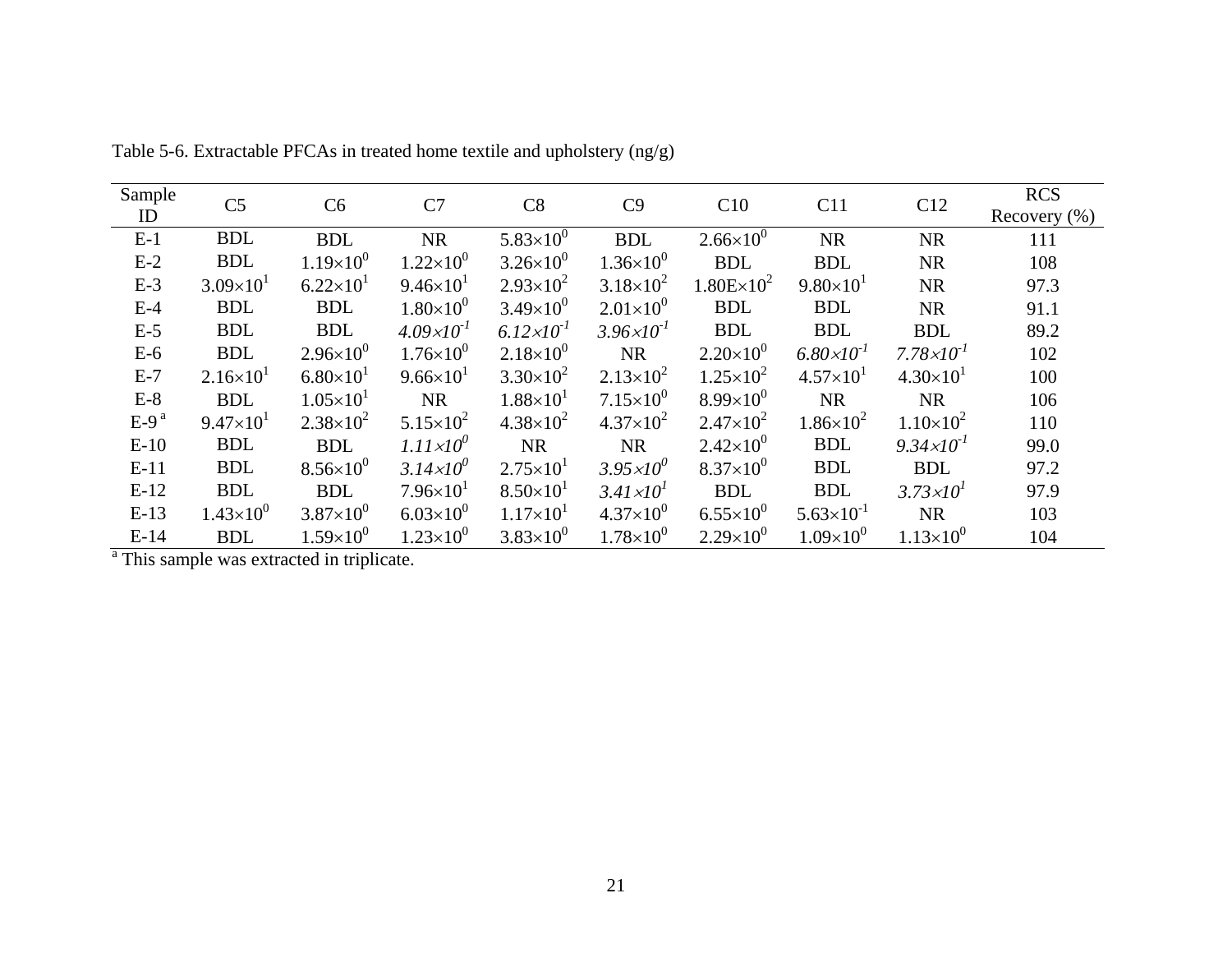| Sample<br>ID | C <sub>5</sub>     | C6                 | C7                   | $\rm{C}8$          | C9                 | C10                | C11                  | C12                | <b>RCS</b><br>Recovery $(\% )$ |
|--------------|--------------------|--------------------|----------------------|--------------------|--------------------|--------------------|----------------------|--------------------|--------------------------------|
| $F-1$        | $4.31\times10^{0}$ | $1.45\times10^{1}$ | $2.05 \times 10^{1}$ | $4.62\times10^{1}$ | $7.82\times10^{1}$ | $2.90\times10^{1}$ | $2.74 \times 10^{1}$ | $1.05\times10^{1}$ | 85.8                           |
| $F-2$        | $4.26\times10^{0}$ | <b>NR</b>          | $1.84\times10^{1}$   | $4.71\times10^{1}$ | $8.21\times10^{1}$ | $2.00\times10^{1}$ | $2.48 \times 10^{1}$ | $8.72\times10^{0}$ | 86.9                           |
| $F-3$        | <b>BDL</b>         | NR                 | $9.03\times10^{0}$   | $6.07\times10^{1}$ | $6.33\times10^{0}$ | $1.74\times10^{1}$ | <b>NR</b>            | $5.30\times10^{0}$ | 80.4                           |
| $F-4$        | $7.86\times10^{2}$ | $5.98\times10^{2}$ | $5.06 \times 10^{2}$ | $3.69\times10^{2}$ | $3.34\times10^{2}$ | $2.18\times10^{2}$ | $1.73\times10^{2}$   | $8.89\times10^{1}$ | 101                            |
| $F-5$        | $6.02\times10^{0}$ | $1.43\times10^{1}$ | $2.24 \times 10^{1}$ | $8.42\times10^{1}$ | $1.08\times10^{2}$ | $6.42\times10^{1}$ | $4.17\times10^{1}$   | $2.69\times10^{1}$ | 101                            |

Table 5-7. Extractable PFCAs in treated non-woven medical garments (ng/g)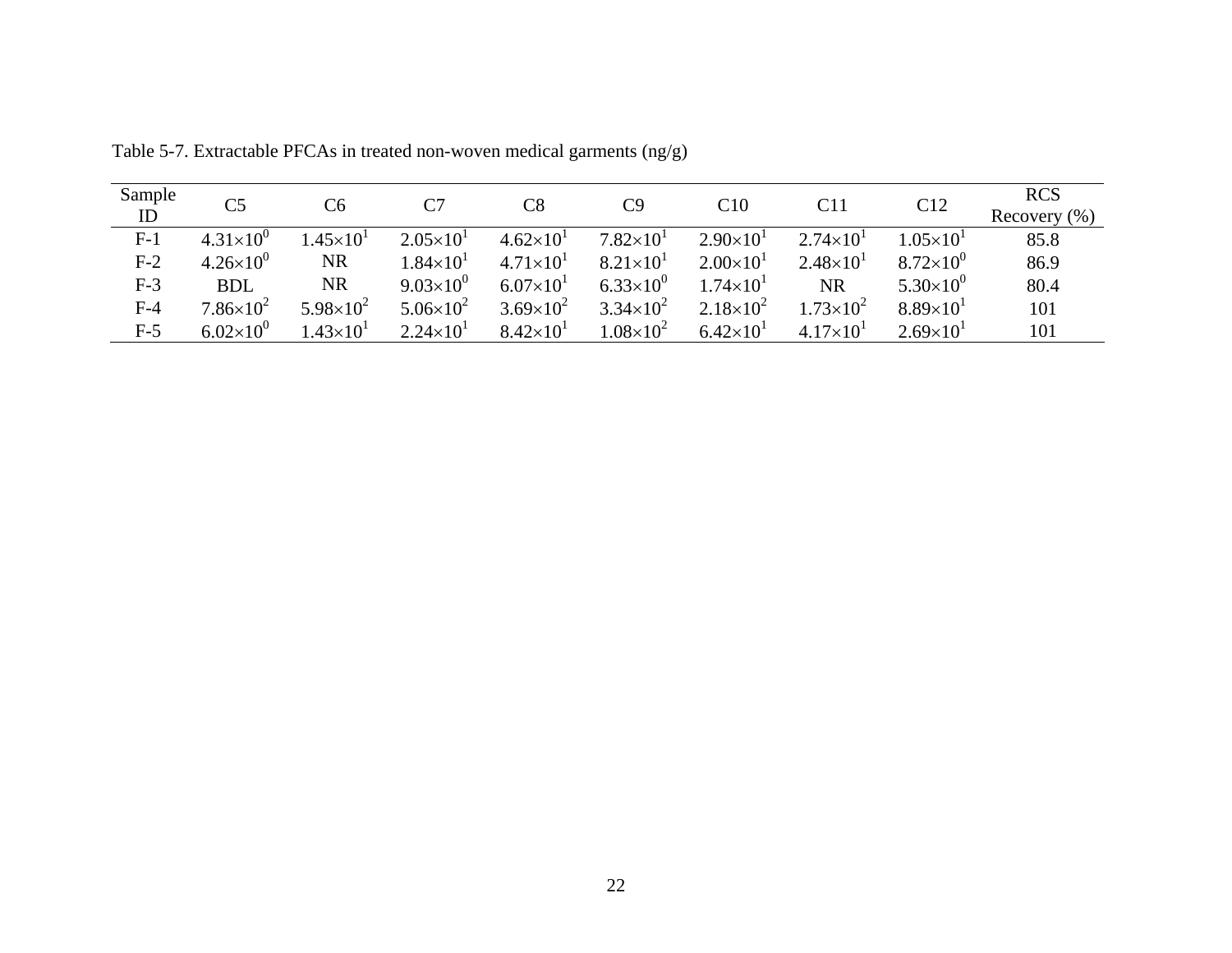| Sample  | C <sub>5</sub>       | C <sub>6</sub>       | C7                   | C8                   | C9                   | C10                  | C11                  | C12                  | <b>RCS</b>       |
|---------|----------------------|----------------------|----------------------|----------------------|----------------------|----------------------|----------------------|----------------------|------------------|
| ID      |                      |                      |                      |                      |                      |                      |                      |                      | Recovery $(\% )$ |
| $G-1$   | <b>NR</b>            | $4.83 \times 10^{1}$ | $6.39\times10^{1}$   | $4.48\times10^{1}$   | $5.04 \times 10^{1}$ | $1.91 \times 10^{1}$ | $2.21 \times 10^{1}$ | $1.41 \times 10^{1}$ | 98.2             |
| $G-2^b$ | $7.19\times10^{0}$   | $1.53\times10^{1}$   | $2.14 \times 10^{1}$ | $7.50\times10^{0}$   | $4.19\times10^{0}$   | $3.56 \times 10^{0}$ | $1.65 \times 10^{0}$ | $2.97\times10^{0}$   | 95.4             |
| $G-3^b$ | $8.19\times10^{0}$   | $1.41 \times 10^{1}$ | $2.75 \times 10^{1}$ | $1.32\times10^{1}$   | $1.23 \times 10^{1}$ | $5.32\times10^{0}$   | $2.12 \times 10^{0}$ | $3.33\times10^{0}$   | 109              |
| $G-4^b$ | $8.62\times10^{0}$   | $1.91 \times 10^{1}$ | $2.73 \times 10^{1}$ | $1.56 \times 10^{1}$ | $1.17\times10^{1}$   | <b>NR</b>            | $2.10\times10^{0}$   | <b>NR</b>            | 116              |
| $G-6$   | <b>BDL</b>           | $4.07\times10^{1}$   | $6.25 \times 10^{1}$ | $3.69 \times 10^{1}$ | $4.76 \times 10^{1}$ | $2.38 \times 10^{1}$ | $2.22 \times 10^{1}$ | $2.37 \times 10^{1}$ | 101              |
| $G-7$   | <b>NR</b>            | $1.17\times10^{3}$   | $1.05\times10^{2}$   | $8.05\times10^{2}$   | $3.31 \times 10^{1}$ | $3.30\times10^{2}$   | <b>BDL</b>           | <b>BDL</b>           | 90.2             |
| $G-8$   | $1.12\times10^{2}$   | $7.72\times10^{2}$   | $3.13\times10^{2}$   | $4.77\times10^{2}$   | $1.55\times10^{2}$   | $2.65 \times 10^{2}$ | <b>BDL</b>           | <b>NR</b>            | 94.4             |
| $G-9$   | <b>BDL</b>           | <b>BDL</b>           | <b>BDL</b>           | $4.35 \times 10^{1}$ | $3.30 \times 10^{1}$ | $3.44 \times 10^{1}$ | <b>BDL</b>           | <b>BDL</b>           | 99.8             |
| $G-10$  | $3.15 \times 10^{2}$ | $5.38\times10^{3}$   | $5.46\times10^{2}$   | $3.72\times10^{3}$   | $2.60\times10^{2}$   | $1.58\times10^{3}$   | $4.15 \times 10^{1}$ | $4.70\times10^{2}$   | 92.3             |
| $G-11$  | $3.73 \times 10^{2}$ | $1.16\times10^{3}$   | $1.56\times10^{3}$   | $1.21\times10^{3}$   | $9.39\times10^{2}$   | $6.32\times10^{2}$   | $3.75 \times 10^{2}$ | $2.84 \times 10^{2}$ | 110              |

Table 5-8. Extractable PFCAs in floor waxes and stone/tile/wood sealants (ng/g)<sup>a</sup>

<sup>a</sup> Results for sample G-5 failed to meet data quality requirements;

<sup>b</sup> Samples G-2, G-3, and G-4 could not be filtered after dilution. They were applied on aluminum foil as a thin layer and dried under cover. The dry films were then extracted as solid samples. The potential PFCA loss during the curing period was not evaluated but is expected to be insignificant.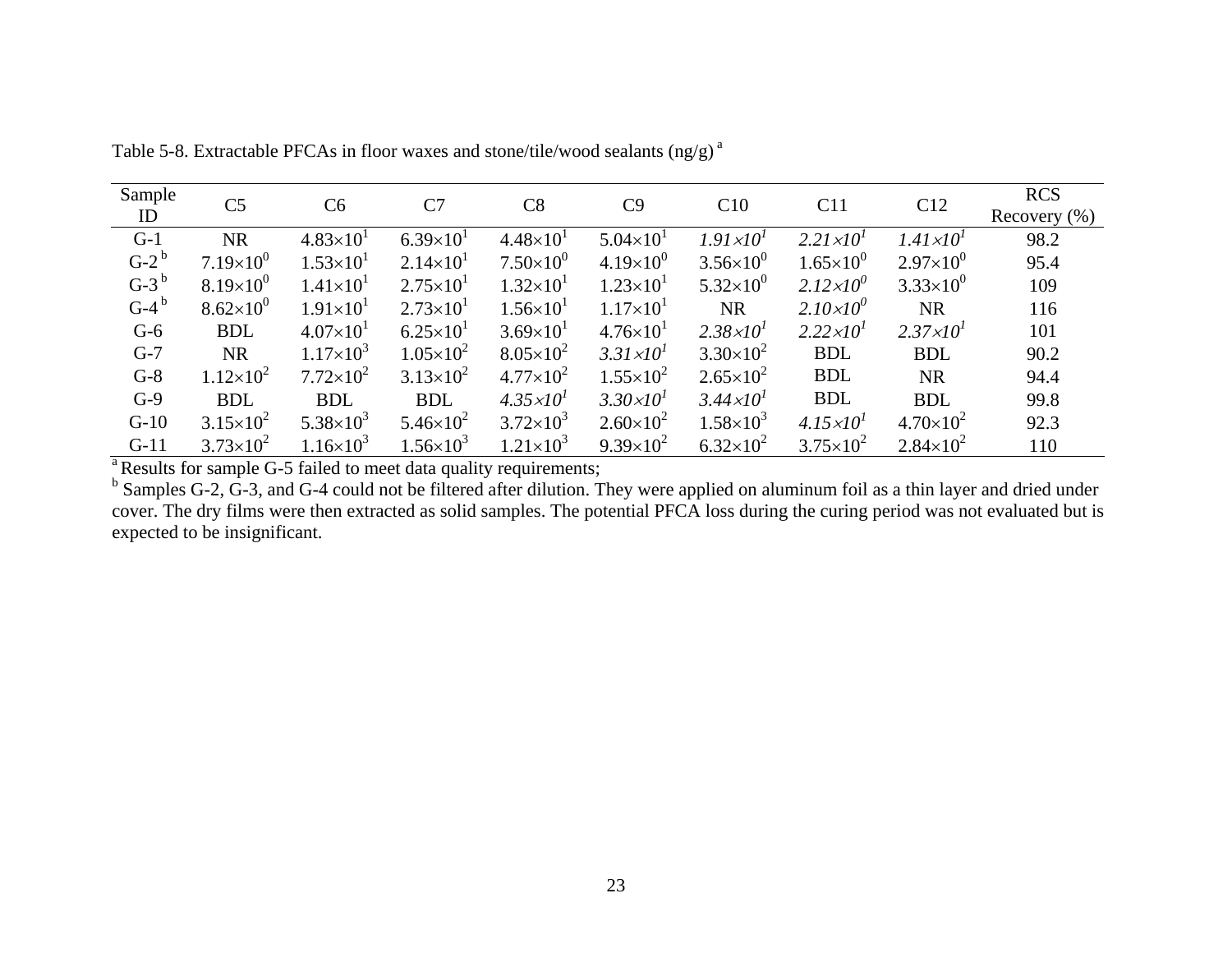| Sample | $\sim$               | C6                           | C7                   | $\mathop{\rm Cg}\nolimits$ | C9                   | $\rm C10$          | C11        | C12                | <b>RCS</b>       |
|--------|----------------------|------------------------------|----------------------|----------------------------|----------------------|--------------------|------------|--------------------|------------------|
| ID     |                      |                              |                      |                            |                      |                    |            |                    | Recovery $(\% )$ |
| $H-2$  | <b>BDL</b>           | <b>BDL</b>                   | <b>BDL</b>           | <b>BDL</b>                 | $2.25 \times 10^{0}$ | <b>BDL</b>         | <b>BDL</b> | <b>BDL</b>         | 106              |
| $H-3$  | <b>BDL</b>           | .17 $\times$ 10 <sup>1</sup> | <b>BDL</b>           | <b>BDL</b>                 | <b>BDL</b>           | <b>BDL</b>         | <b>BDL</b> | <b>BDL</b>         | 86.9             |
| $H-4$  | <b>BDL</b>           | NR                           | <b>BDL</b>           | $1.04\times10^{2}$         | <b>BDL</b>           | $7.02\times10^{1}$ | <b>BDL</b> | $5.40\times10^{1}$ | 105              |
| $H-5$  | $2.21 \times 10^{2}$ | $4.43\times10^{3}$           | $2.85 \times 10^{3}$ | $4.64 \times 10^{3}$       | .53 $\times10^1$     | <b>BDL</b>         | <b>BDL</b> | <b>BDL</b>         | 103              |

Table 5-9. Extractable PFCAs in food contact paper  $(ng/g)^{a}$ 

<sup>a</sup> Results for sample H-1 failed to meet data quality requirements.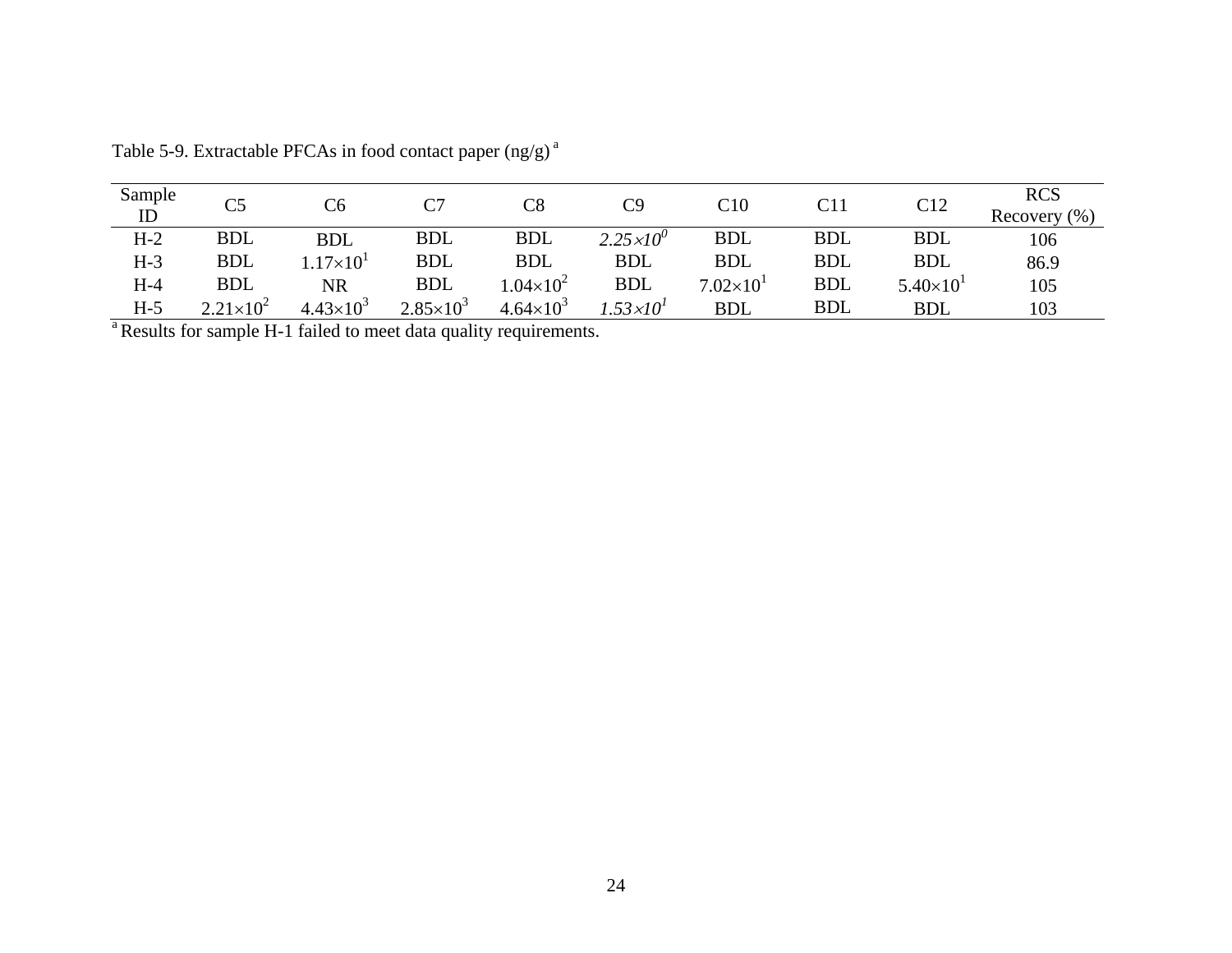| Sample | C <sub>5</sub>     | C6                   | C7                   | C8                   | C9                   | C10                  | C11                  | C12                  | <b>RCS</b>       |
|--------|--------------------|----------------------|----------------------|----------------------|----------------------|----------------------|----------------------|----------------------|------------------|
| ID     |                    |                      |                      |                      |                      |                      |                      |                      | Recovery $(\% )$ |
| $I-1$  | <b>BDL</b>         | $1.72\times10^{1}$   | $1.15\times10^{1}$   | $7.70\times10^{1}$   | $5.95\times10^{0}$   | $2.43\times10^{1}$   | $3.24 \times 10^{0}$ | <b>NR</b>            | 109              |
| $I-2$  | <b>BDL</b>         | <b>NR</b>            | $3.23\times10^{0}$   | $9.15 \times 10^{0}$ | $1.84\times10^{0}$   | $4.33\times10^{0}$   | $1.10\times10^{0}$   | $3.26 \times 10^{0}$ | 108              |
| $I-4$  | <b>BDL</b>         | <b>NR</b>            | <b>NR</b>            | $2.96 \times 10^{1}$ | $1.06\times10^{1}$   | $7.59\times10^{0}$   | $6.01\times10^{0}$   | <b>NR</b>            | 108              |
| $I-5$  | $8.23\times10^{0}$ | $5.09\times10^{1}$   | $1.21 \times 10^{1}$ | $1.63\times10^{2}$   | $1.28 \times 10^{1}$ | $7.22\times101$      | <b>NR</b>            | $2.36 \times 10^{1}$ | 113              |
| $I-7$  | <b>BDL</b>         | <b>NR</b>            | $1.09\times10^{1}$   | $4.35 \times 10^{1}$ | $8.08\times10^{0}$   | $1.35 \times 10^{1}$ | <b>NR</b>            | $6.29\times10^{0}$   | 82.4             |
| $I-8$  | $3.33\times10^{0}$ | $3.03\times10^{1}$   | $5.46\times10^{0}$   | $8.26 \times 10^{1}$ | $5.97\times10^{0}$   | $2.77\times10^{1}$   | $2.02\times10^{0}$   | <b>NR</b>            | 87.7             |
| $I-9b$ | <b>BDL</b>         | <b>NR</b>            | $4.66\times10^{0}$   | $1.04\times10^{2}$   | $5.37\times10^{0}$   | $4.19\times10^{1}$   | $3.41 \times 10^{0}$ | $8.59\times10^{0}$   | 111              |
| $I-10$ | <b>BDL</b>         | $2.05 \times 10^{1}$ | $5.02\times10^{0}$   | $7.30\times10^{1}$   | $5.95\times10^{0}$   | $2.92 \times 10^{1}$ | $3.03 \times 10^{0}$ | $9.82\times10^{0}$   | 112              |

Table 5-10. Extractable PFCAs in membranes for apparel  $(ng/g)^a$ 

<sup>a</sup> Results for sample I-3 and I-6 failed to meet data quality requirements.

<sup>b</sup> This sample was extracted in triplicate.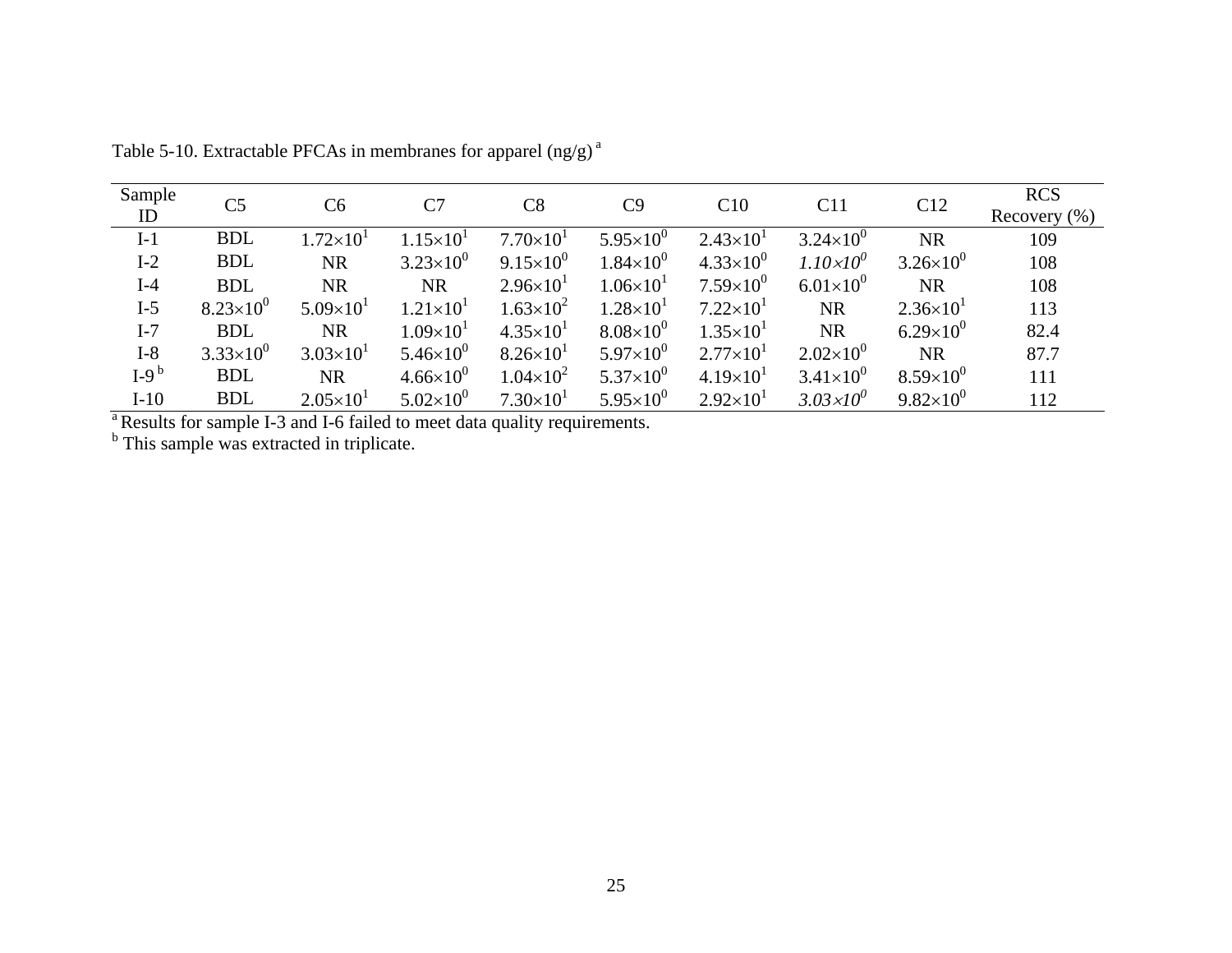| Sample | C <sub>5</sub>     | C <sub>6</sub>       | C7                    | C8                   | C9                   | C10                | C11                  | C12                  | <b>RCS</b>                                                            |
|--------|--------------------|----------------------|-----------------------|----------------------|----------------------|--------------------|----------------------|----------------------|-----------------------------------------------------------------------|
| ID     |                    |                      |                       |                      |                      |                    |                      |                      | Recovery $(\% )$<br>99.2<br>102<br>82.9<br>92.0<br>96.1<br>105<br>109 |
| $J-1$  | <b>BDL</b>         | <b>BDL</b>           | $2.85 \times 10^{0}$  | $4.43 \times 10^{0}$ | $2.82 \times 10^{0}$ | <b>BDL</b>         | $1.69\times10^{0}$   | <b>NR</b>            |                                                                       |
| $J-2$  | <b>BDL</b>         | <b>BDL</b>           | <b>BDL</b>            | $5.35\times10^{0}$   | $2.31\times10^{0}$   | <b>BDL</b>         | $1.42 \times 10$     | <b>NR</b>            |                                                                       |
| $J-3$  | <b>BDL</b>         | <b>BDL</b>           | $7.32 \times 10^{-1}$ | <b>NR</b>            | <b>NR</b>            | <b>NR</b>          | <b>BDL</b>           | <b>NR</b>            |                                                                       |
| $J-4$  | <b>BDL</b>         | <b>BDL</b>           | <b>NR</b>             | <b>NR</b>            | <b>NR</b>            | <b>NR</b>          | <b>BDL</b>           | <b>NR</b>            |                                                                       |
| $J-5$  | <b>BDL</b>         | <b>BDL</b>           | <b>NR</b>             | $2.30\times10^{1}$   | $2.28 \times 10^{0}$ | <b>BDL</b>         | $1.38 \times 10^{0}$ | $2.14 \times 10^{0}$ |                                                                       |
| $J-6$  | <b>BDL</b>         | <b>NR</b>            | <b>NR</b>             | $1.44 \times 10^{3}$ | $2.80\times10^{0}$   | <b>BDL</b>         | <b>BDL</b>           | <b>BDL</b>           |                                                                       |
| $J-7$  | <b>BDL</b>         | $1.97\times10^{1}$   | $2.87\times10^{1}$    | $3.49\times10^{3}$   | $4.56 \times 10^{0}$ | <b>BDL</b>         | <b>BDL</b>           | <b>BDL</b>           |                                                                       |
| $J-9$  | <b>BDL</b>         | <b>BDL</b>           | <b>BDL</b>            | <b>BDL</b>           | $1.67 \times 10^{1}$ | <b>BDL</b>         | $9.86 \times 10^{0}$ | $1.25 \times 10^{1}$ | 93.0                                                                  |
| $J-10$ | $9.50\times10^{1}$ | $3.26 \times 10^{1}$ | $3.24 \times 10^{1}$  | $3.89\times10^{1}$   | $4.06\times10^{1}$   | $3.62\times10^{1}$ | $4.06\times10^{1}$   | $3.75 \times 10^{1}$ | 87.0                                                                  |

Table 5-11. Extractable PFCAs in thread seal tapes and pastes  $(ng/g)^{a}$ 

<sup>a</sup> Results for sample J-8 failed to meet data quality requirements.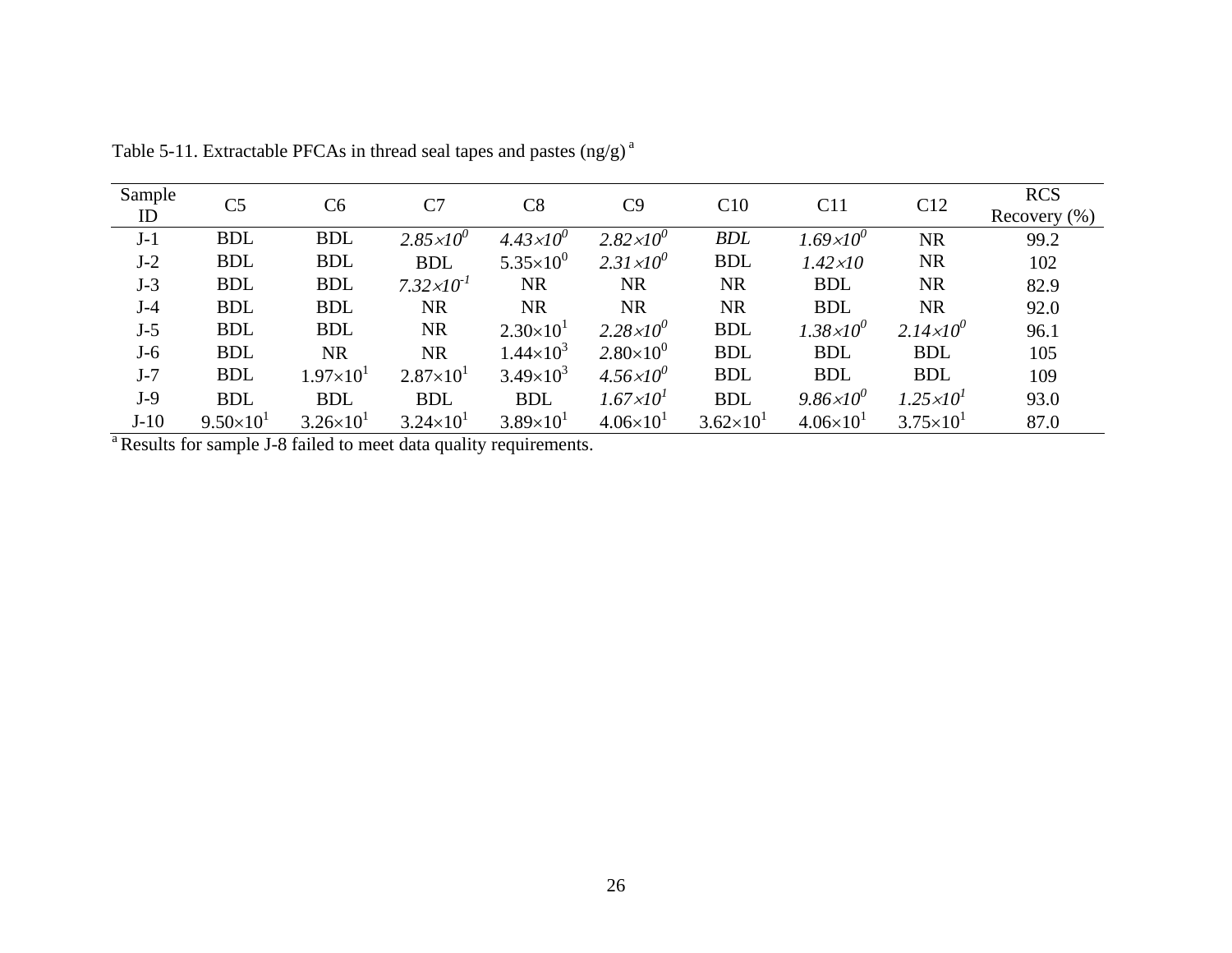| Sample | C <sub>5</sub>      | C <sub>6</sub>        | C7                    | C8                    | C9                    | C10                   | C11                   | C12                   | <b>RCS</b>       |
|--------|---------------------|-----------------------|-----------------------|-----------------------|-----------------------|-----------------------|-----------------------|-----------------------|------------------|
| ID     |                     |                       |                       |                       |                       |                       |                       |                       | Recovery $(\% )$ |
| $K-1$  | <b>BDL</b>          | <b>BDL</b>            | <b>BDL</b>            | <b>BDL</b>            | $4.89 \times 10^{-3}$ | <b>BDL</b>            | $2.89 \times 10^{-3}$ | $3.70 \times 10^{-3}$ | 103              |
| $K-3$  | $1.30\times10^{-2}$ | <b>BDL</b>            | $1.55 \times 10^{-3}$ | <b>NR</b>             | $2.47 \times 10^{-3}$ | <b>BDL</b>            | $1.48 \times 10^{-3}$ | $1.88 \times 10^{-3}$ | 96.9             |
| $K-4$  | <b>NR</b>           | <b>NR</b>             | <b>NR</b>             | $2.09\times10^{-2}$   | <b>NR</b>             | <b>NR</b>             | <b>NR</b>             | <b>NR</b>             | 92.0             |
| $K-5$  | <b>NR</b>           | <b>NR</b>             | <b>NR</b>             | $4.74 \times 10^{-2}$ | <b>NR</b>             | <b>NR</b>             | <b>NR</b>             | <b>NR</b>             | 99.4             |
| $K-6$  | <b>BDL</b>          | <b>BDL</b>            | <b>BDL</b>            | <b>BDL</b>            | <b>BDL</b>            | <b>BDL</b>            | <b>BDL</b>            | $1.37\times10^{-2}$   | 98.2             |
| $K-7$  | <b>BDL</b>          | <b>BDL</b>            | <b>BDL</b>            | <b>BDL</b>            | <b>BDL</b>            | <b>BDL</b>            | <b>BDL</b>            | $1.07 \times 10^{-2}$ | 94.5             |
| $K-8$  | <b>BDL</b>          | $3.71 \times 10^{-3}$ | <b>BDL</b>            | <b>BDL</b>            | <b>BDL</b>            | <b>BDL</b>            | <b>BDL</b>            | $3.63\times10^{-3}$   | 96.4             |
| $K-9$  | <b>BDL</b>          | <b>BDL</b>            | $2.55 \times 10^{-3}$ | $4.02 \times 10^{-3}$ | $4.31 \times 10^{-3}$ | <b>BDL</b>            | $2.55 \times 10^{-3}$ | $3.23 \times 10^{-3}$ | 98.3             |
| $K-10$ | <b>NR</b>           | <b>BDL</b>            | $4.01 \times 10^{-3}$ | <b>BDL</b>            | $8.50 \times 10^{-3}$ | <b>BDL</b>            | $3.89 \times 10^{-3}$ | $4.81 \times 10^{-3}$ | 99.5             |
| $K-11$ | <b>BDL</b>          | <b>BDL</b>            | <b>NR</b>             | $7.57\times10^{-3}$   | $5.66 \times 10^{-3}$ | <b>BDL</b>            | $3.12\times10^{-3}$   | $3.96 \times 10^{-3}$ | 95.6             |
| $K-12$ | <b>BDL</b>          | <b>BDL</b>            | $8.69\times10^{-3}$   | <b>BDL</b>            | <b>BDL</b>            | <b>BDL</b>            | <b>BDL</b>            | $8.57\times10^{-3}$   | 92.2             |
| $K-13$ | $1.87\times10^{-2}$ | $1.31 \times 10^{-2}$ | $1.72 \times 10^{-2}$ | $1.21 \times 10^{-2}$ | $9.85 \times 10^{-3}$ | $9.56 \times 10^{-3}$ | $9.95 \times 10^{-3}$ | $1.85 \times 10^{-2}$ | 95.5             |
| $K-14$ | <b>NR</b>           | $7.02\times10^{-3}$   | $9.00\times10^{-3}$   | $1.25 \times 10^{-2}$ | $2.67 \times 10^{-3}$ | <b>BDL</b>            | $2.60\times10^{-3}$   | $9.06 \times 10^{-3}$ | 114              |

Table 5-12. Extractable PFCAs in non-stick cookware (ng/cm<sup>2</sup> coated surface)<sup>a</sup>

<sup>a</sup> Results for sample K-2 failed to meet data quality requirements.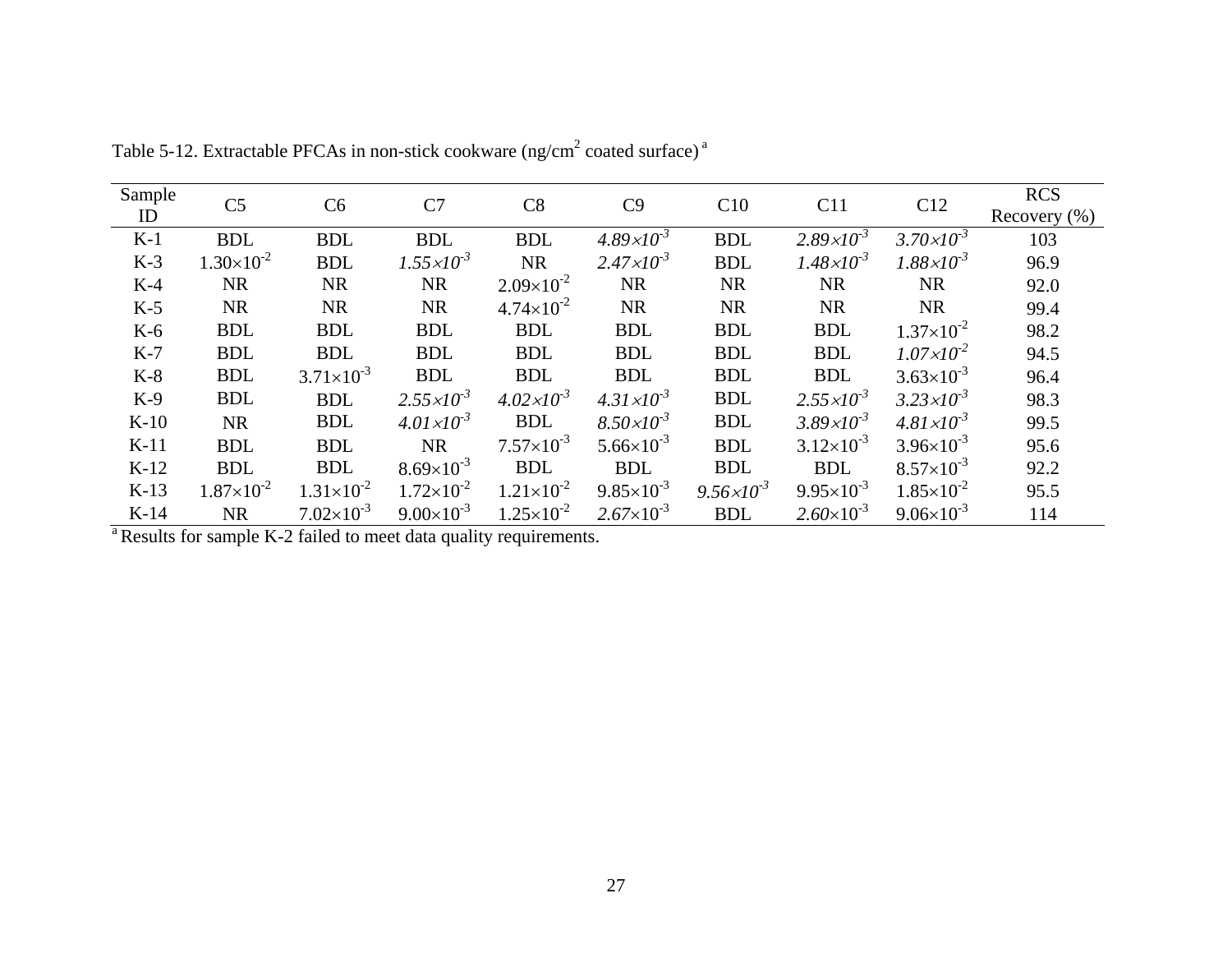| Sample | C <sub>5</sub>     | C <sub>6</sub> | C7                    | $\rm{C}8$          | C9                    | C10        | C11                  | C12                       | <b>RCS</b>       |
|--------|--------------------|----------------|-----------------------|--------------------|-----------------------|------------|----------------------|---------------------------|------------------|
| ID     |                    |                |                       |                    |                       |            |                      |                           | Recovery $(\% )$ |
| $L-1$  | <b>BDL</b>         | <b>BDL</b>     | <b>BDL</b>            | <b>NR</b>          | $9.39 \times 10^{-1}$ | <b>BDL</b> | <b>BDL</b>           | <b>NR</b>                 | 102              |
| $L-2$  | $2.50\times10^{0}$ | <b>NR</b>      | $6.30\times10^{0}$    | $5.48\times10^{0}$ | <b>NR</b>             | <b>BDL</b> | $2.87\times10^{0}$   | <b>NR</b>                 | 81.4             |
| $L-4$  | <b>BDL</b>         | <b>BDL</b>     | $6.20 \times 10^{-1}$ | <b>NR</b>          | $7.02 \times 10^{-1}$ | <b>BDL</b> | <b>BDL</b>           | $1.43{\times}10^{0}$      | 118              |
| $L-5$  | <b>BDL</b>         | <b>BDL</b>     | <b>BDL</b>            | $9.67\times10^{1}$ | <b>BDL</b>            | <b>BDL</b> | <b>BDL</b>           | <b>BDL</b>                | 112              |
| $L-7$  | <b>BDL</b>         | <b>BDL</b>     | $3.99 \times 10^{0}$  | <b>BDL</b>         | $5.81 \times 10^{0}$  | <b>BDL</b> | $3.43 \times 10^{0}$ | $4.40\times10^{0}$        | 102              |
| $L-8$  | <b>BDL</b>         | <b>BDL</b>     | $1.71 \times 10^{0}$  | $4.58\times10^{1}$ | $2.25 \times 10^{0}$  | <b>BDL</b> | $1.33\times10^{0}$   | 1.69×10 $^{\prime\prime}$ | 106              |

Table 5-13. Extractable PFCAs in dental floss and plaque removers  $(ng/g)^{a}$ 

<sup>a</sup> Results for sample L-3 and L-6 failed to meet data quality requirements.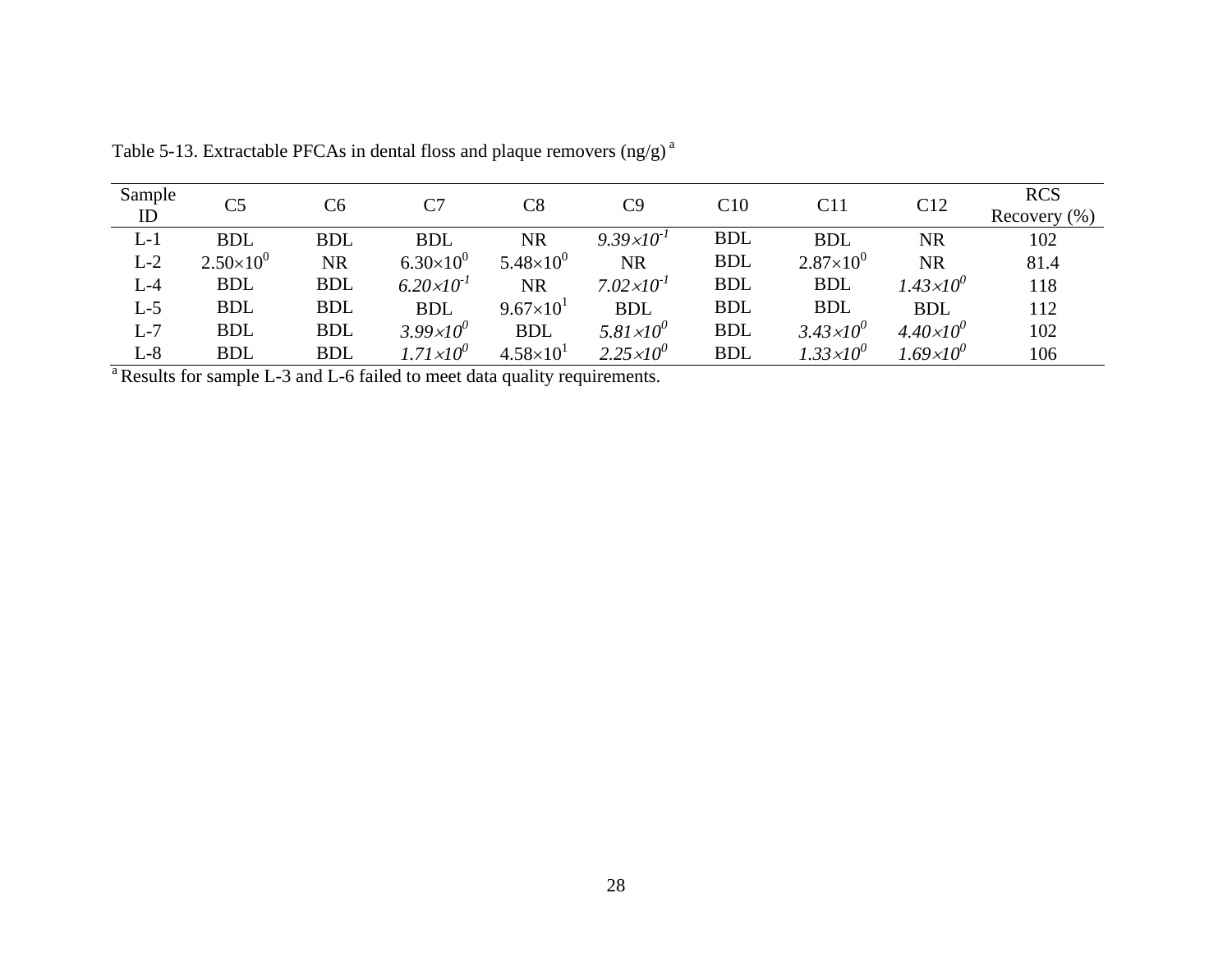| Sample | C <sub>5</sub>    |                    |                      | $\mathop{\rm Cg}\nolimits$ | C9                   | C10                | C11                | C12                  | <b>RCS</b>       |
|--------|-------------------|--------------------|----------------------|----------------------------|----------------------|--------------------|--------------------|----------------------|------------------|
| ID     |                   |                    |                      |                            |                      |                    |                    |                      | (% )<br>Recovery |
| $M-1$  | $.08\times10^{1}$ | $2.09\times10^{1}$ | $6.01\times10^{1}$   | $2.49\times10^{1}$         | $3.28 \times 10^{1}$ | $1.44\times10^{1}$ | $1.47\times10^{1}$ | $1.09\times10^{1}$   | 84.9             |
| $M-2$  | <b>BDL</b>        | <b>BDL</b>         | <b>BDL</b>           | <b>BDL</b>                 | $8.26 \times 10^{1}$ | <b>BDL</b>         | <b>BDL</b>         | <b>BDL</b>           | 93.0             |
| $M-3$  | <b>BDL</b>        | $.73\times10^{2}$  | $2.05 \times 10^{2}$ | $.25 \times 10^{2}$        | $6.95 \times 10^{1}$ | <b>BDL</b>         | <b>BDL</b>         | <b>BDL</b>           | 89.7             |
| $M-5$  | <b>BDL</b>        | <b>BDL</b>         | $2.98 \times 10^{0}$ | <b>BDL</b>                 | <b>BDL</b>           | <b>BDL</b>         | <b>BDL</b>         | $2.97 \times 10^{0}$ | 80.7             |

Table 5-14. Extractable PFCAs in miscellaneous AOC samples (ng/g) a

<sup>a</sup> Results for sample M-4, M-6 and L-7 failed to meet data quality requirements.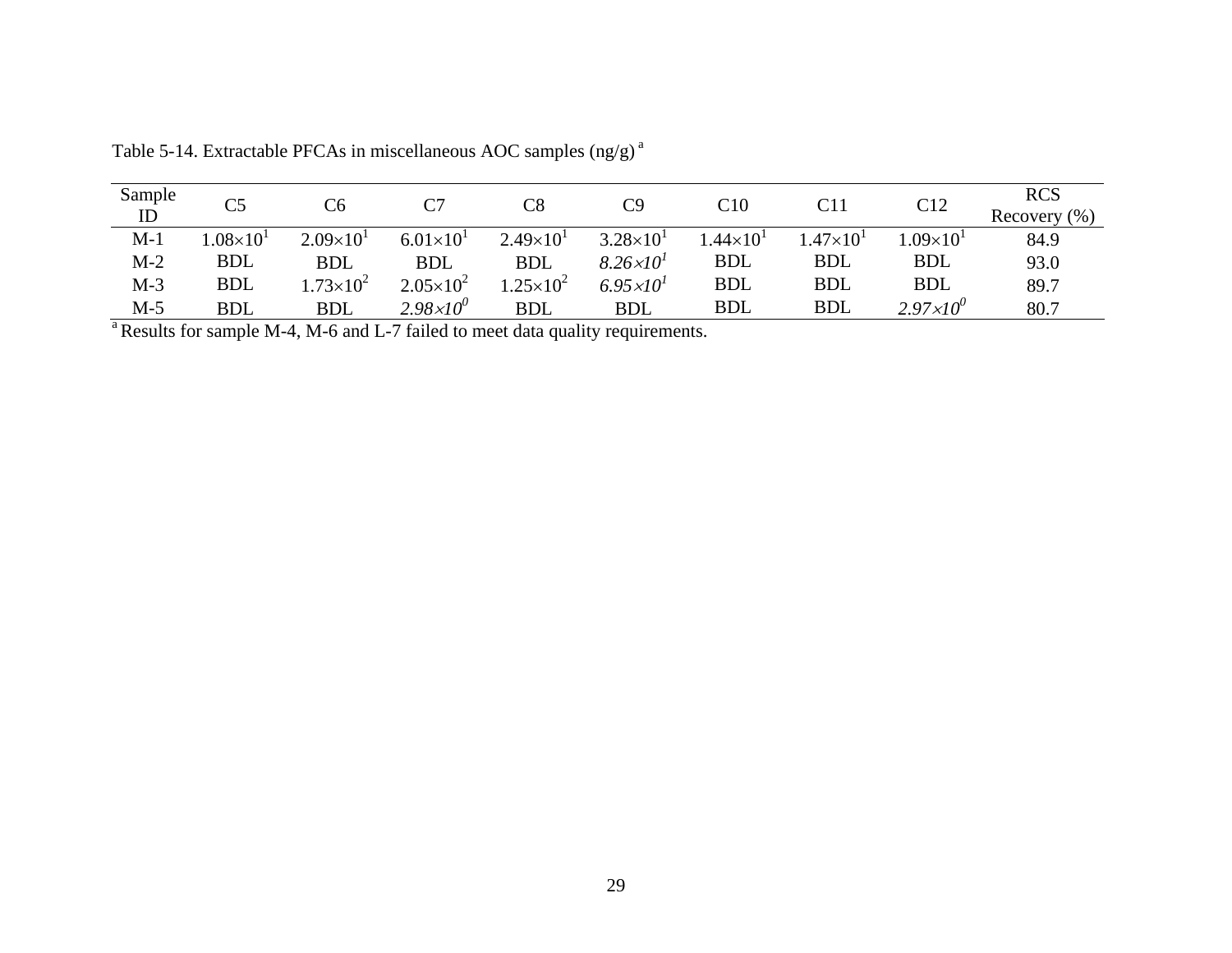

Figure 5-1. Distribution of total extractable PFCAs for 116 AOC samples.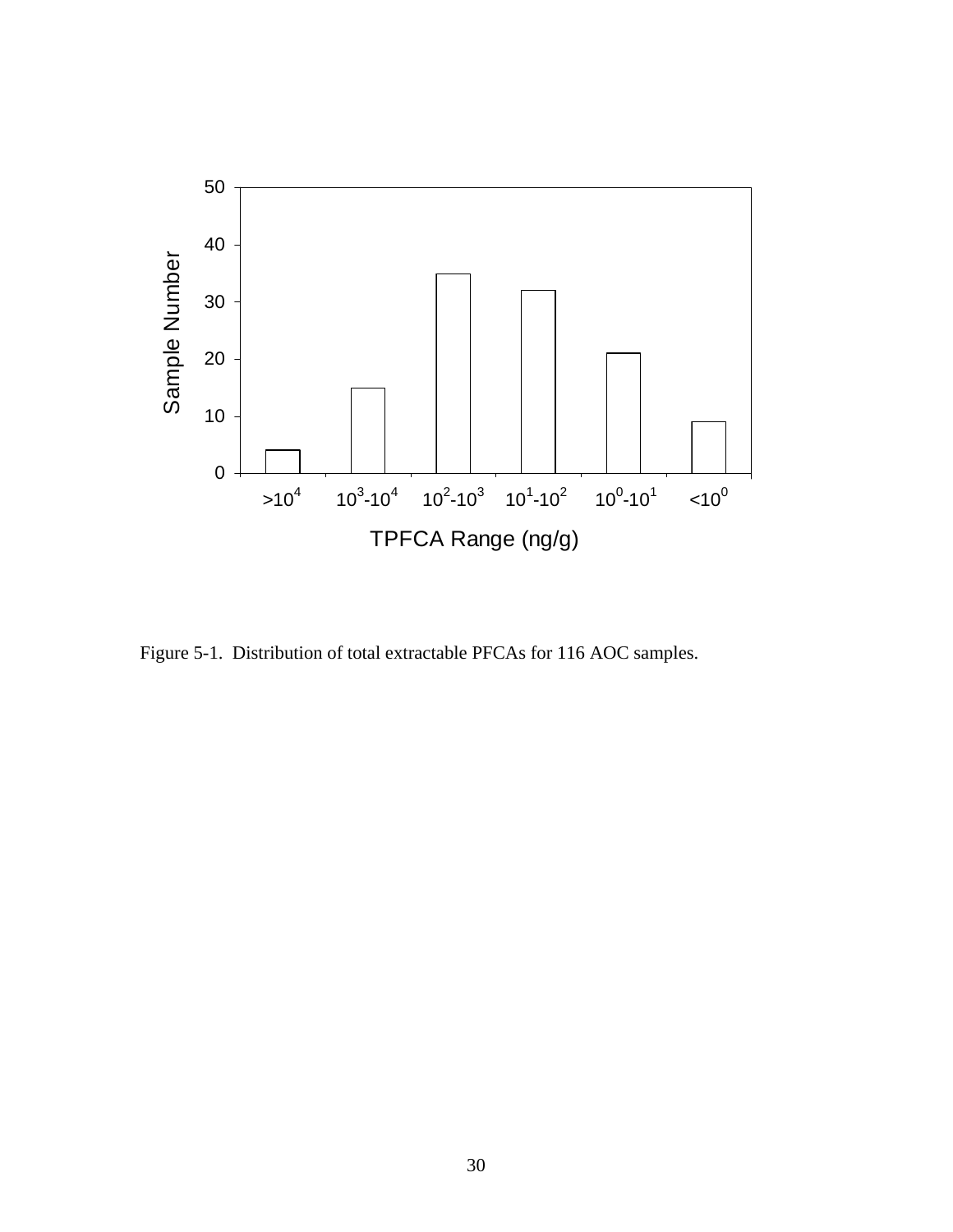## <span id="page-30-0"></span>**5.4 Statistics by sample category**

The ranges, arithmetic means, and medians of PFCA content for individual article categories are presented in Figures 5-2 through 5-14. The overall TPFCA range is from non-detectable to 47100 ng/g; the range for PFOA is from non-detectable to 6750 ng/g. For most article categories, the means were greater than the medians in most cases, indicating that the PFCA content in a small number of samples was significantly higher than in the rest of samples.



Figure 5-2. Ranges, arithmetic means, and medians for PFCAs in the fiber of pre-treated carpeting  $(N = 8)$ .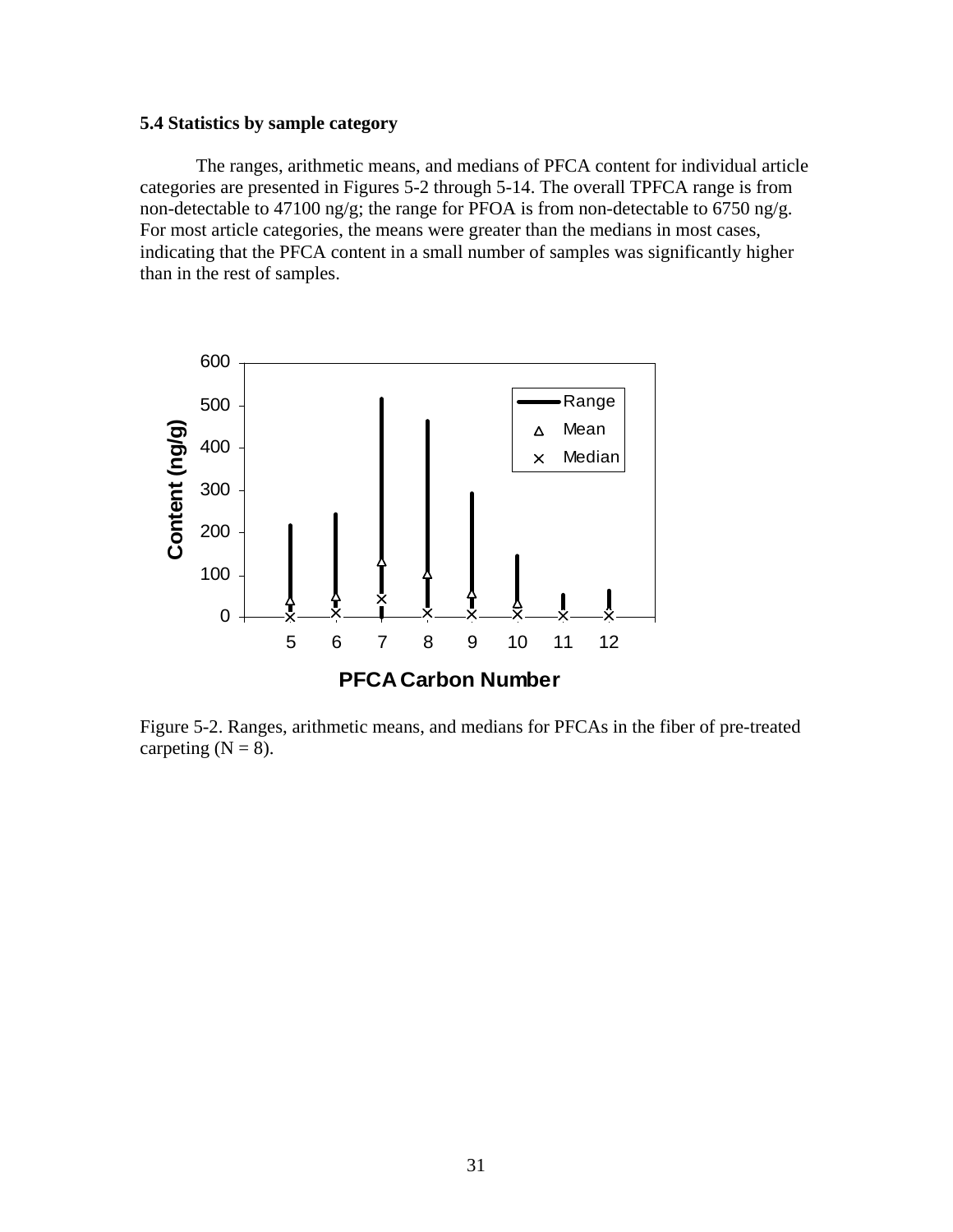

Figure 5-3. Ranges, arithmetic means, and medians for PFCAs in commercial carpet-care liquids ( $N = 9$ ).



Figure 5-4. Ranges, arithmetic means, and medians for PFCAs in household carpet / fabric care liquids and foams  $(N = 12)$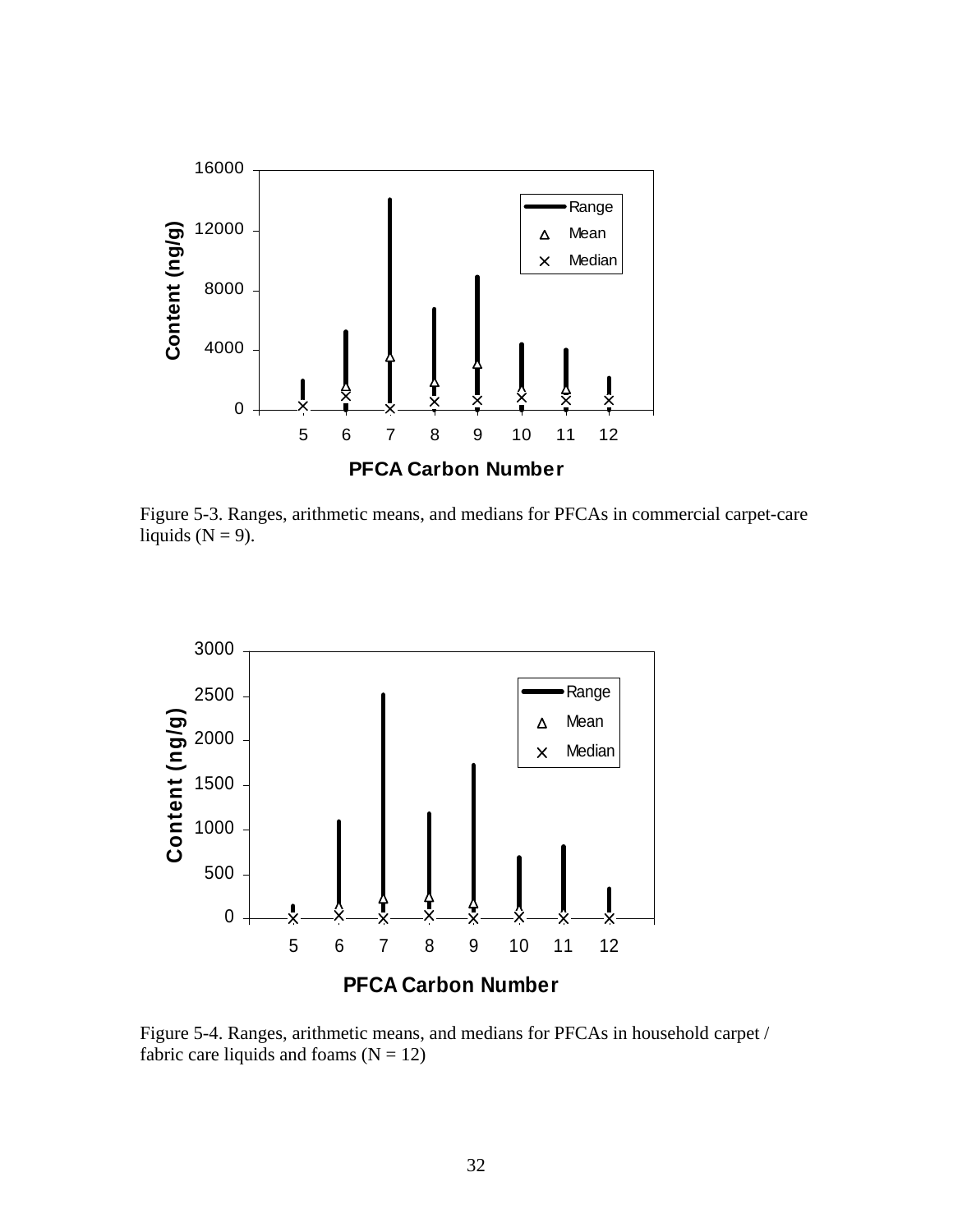

Figure 5-5. Ranges, arithmetic means, and medians for PFCAs in treated apparel  $(N = 14)$ 



Figure 5-6. Ranges, arithmetic means, and medians for PFCAs in treated home textile products and upholstery  $(N = 14)$ .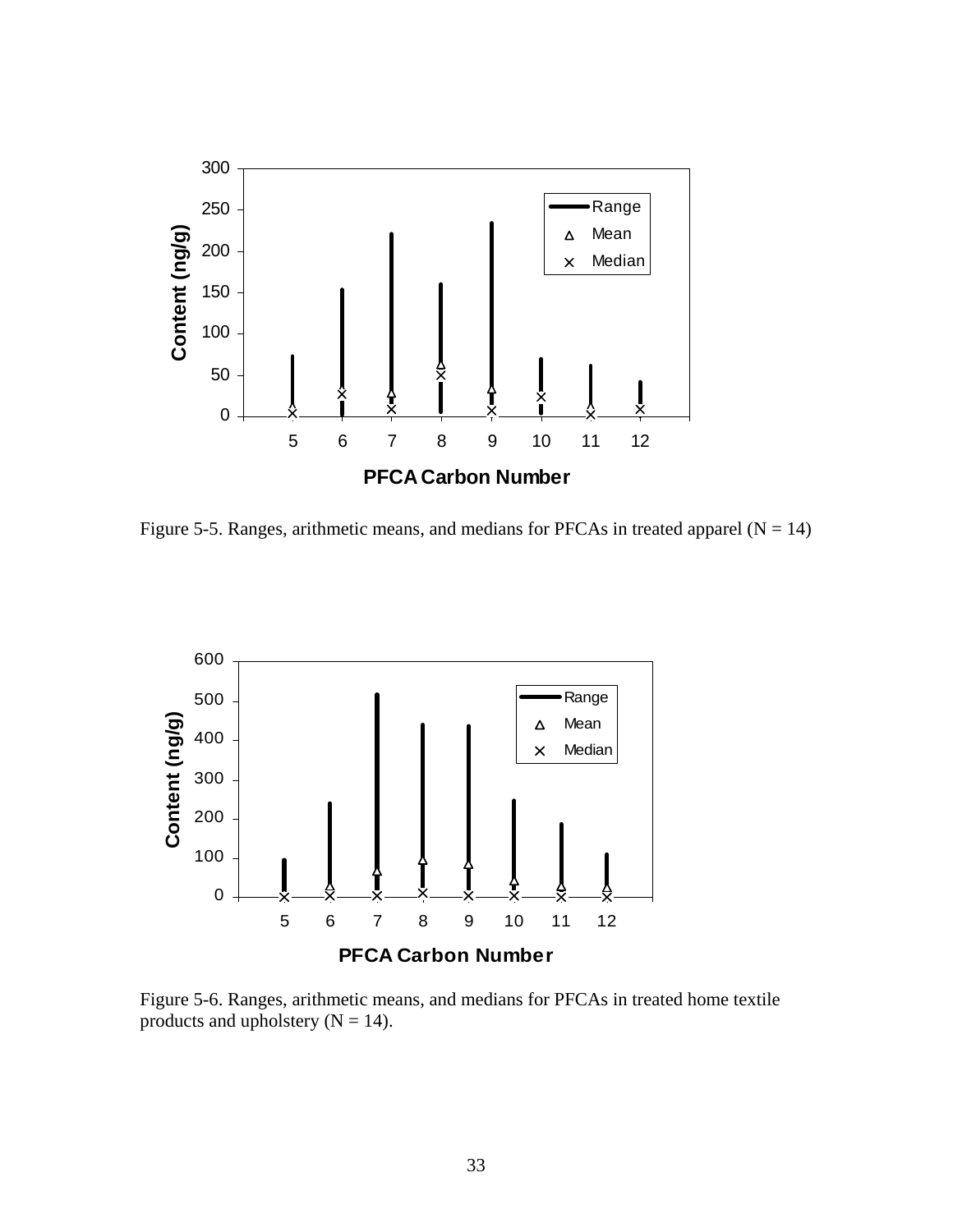

Figure 5-7. Ranges, arithmetic means, and medians for PFCAs in non-woven medical garments ( $N = 5$ )



Figure 5-8. Ranges, arithmetic means, and medians for PFCAs in floor waxes and stone/tile/wood sealants  $(N = 10)$ .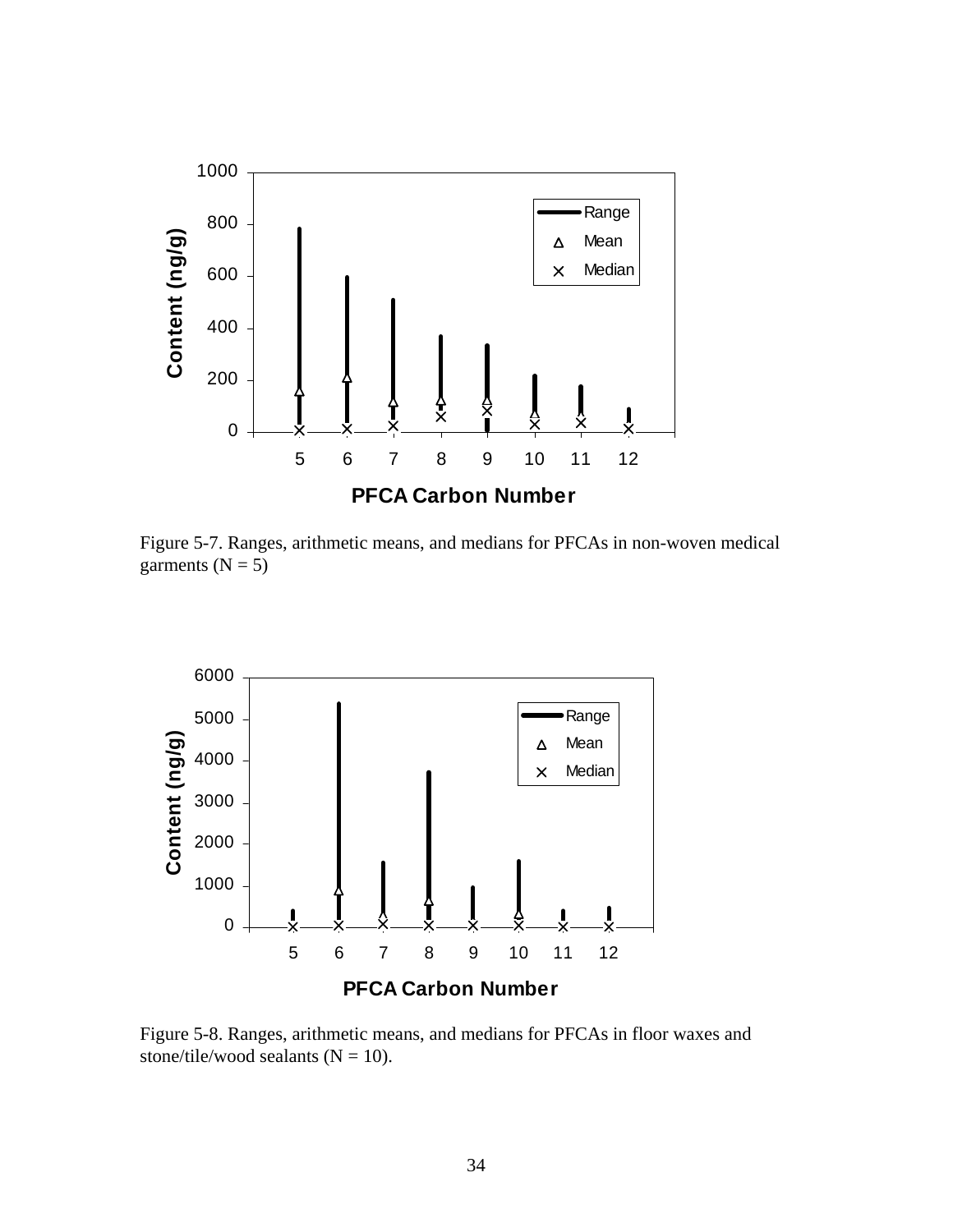

Figure 5-9. Ranges, arithmetic means, and medians for PFCAs in food contact paper ( $N =$ 4)



Figure 5-10. Ranges, arithmetic means, and medians for PFCAs in the membranes for apparel  $(N = 9)$ . Note that the means are invisible because they are superimposed by the medians.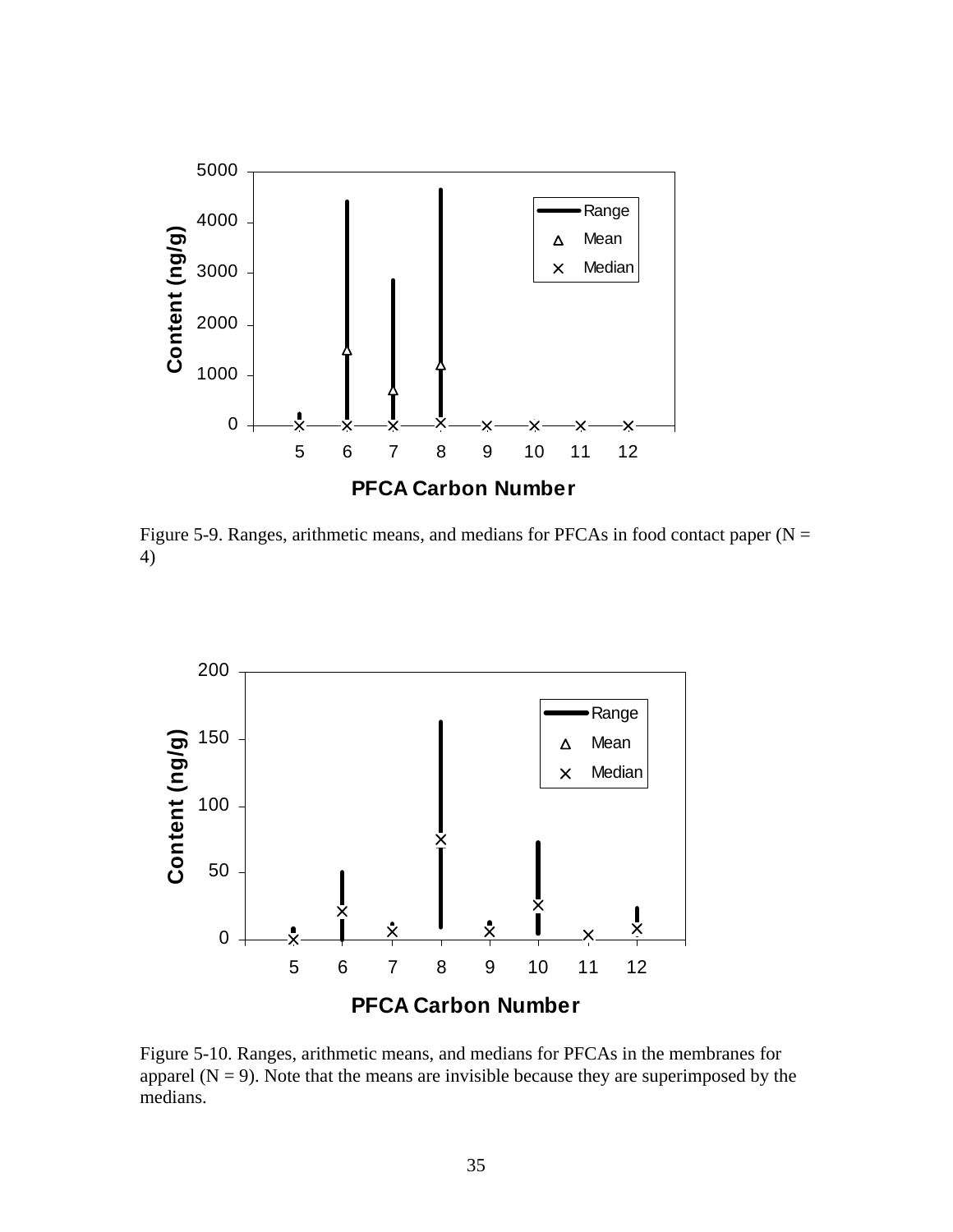

Figure 5-11. Ranges, arithmetic means, and medians for PFCAs in thread seal tape and pastes  $(N = 9)$ 



Figure 5-12. Ranges, arithmetic means, and medians for PFCAs in non-stick cookware  $(N = 13)$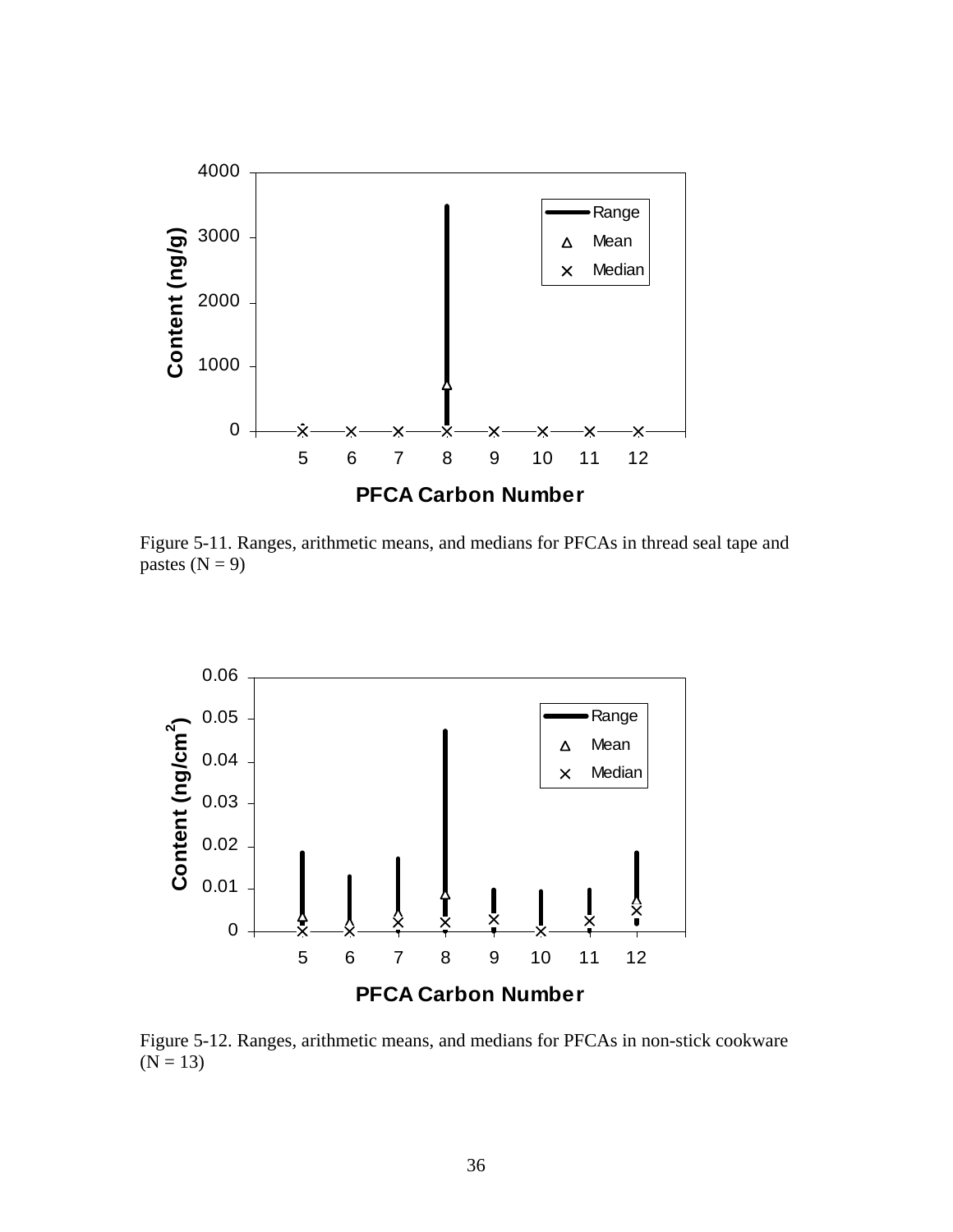

Figure 5-13. Ranges, arithmetic means, and medians for PFCAs in dental floss and plaque removers made from PTFE  $(N = 6)$ 



Figure 5-14. Ranges, arithmetic means, and medians for PFCAs in miscellaneous articles  $(N = 4)$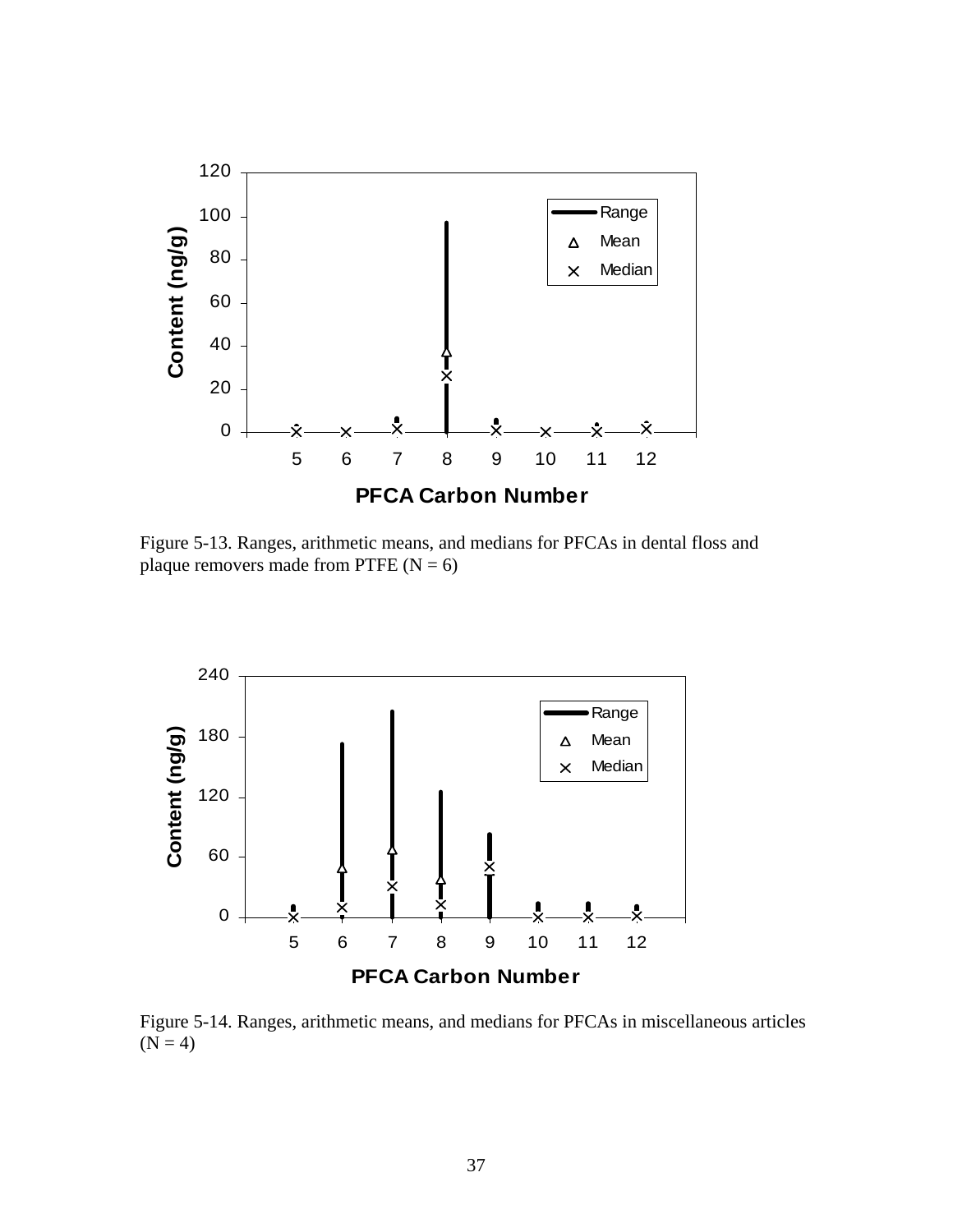## **6. Discussion**

#### <span id="page-37-0"></span>**6.1 Source Strengths**

A recent study by Strynar, et al. <sup>[13]</sup> reported that the house dust samples collected from 102 home and 10 daycare centers in the United States showed higher PFOA content and greater prevalence compared to samples collected from Japan  $[11]$  and Canada  $[12]$ . These authors also find that 96.4% of their samples have quantifiable levels of PFOA, suggesting widespread PFCA contamination in American homes. In simplified terms, the strength of a PFCA source can be expressed as the product of the PFCA content in unit weight (or area) and the quantity of the article in a given microenvironment. Table 6-1 compares the source strengths by using the arithmetic means for different AOC categories and the estimated quantities of articles in a hypothetical "typical" American home. Among the 13 article categories, professional carpet-care liquids, pre-treated carpeting, floor waxes and stone/tile/wood sealers and household textiles and upholstery are likely the largest PFCA sources in American homes.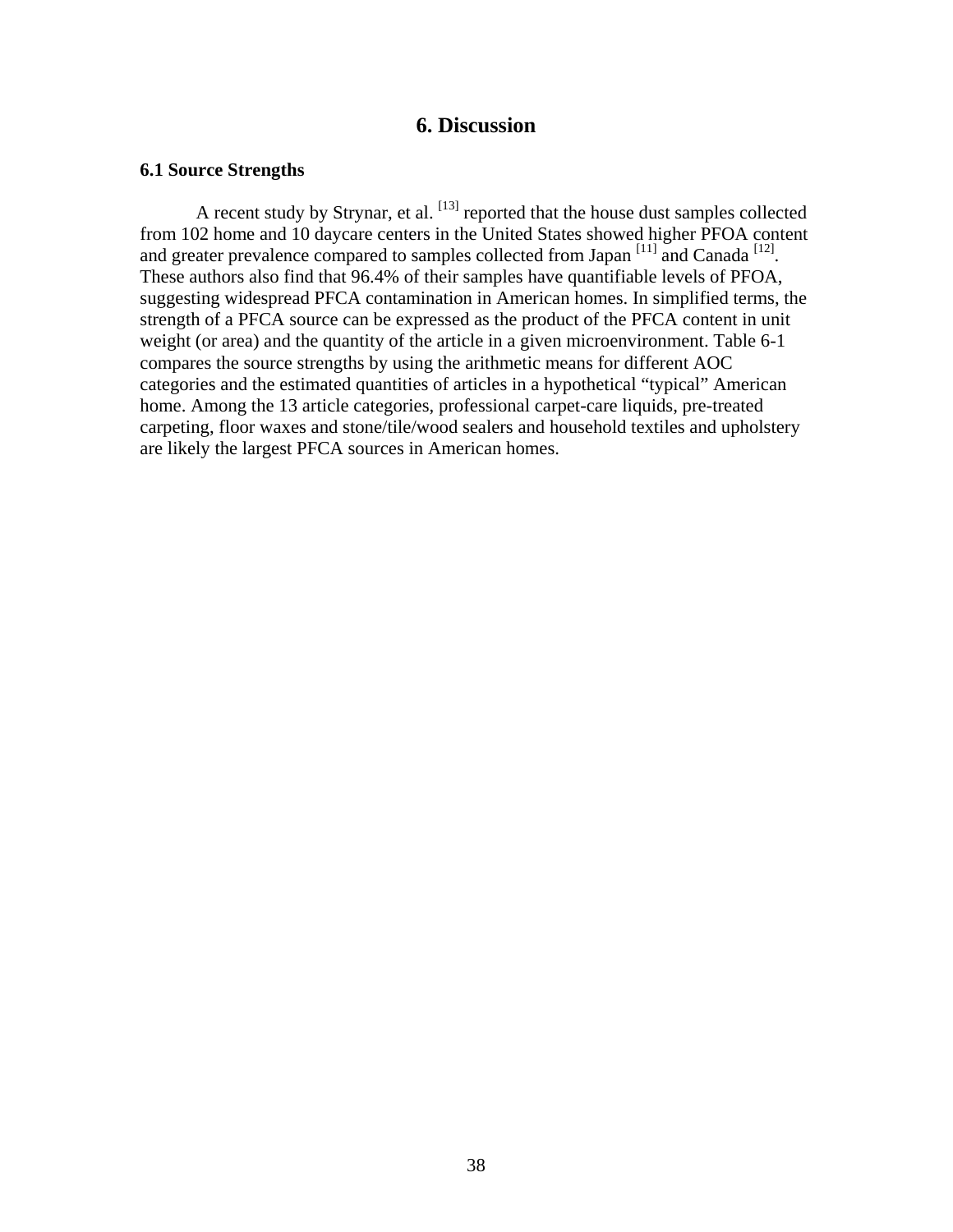|              |                                                  | <b>TPFCA</b>               | Article               | TPFCA in  |
|--------------|--------------------------------------------------|----------------------------|-----------------------|-----------|
| Group ID     | Article category                                 | in article                 | quantity <sup>b</sup> | home (mg) |
| A            | Pre-treated carpeting <sup>c</sup>               | 48.4 ng/cm <sup>2</sup>    | $150 \text{ m}^2$     | 72.6      |
| B            | Commercial carpet-care liquids                   | $12000$ ng/g               | $6$ kg <sup>d</sup>   | 71.8      |
| $\mathsf{C}$ | Household carpet/fabric-care liquids and foams   | $953$ ng/g                 | $1 \text{ kg}$        | 0.95      |
| D            | Treated apparel                                  | 198 ng/g                   | $2 \text{ kg}$        | 0.40      |
| E            | Treated home textile and upholstery              | $336$ ng/g                 | $5$ kg                | 1.68      |
| $\mathbf{F}$ | Treated non-woven medical garments               | $795 \text{ ng/g}$         | $0 \text{ kg}$        | $\theta$  |
| G            | Treated floor waxes and stone/tile/wood sealants | $2430$ ng/g                | $1 \text{ kg}$        | 2.42      |
| H            | Treated food contact paper                       | $3100$ ng/g                | $0.01$ kg             | 0.03      |
|              | Membranes for apparel                            | $124$ ng/g                 | $1 \text{ kg}$        | 0.12      |
|              | Thread seal tapes and pastes                     | $603$ ng/g                 | $0.02$ kg             | 0.01      |
| K            | Non-stick cookware                               | $0.028$ ng/cm <sup>2</sup> | $1 \text{ m}^2$       | 0.0003    |
| L            | Dental floss and plaque removers                 | $31.3$ ng/g                | $0.005$ kg            | 0.0002    |
| M            | Miscellaneous                                    | 69.5 $\text{ng/g}$         | $\Omega$              | 0         |

Table 6-1. Comparison of source strengths for total amount of PFCA (TPFCA) in a hypothetical, "typical" American home <sup>a</sup>

<sup>a</sup> The average, single-family home size in the U.S. in 2004 was 2330 ft<sup>2</sup> (http://www.nahb.org/). <sup>b</sup> The quantities of articles are rough estimates. <sup>c</sup> Assuming 70% of floor area is carpet; conversion factors for total PFCA are given in supporting information. <sup>d</sup> For one application; dilution factor is considered.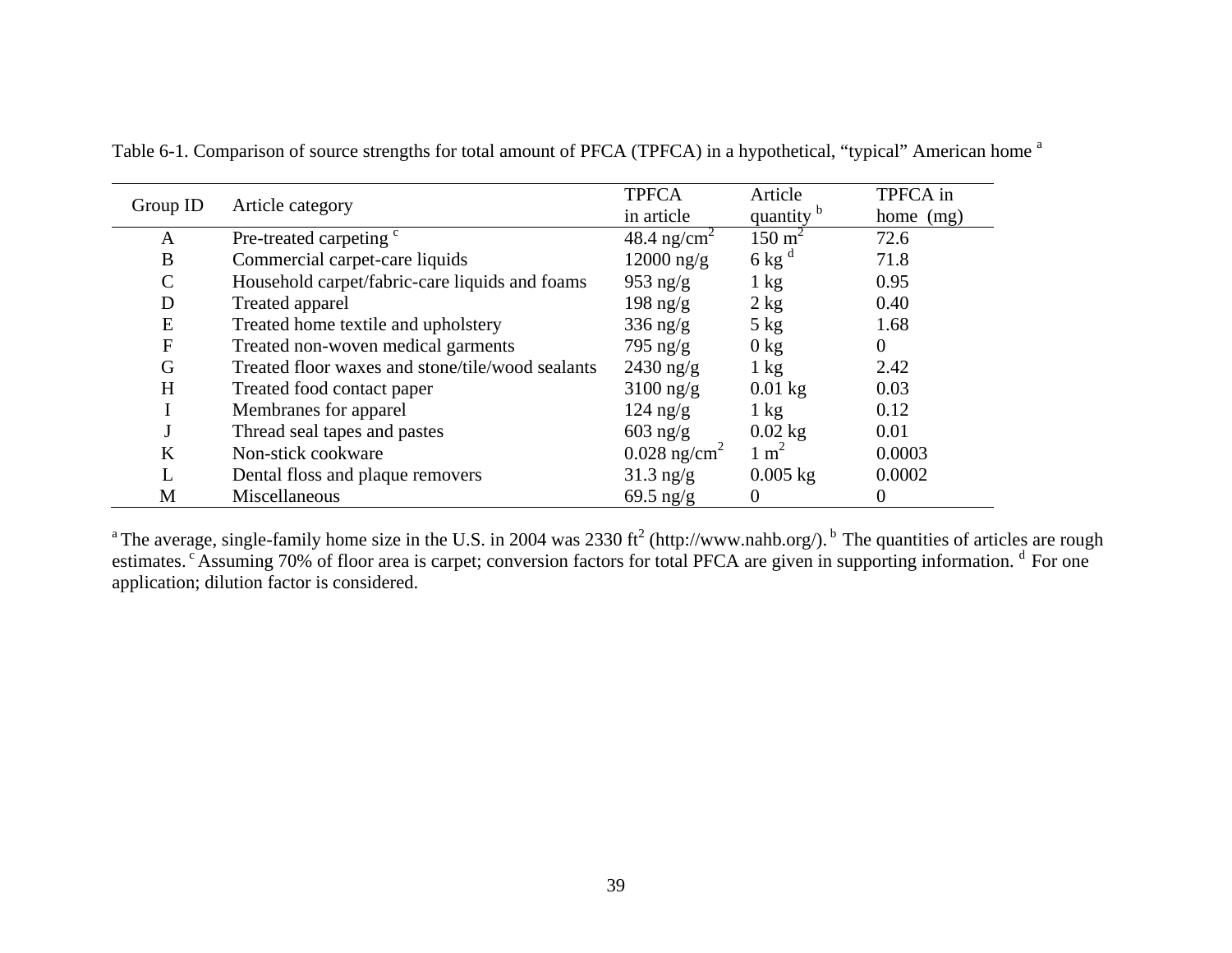#### <span id="page-39-0"></span>**6.2 Comparison with literature values**

Comparison between the results of this study and those of other reported studies can be made only for PFOA, because data are unavailable in the literature for other PFCAs. As shown in Table 6-2, which compares the ranges of PFOA content in different article categories, the results from this study appear significantly higher than the literature values for treated non-woven medical garments, stone/tile/wood sealants, membranes for apparel, food contact paper, and dental floss/tape. The opposite appears true for treated apparel and treated home textiles. Washburn, et al. did not detect PFOA in any treated medical garments samples <sup>[7]</sup>, but PFOA was detected at relatively high levels in all five samples in this study (Table 5-7 and Figure 5-7). Further statistical comparisons are impossible due to the lack of details about the literature values.

Table 6-2. Comparison of PFOA content ranges between this study and literature values (in ng PFOA/g sample, unless indicated otherwise)

| Article category                                                                                          | Literature <sup>a</sup>            | This study <sup>a</sup>       |
|-----------------------------------------------------------------------------------------------------------|------------------------------------|-------------------------------|
| Pre-treated carpeting                                                                                     | 200 to $600^{\mathrm{b}}$          | ND $(<1.5)$ to 462            |
| Carpet-care liquid treated carpeting                                                                      | 200 to 2000 $^{\rm b}$             | 0.6 to 224 $\degree$          |
| Treated apparel                                                                                           | ND (<20) to 1400 <sup>b</sup>      | 5.4 to 161                    |
| Treated upholstery                                                                                        | ND $(<34)$ <sup>b</sup>            | 0.6 to 293                    |
| Treated home textiles                                                                                     | ND (<20) to 1400 <sup>b</sup>      | 3.8 to 438                    |
| Treated non-woven medical garments                                                                        | ND $(<34)$ <sup>b</sup>            | 46 to 369                     |
| Industrial floor wax and wax removers                                                                     | $0.5$ to 60 <sup>b</sup>           | 7.5 to 44.8                   |
| Stone, tile, and wood sealants                                                                            | $ND$ (<100) <sup>b</sup>           | 477 to 3720                   |
| Membranes for apparel                                                                                     | 0.008 to 0.07 ng/cm <sup>2 b</sup> | 0.1 to 2.5 ng/cm <sup>2</sup> |
| Food contact paper                                                                                        | 6 to 290 $^{\rm d}$                | ND $(<1.5)$ to 4640           |
| Dental floss/tape                                                                                         | 3 to 4 $d$                         | ND $(<1.5)$ to 96.7           |
| Thread sealant tape                                                                                       | 1800 <sup>d</sup>                  | ND $(<1.5)$ to 3490           |
| PTFE cookware                                                                                             | 4 to 75 $^{\rm d}$                 | ND $(<1.5)$ to 4.3            |
| <sup>a</sup> ND: not detected (detection limit in parentheses). <sup>b</sup> Data source: ref 7 (based on |                                    |                               |

theoretical calculations).  $\textdegree$  Calculated by using the recommended coverage and assuming the area density of the carpet is  $0.25 \text{ g/cm}^2$ . <sup>d</sup> Data source: ref 17.

#### **6.3 Relative Abundance of PFCAs**

For fluorotelomer-treated articles (categories A to H in Table 5-1), three patterns are recognizable: (a) the distribution of the relative abundances resembles, to a certain degree, a log-normal distribution (Figure 6-1); (b) PFCAs with even numbers of carbons are predominant (Figure 6-2); and (c) PFCAs with odd numbers of carbons are predominant (Figure 6-3). The frequencies of occurrence for the three patterns are  $(a)$  >  $(b)$  > (c). Case c is rare. Depending on the article categories, the relative abundance of PFOA (C8) ranges from 15% to 38% (Figure 6-4). The large value for category H (food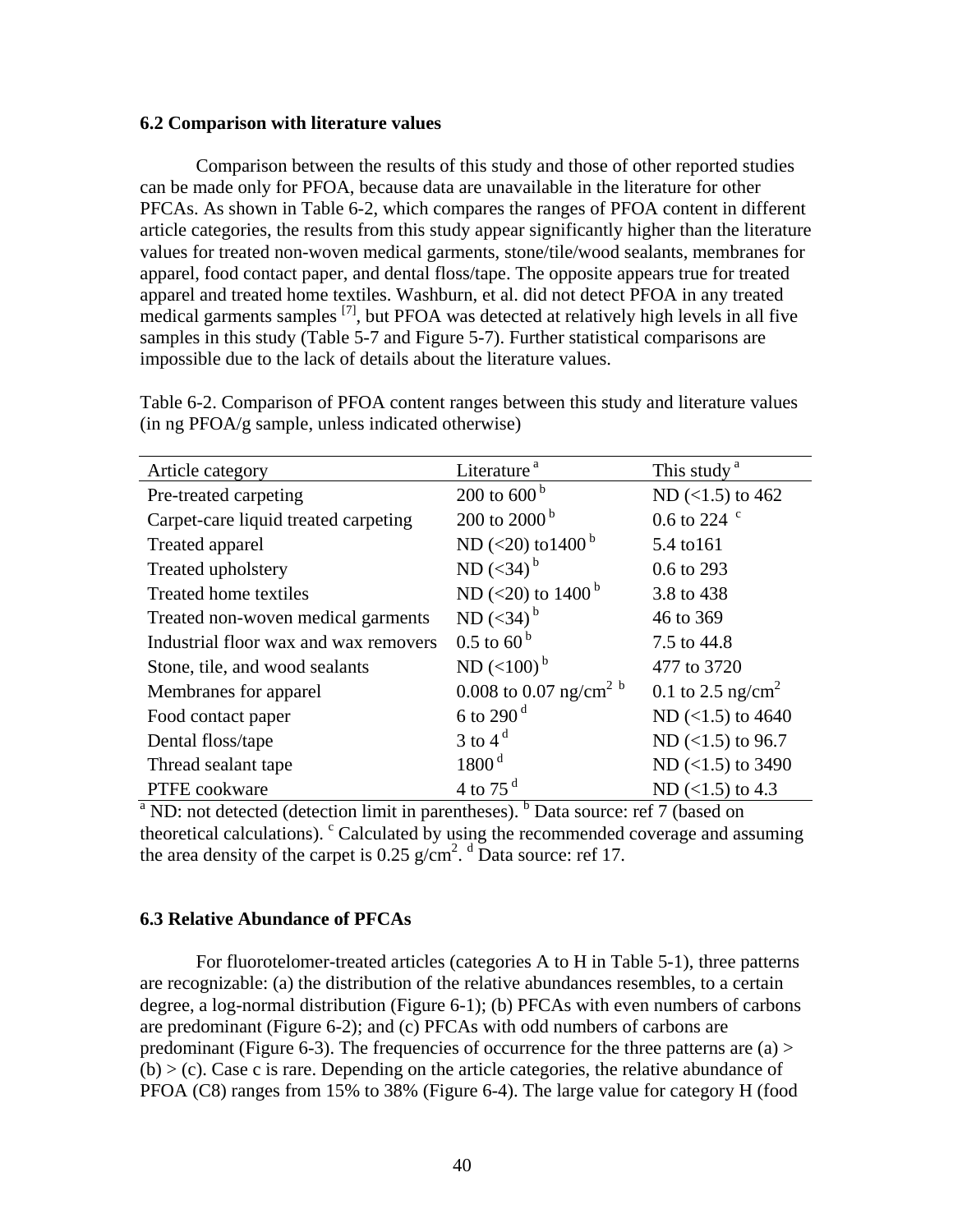contact paper) was the result of a single sample that had the highest PFCA content. The previous study on popcorn packaging paper gave the PFOA abundance of 34% in total (C5 to C12) PFCAs  $^{[20]}$ . For articles containing or made from fluoropolymers  $\overline{C}$  (categories I to L), PFOA  $(C8)$  was the most abundant PFCA species. Its relative abundance ranged from 38% to 93%.



Figure 6-1. Relative abundance of PFCA in floor wax G-11.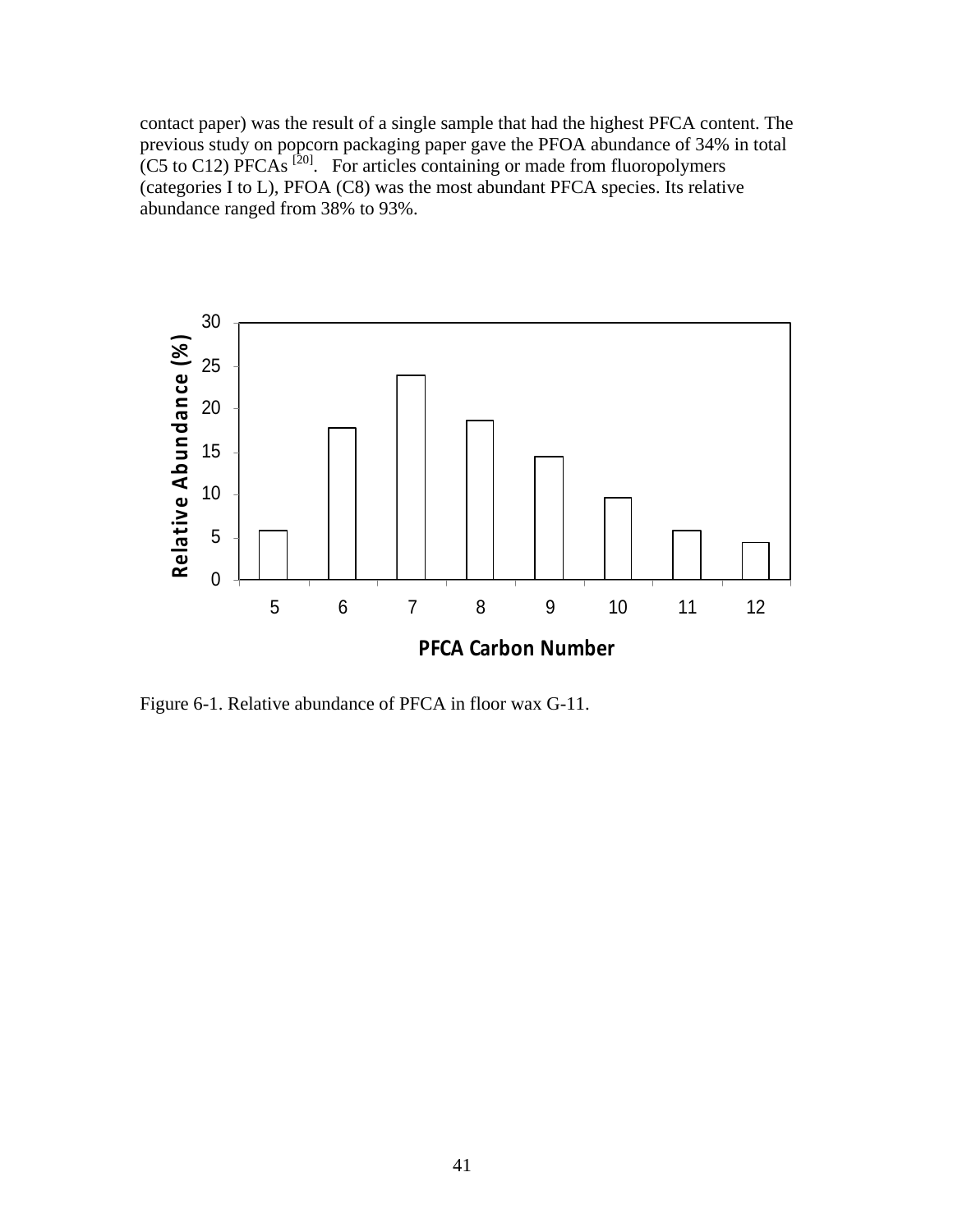

Figure 6-2. PFCA relative abundance in sample D-7 (treated apparel).



Figure 6-3. PFCA relative abundance in sample B-1 (commercial carpet-care liquid).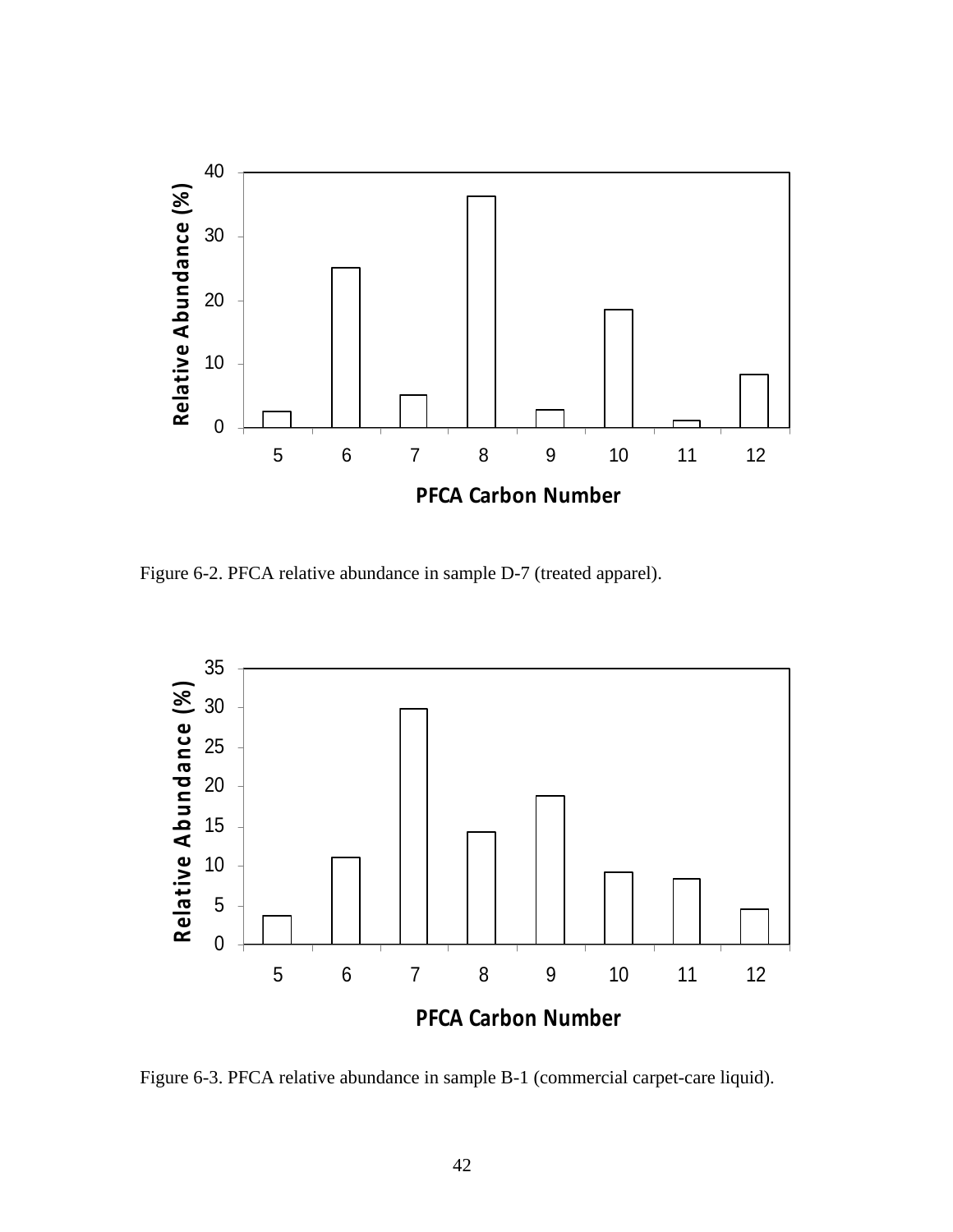<span id="page-42-0"></span>

Figure 6-4. Relative abundance of PFOA (C8) in fluorotelomer-treated AOC samples (i.e., article categories A to H in Table 3-1).

#### **6.4 Domestic versus Imported Articles**

Side-by-side comparison between U.S. domestic products and imported products was difficult because they were unevenly distributed among the 13 article categories studied. For instance, pre-treated carpeting, carpet-care liquid, and floor wax categories are dominated by domestic products. On the other hand, treated apparel, treated home textile and upholstery, treated non-woven medical garments, and membranes for apparel categories are dominated by imported products. The articles with the highest PFCA content in each category were divided approximately evenly between domestic and imported products. Domestic products have the highest PFCA content in categories A, B, C, G, H, and M, while imports have the highest PFCA content in categories D, E, F, I, K, and L. The sample with the highest PFCA content treated non-woven medical garments (category F) was an imported product using materials made in the U.S. Because of the globalization of the world economy, it is obvious that international collaboration will be necessary to reduce further the PFCA content in consumer articles in the world market.

## **6.5 Market Trends**

In recent years, government agencies, chemical companies, the research community, and environmental groups have been working to reduce the production of PFCAs and the use of PFCAs and their precursor chemicals in fluorotelomer and fluoropolymer products. For example, the U.S. Environmental Protection Agency initiated the PFOA Stewardship Program in 2006, in which the eight major companies in the industry committed voluntarily to reduce facility emissions and product content of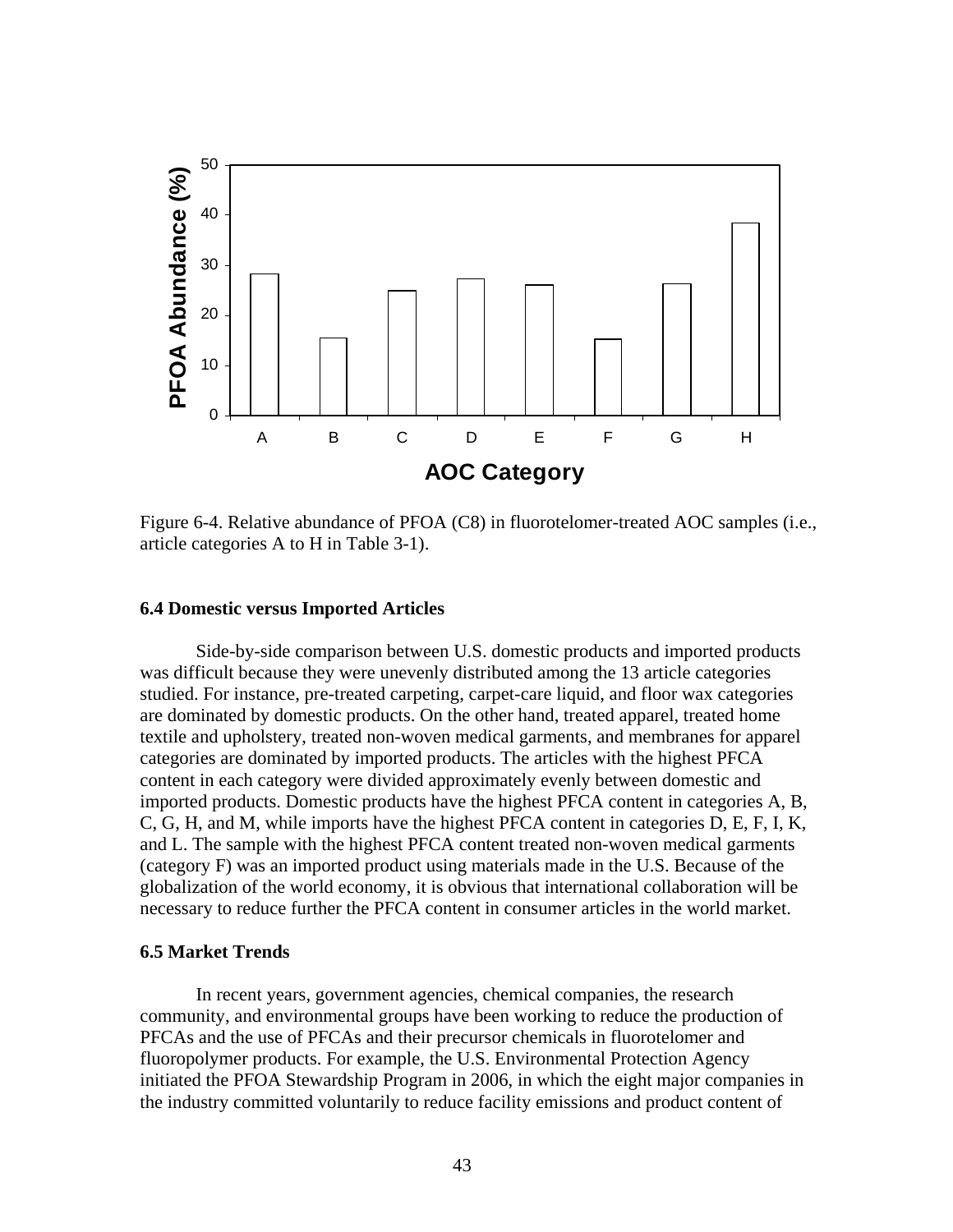PFOA and related chemicals on a global basis by 95 percent no later than 2010 and to work toward eliminating emissions and product content of these chemicals by 2015 (<http://www.epa.gov/oppt/pfoa/pubs/pfoastewardship.htm>). During the process of collecting samples for this study, the application of fluorinated chemicals in AOCs had been undergoing a transition aimed at reducing the PFCA content. The availability of treated AOCs in certain categories, such as treated apparel and food contact paper, had been reduced. The limited data from this study seem to suggest that some fluorinated surface-modifying agents have been re-formulated to lower the PFCA content. The first two cases in Table 6-3 show such changes. The trends are uneven, however, and significant numbers of articles with high PFOA content are still on the market. In one case, the PFOA content even increased significantly (the third case in Table 6-3). The data in Table 3-3 are very limited in scope and the two sampling times are only one year apart. It takes a much longer period of time (e.g., several years) and a much wider range of sampling to confirm any trends.

| Product                     | PFOA content $(ng/g)^a$ | p-Value <sup>b</sup> |          |
|-----------------------------|-------------------------|----------------------|----------|
|                             | Apr-May 2007            | May 2008             |          |
| Pre-treated carpet          | $462 \pm 51.6$          | $5.88 \pm 0.444$     | < 0.001  |
| Commercial carpet protector | $1838 \pm 92.7$         | $24.5 \pm 1.21$      | < 0.0001 |
| Commercial carpet protector | $599 \pm 65.1$          | $1722 \pm 89.2$      | <0.001   |

Table 6-3. Changes in PFOA content for three AOC samples

<sup>a</sup> Mean and standard deviation for duplicate extractions;<sup>b</sup> For one-sided student test.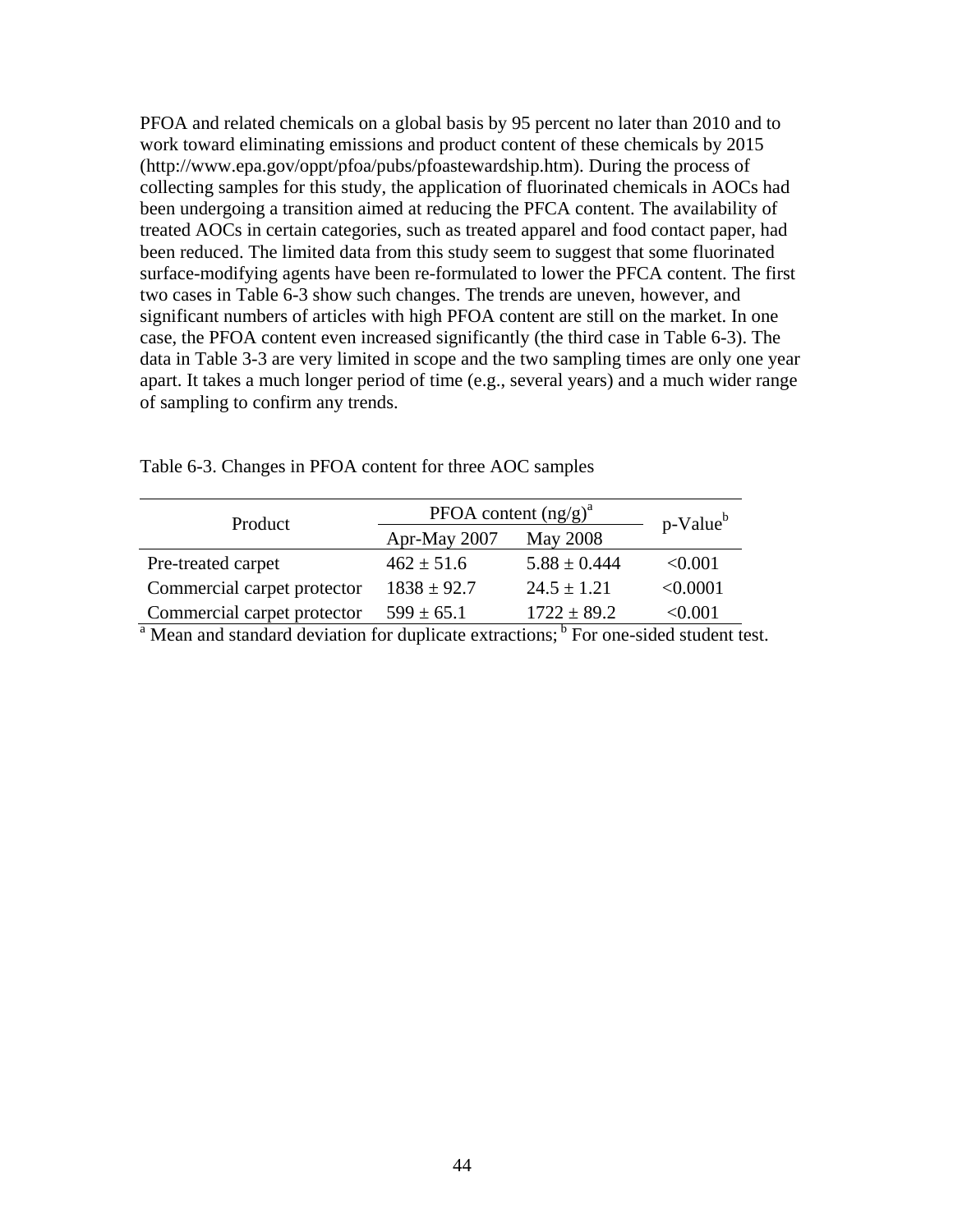## **7. References**

- <span id="page-44-0"></span>[1] Renner, R. Growing concern over perfluorinated chemicals. *Environmental Science & Technology* 35: 154A-160A (2001).
- [2] Giesy, J. P., and K. Kannan. Perfluorochemical surfactants in the environment. *Environmental Science & Technology* 36: 146A–152A (2002).
- [3] Kannan, K., J. Newsted, R. S. Halbrook and J. P. Giesy. Perfluorooctanesulfonate and related fluorinated hydrocarbons in mink and river otters from the United States. *Environmental Science & Technology* 36: 2566–2571 (2002).
- [4] Kennedy Jr., J. L., J. L. Butenhoff, G. W. Olsen, J. C. O'Connor, A. M. Seacat, R. G. Perkins, L. B. Biegel, S. R. Murphy and D. G. Farrar. The toxicology of perfluorooctanoate. *Critical Review of Toxicology* 34, 351-384 (2004).
- [5] Lau, C., J. L. Butenhoff and J. M. Rogers. The developmental toxicity of perfluoroalkyl acids and their derivatives, *Toxicology and Applied Pharmacology*. 198: 231-241 (2004).
- [6] U.S. EPA. *Draft risk assessment of the potential human health effects associated with exposure to perfluorooctanoic acid and salts*, U.S. EPA, Office of Pollution Prevention and Toxics,<http://www.epa.gov/oppt/pfoa/pubs/pfoarisk.pdf> (2005).
- [7] Washburn, S. T., T. S. Bingman, S. K. Braithwaite, R. C. Buck, L. M. Buxton, H. J. Clewell, L. A. Haroun, J. E. Kester, R. W. Rickard and A. M. Shipp. Exposure assessment and risk characterization for perfluorooctanoate in selected consumer articles. *Environmental Sciences & Technology* 39: 3904-3910 (2005).
- [8] Fromme, H., S. A. Tittlemier, W. Völkel, M. Wilhelm and D. Twardella, Perfluorinated compounds – exposure assessment for the general population in western countries. *International Journal of Hygiene and Environmental Health*  (in press).
- [9] Tittlemier, S. A., K. Pepper, C. Seymour, J. Moisey, R. Bronson, X. L. Cao and R. W. Dabeka. Dietary exposure of Canadians to perfluorinated carboxylates and perfluorooctane sulfonate via consumption of meat, fish, fast foods, and food items prepared in their packaging. *Journal of Agricultural and Food Chemistry* 55: 3203-3210 (2007).
- [10] Trudel, D., L. Horowitz, M. Wormuth, M. Scheringer, I. T. Cousins, and K. Hungerbühler. Estimating consumer exposure to PFOS and PFOA. *Risk Analysis*  28: 251-269 (2008).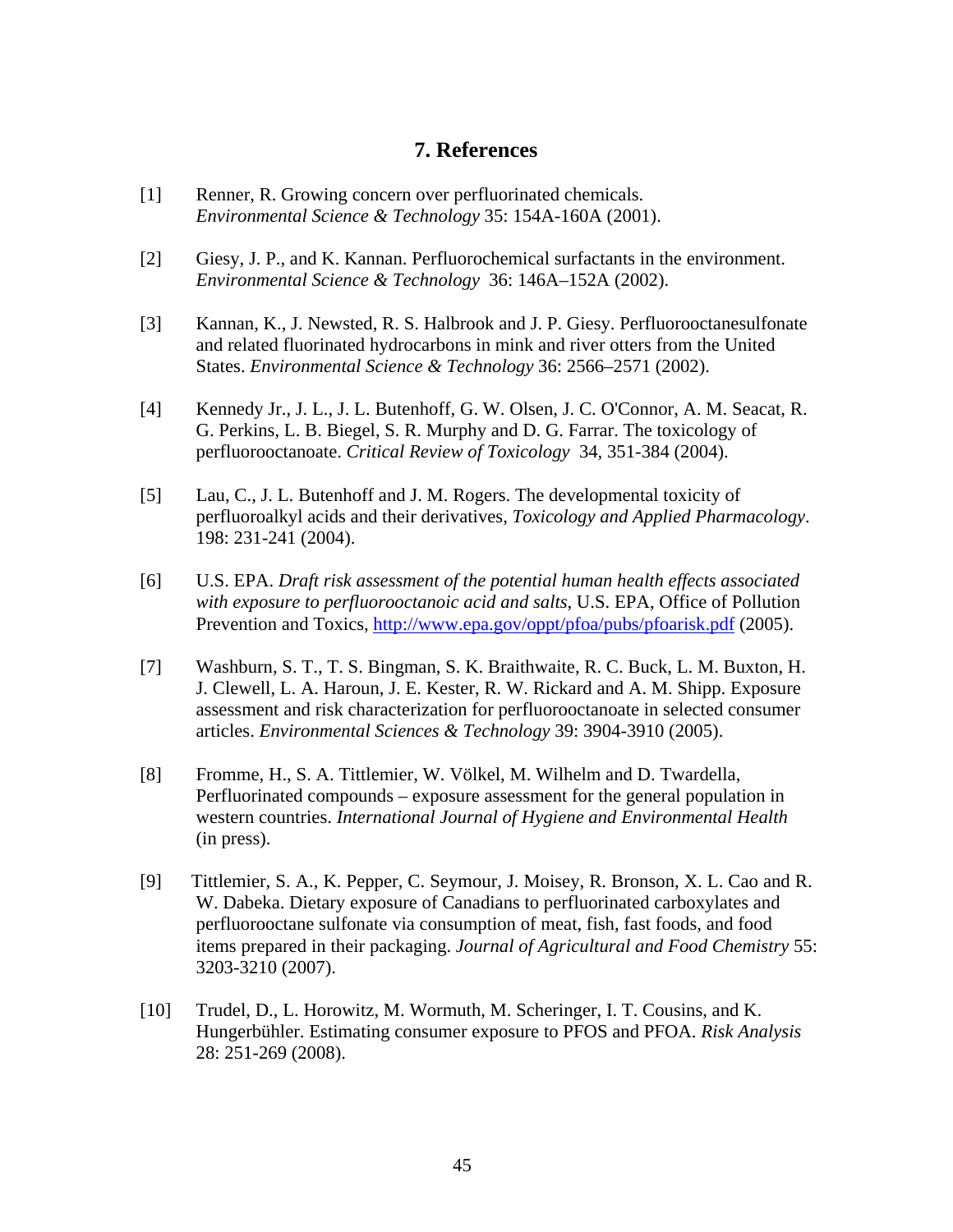- [11] Moriwaki, H., Y. Takatah, and R. Arakawa. Concentrations of perfluorooctane sulfonate (PFOS) and perfluorooctanoic acid (PFOA) in vacuum cleaner dust collected in Japanese homes, *Journal of Environmental Monitoring* 5: 753-757 (2003).
- [12] Kubwabo, C., B. Stewart, J. Zhu and L. Marro. Occurrence of perfluorosulfonates and other perfluorochemicals in dust from selected homes in the city of Ottawa. *Journal of Environmental Monitoring* 7: 1074-1078 (2005).
- [13] Strynar M. J., and A. B. Lindstrom. Perfluorinated compounds in house dust from Ohio and North Carolina, *Environmental Science & Technology* 42: 3751-3756 (2008).
- [14] Prevedouros, K., I. T. Cousins, R. C. Buck and S. H. Korzeniowski. Sources, fate and transport of perfluorocarboxylates. *Environmental Science & Technology* 40: 32-44 (2006).
- [15] Rao, N. S., and B. E. Baker. "Textile Finishes and Fluorosurfactants." In *Orgaofluorine Chemistry*, ed. R. E. Banks, B. E. Smart and J. C. Tatlow, Plenum Press, New York and London, 1994.
- [16] Kissa, E. *Fluorinated Surfactants and Repellents,* 2nd ed. Marcel Dekker Inc. New York and Basel, 2001.
- [17] Begley, T. H., K. White, P. Honigfort, M. L.Twarski, R. Neches, R. and R. A. Walker. Perfluorochemicals: potential sources of and migration from food packaging. *Food Additives and Contaminants* 22: 1023-1031 (2005).
- [18] Powley, C. R., M. J. Michalczyk, M. A. Kaiser and L. W. Buxton. Determination of perfluorooctanoic acid (PFOA) extractable from the surface of commercial cookware under simulated cooking conditions by LC/MS/MS. *Analyst* 130: 1299 1302 (2005).
- [19] Bononi, M. and F. Tateo. Identification of perfluorooctanoic acid release from commercial coated cooking pans by liquid chromatograpgy coupled to electospray ionization tandem mass spectrometry, *American Journal of Agricultural & Biological Science.* 2: 191-194 (2007).
- [20] Sinclair, E., S. K. Kim, H. B. Akinleye and K. Kannan, Quantitation of gas-phase perfluoroalkyl surfactants and flurotelomer alcohols released from nonstick cookware and microwave popcorn bags, *Environmental Sciences & Technology.*  41: 1170-1175 (2007).
- [21] Liu, X., K. Krebs, Z. Guo and N. Roache. Method development for liquid chromatography/triple quadrupole mass spectrometer analysis of trace level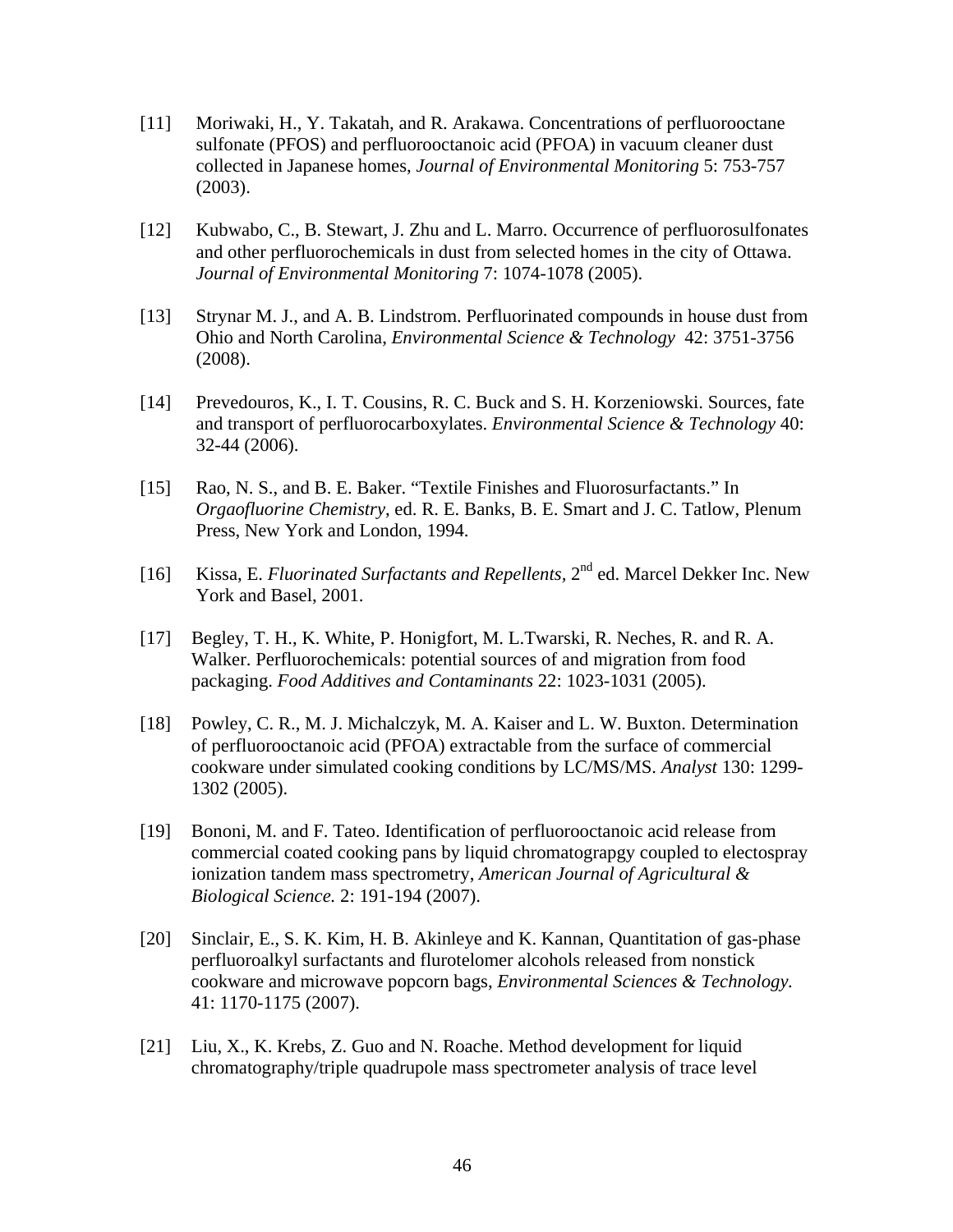perfluorocarboxylic acids in articles of commerce. *Journal of Chromatography A*  (in press).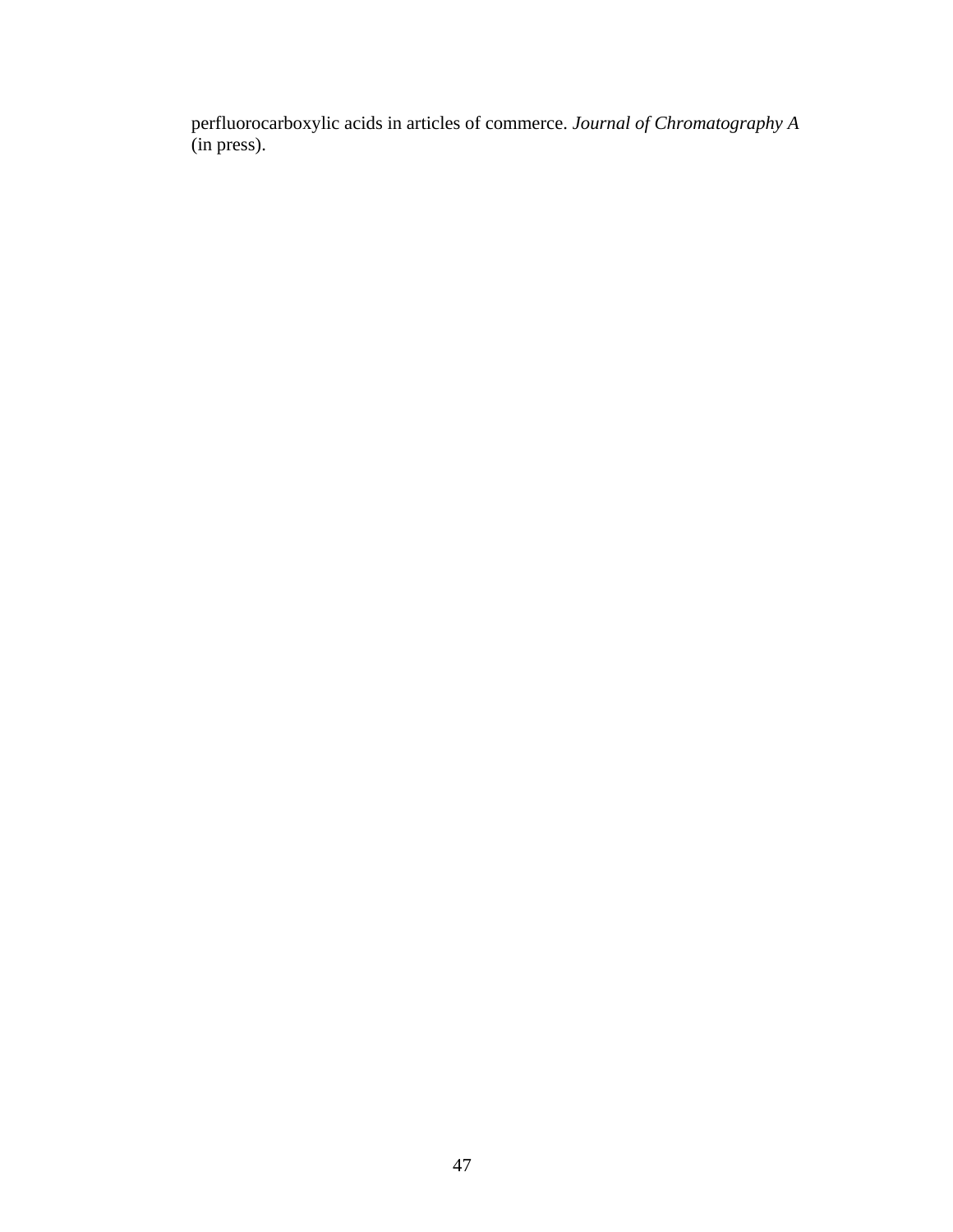# **Appendix Description of AOC Samples**

| Sample           |                                                           | <b>Conversion Factor</b>   |                       |  |  |
|------------------|-----------------------------------------------------------|----------------------------|-----------------------|--|--|
| ID               | Description                                               | Units                      | Value                 |  |  |
|                  | A. Pre-treated carpeting                                  |                            |                       |  |  |
| $A-1$            | Nylon Carpet 1                                            | g of fiber/cm <sup>2</sup> | $1.41 \times 10^{-1}$ |  |  |
| $A-2$            | Renewably sourced polymer                                 | g of fiber/cm <sup>2</sup> | $8.57 \times 10^{-2}$ |  |  |
| $A-3$            | Polyester carpet                                          | g of fiber/cm <sup>2</sup> | $9.33 \times 10^{-2}$ |  |  |
| $A-4$            | Berber 94% Olefin/6% Nylon carpet                         | g of fiber/cm <sup>2</sup> | $1.13 \times 10^{-1}$ |  |  |
| $A-5$            | <b>Nylon Carpet 2</b>                                     | g of fiber/ $cm2$          | $1.31 \times 10^{-1}$ |  |  |
| $A-6$            | Frieze nylon carpet                                       | g of fiber/cm <sup>2</sup> | $7.15 \times 10^{-2}$ |  |  |
| $A-7$            | Nylon Carpet 3                                            | g of fiber/cm <sup>2</sup> | $6.61 \times 10^{-2}$ |  |  |
| $A-8$            | <b>Textured carpet</b>                                    | g of fiber/ $cm2$          | $1.45 \times 10^{-1}$ |  |  |
| $A-9$            | Nylon Carpet 4                                            | g of fiber/ $cm2$          | $7.44 \times 10^{-2}$ |  |  |
|                  | B. Commercial carpet/fabric care liquids (not applicable) |                            |                       |  |  |
| $B-1$            | Carpet and upholstery protector                           | N/A                        | N/A                   |  |  |
| $B-2$            | Carpet protector concentrate 1                            | $\rm N/A$                  | N/A                   |  |  |
| $B-3$            | Fabric protector solvent based                            | N/A                        | N/A                   |  |  |
| $B-4$            | Carpet protector concentrate 2                            | N/A                        | N/A                   |  |  |
| $B-5$            | Carpet/upholstery protector concentrate                   | N/A                        | N/A                   |  |  |
| $B-6$            | Carpet protector concentrate 3                            | N/A                        | N/A                   |  |  |
| $B-7$            | <b>RTU Carpet protector</b>                               | $\rm N/A$                  | $\rm N/A$             |  |  |
| $B-8$            | Carpet protector                                          | N/A                        | N/A                   |  |  |
| $B-9$            | <b>RTU Carpet protector</b>                               | N/A                        | N/A                   |  |  |
|                  | C. Carpet/fabric care liquids for spot treatment          |                            |                       |  |  |
| $C-1$            | Household carpet shampoo                                  | N/A                        | N/A                   |  |  |
| $\overline{C-2}$ | Carpet spot and stain remover                             | N/A                        | $\rm N/A$             |  |  |
| $C-3$            | Spot removal kit                                          | N/A                        | N/A                   |  |  |
| $\overline{C-4}$ | Fabric protector 1                                        | N/A                        | N/A                   |  |  |
| $C-5$            | Fabric protector 2                                        | N/A                        | N/A                   |  |  |
| $C-6$            | Household carpet protector                                | N/A                        | N/A                   |  |  |
| $\overline{C-7}$ | Household carpet/upholstery cleaner                       | N/A                        | $\rm N/A$             |  |  |
| $\overline{C-8}$ | Household spot & stain remover                            | N/A                        | N/A                   |  |  |
| $\overline{C-9}$ | Wash-in waterproofing                                     | $\overline{N}/A$           | N/A                   |  |  |
| $C-10$           | Spray-on water repellent                                  | N/A                        | N/A                   |  |  |
| $C-11$           | Wash-in waterproofing                                     | N/A                        | N/A                   |  |  |
| $C-12$           | Spray-on water repellent                                  | N/A                        | N/A                   |  |  |
| $\overline{a}$   | $N/A$ = not applicable.                                   |                            |                       |  |  |

<span id="page-47-0"></span>Table A-1. Sample description and conversion factor <sup>a</sup>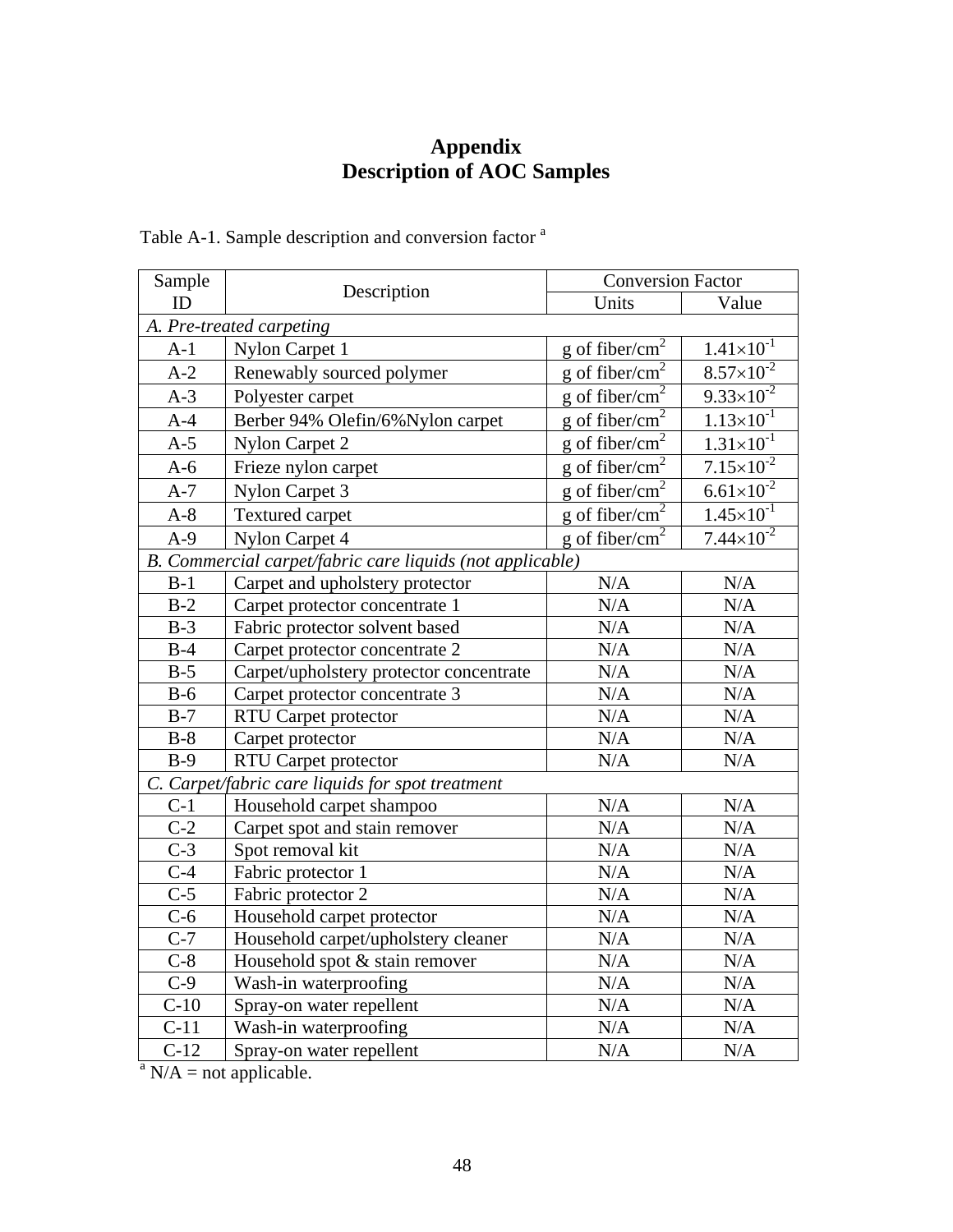| Sample             |                                                 |                   | <b>Conversion Factor</b>      |
|--------------------|-------------------------------------------------|-------------------|-------------------------------|
| ID                 | Description                                     | Units             | Value                         |
| D. Treated apparel |                                                 |                   |                               |
| $D-1$              | Man's pant                                      | $g/cm^2$          | $2.06 \times 10^{-2}$         |
| $D-2$              | Man's short pant                                | g/cm <sup>2</sup> | $2.50\times10^{-2}$           |
| $D-3$              | Girl's uniform shirt                            | g/cm <sup>2</sup> | $2.28 \times 10^{-2}$         |
| $D-4$              | Boy's dress shirt 1                             | g/cm <sup>2</sup> | $1.60 \times 10^{-2}$         |
| $D-5$              | Boy's dress pant 2                              | $g/cm^2$          | $2.61 \times 10^{-2}$         |
| $D-6$              | Lady's dress pant                               | g/cm <sup>2</sup> | $2.35 \times 10^{-2}$         |
| $D-7$              | Girl's uniform pant                             | g/cm <sup>2</sup> | $2.30\times10^{-2}$           |
| $D-8$              | Woman's hiking shoe                             | $g/cm^2$          | $2.35 \times 10^{-2}$         |
| $D-9$              | Woman's knee pant                               | $g/cm^2$          | $1.23 \times 10^{-2}$         |
| $D-10$             | Man's dress pant                                | $g/cm^2$          | $2.93 \times 10^{-2}$         |
| $D-11$             | Man's polo shirt                                | $g/cm^2$          | $2.18 \times 10^{-2}$         |
| $D-12$             | Man's nylon shirt                               | $g/cm^2$          | $1.10\times10^{-2}$           |
| $D-13$             | Man's dress shirt 1                             | $g/cm^2$          | $1.14 \times 10^{-2}$         |
| $D-14$             | Man's dress pant 2                              | g/cm <sup>2</sup> | $2.78 \times 10^{-2}$         |
| $D-15$             | Man's dress pant 3                              | g/cm <sup>2</sup> | $\frac{2.65\times10^{-2}}{2}$ |
| $D-16$             | Lab coat                                        | $g/cm^2$          | $1.68 \times 10^{-2}$         |
|                    | E. Treated home textile and upholstery          |                   |                               |
| $E-1$              | Microfiber fabric 1                             | $g/cm^2$          | $2.43\times10^{-2}$           |
| $E-2$              | Microfiber fabric 2                             | g/cm <sup>2</sup> | $2.45 \times 10^{-2}$         |
| $E-3$              | Loveseat slip cover 100% cotton                 | $g/cm^2$          | $1.80\times10^{-2}$           |
| $E-4$              | Loveseat slip cover 100% polyester              | $g/cm^2$          | $2.49\times10^{-2}$           |
| $E-5$              | Loveseat slip cover 60% cotton/40%<br>polyester | g/cm <sup>2</sup> | $2.00\times10^{-2}$           |
| $E-6$              | Loveseat slip cover 100% polyester              | $g/cm^2$          | $1.40\times10^{-2}$           |
| $E-7$              | Mattress pad 1                                  | g/cm <sup>2</sup> | $1.35 \times 10^{-2}$         |
| $E-8$              | Mattress pad 2                                  | g/cm <sup>2</sup> | $1.95 \times 10^{-2}$         |
| $E-9$              | Mattress pad 3                                  | $g/cm^2$          | $1.38 \times 10^{-2}$         |
| $E-10$             | Table cloth                                     | $g/cm^2$          | $1.60 \times 10^{-2}$         |
| $E-11$             | Ironing board cover                             | $g/cm^2$          | $1.18\times10^{-2}$           |
| $E-12$             | Table cloth                                     | g/cm <sup>2</sup> | $2.19\times10^{-2}$           |
| $E-13$             | Upholstery fabric, 57% cotton/43% polyester     | g/cm <sup>2</sup> | $4.75 \times 10^{-2}$         |
| $E-14$             | 100% Cotton throw                               | g/cm <sup>2</sup> | $2.20\times10^{-2}$           |
|                    | F. Treated non-woven medical garments           |                   |                               |
| $F-1$              | Lab coat                                        | $g/cm^2$          | $6.00\times10^{-3}$           |
| $F-2$              | Surgical gown 1                                 | g/cm <sup>2</sup> | $6.00\times10^{-3}$           |
| $F-3$              | Surgical gown 2                                 | g/cm <sup>2</sup> | $5.00\times10^{-3}$           |
| $F-4$              | Surgical gown 3                                 | g/cm <sup>2</sup> | $7.50\times10^{-3}$           |
| $F-5$              | Reuseable pillow                                | $g/cm^2$          | $1.10\times10^{-2}$           |

Table A-1. Sample description and conversion factor (cont.)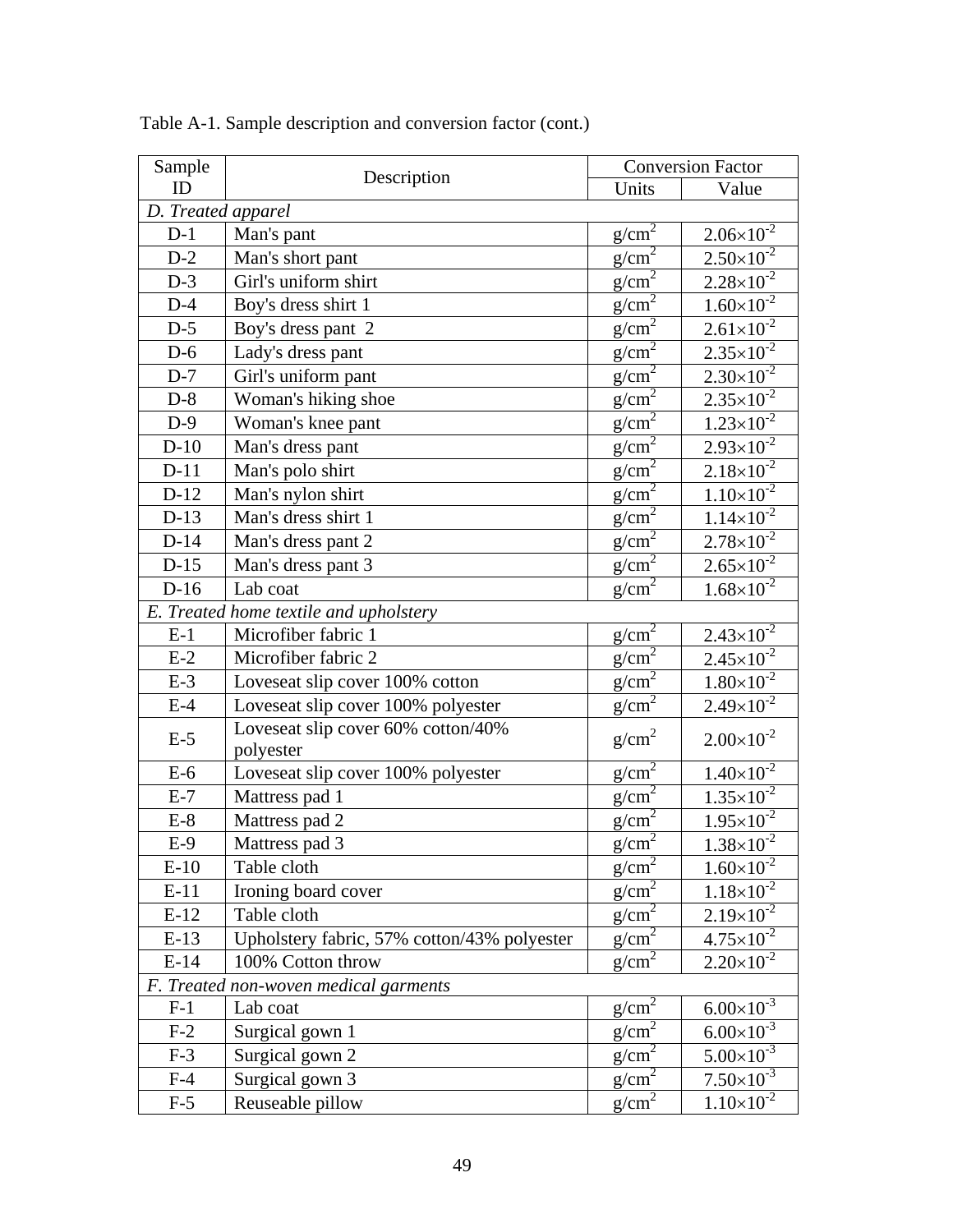| Sample |                                                     |                   | <b>Conversion Factor</b>                      |  |  |
|--------|-----------------------------------------------------|-------------------|-----------------------------------------------|--|--|
| ID     | Description                                         | Units             | Value                                         |  |  |
|        | G. Treated floor waxes and stone/tile/wood sealants |                   |                                               |  |  |
| $G-1$  | Household floor wax 1                               | N/A               | N/A                                           |  |  |
| $G-2$  | Household floor wax 2                               | N/A               | N/A                                           |  |  |
| $G-3$  | Commercial spray and buff                           | N/A               | N/A                                           |  |  |
| $G-4$  | Commercial floor sealer 1                           | N/A               | $\rm N/A$                                     |  |  |
| $G-5$  | Commercial floor sealer 2                           | N/A               | N/A                                           |  |  |
| $G-6$  | Commercial floor sealer 3                           | N/A               | N/A                                           |  |  |
| $G-7$  | Stone & tile sealer                                 | N/A               | N/A                                           |  |  |
| $G-8$  | Granite sealer                                      | N/A               | N/A                                           |  |  |
| $G-9$  | Household floor polish                              | $\rm N/A$         | $\rm N/A$                                     |  |  |
| $G-10$ | Marble & granite sealer                             | N/A               | N/A                                           |  |  |
| $G-11$ | Stone, tile & wood sealant                          | N/A               | N/A                                           |  |  |
|        | H. Treated food contact paper                       |                   |                                               |  |  |
| $H-1$  | French fry bag                                      | $g/cm^2$          | $3.25 \times 10^{-3}$                         |  |  |
| $H-2$  | French fry carton                                   | $g/cm^2$          | $2.41 \times 10^{-2}$                         |  |  |
| $H-3$  | Popcorn bucket                                      | g/cm <sup>2</sup> | $1.99 \times 10^{-2}$                         |  |  |
| $H-4$  | Popcorn bag                                         | $g/cm^2$          | $3.87\times10^{-3}$                           |  |  |
| $H-5$  | Microwave cooking bag                               | $g/cm^2$          | $8.60\times10^{-3}$                           |  |  |
|        | I. Membranes for apparel                            |                   |                                               |  |  |
| $I-1$  | Women's rain jacket                                 | g/cm <sup>2</sup> | $9.83 \times 10^{-3}$                         |  |  |
| $I-2$  | Men's rain jacket                                   | g/cm <sup>2</sup> | $9.39 \times 10^{-3}$                         |  |  |
| $I-3$  | Men's jacket                                        | $g/cm^2$          | $8.64 \times 10^{-3}$                         |  |  |
| $I-4$  | Women's insulated pant                              | $g/cm^2$          | $1.59\times10^{-2}$                           |  |  |
| $I-5$  | Men's parka                                         | g/cm <sup>2</sup> | $1.82 \times 10^{-2}$                         |  |  |
| $I-6$  | Woman's rain jacket                                 | g/cm <sup>2</sup> | $1.90\times10^{-2}$                           |  |  |
| $I-7$  | Sombrero (hat) 1                                    | $g/cm^2$          | $1.30\times10^{-2}$                           |  |  |
| $I-8$  | Sombrero (hat) 2                                    | $g/cm^2$          | $1.40\times10^{-2}$                           |  |  |
| $I-9$  | Man's rain parka                                    | $g/cm^2$          | $9.00 \times 10^{-3}$                         |  |  |
| $I-10$ | Ball cap                                            | $g/cm^2$          | $1.83 \times 10^{-2}$                         |  |  |
|        | J. Thread seal tapes and pastes                     |                   |                                               |  |  |
| $J-1$  | $1/2$ " Tape 1                                      | g/cm <sup>2</sup> | $\frac{2.97\times10^{-3}}{2.97\times10^{-3}}$ |  |  |
| $J-2$  | $1/2$ " Tape 2                                      | $g/cm^2$          | $2.86 \times 10^{-3}$                         |  |  |
| $J-3$  | $1/2$ " Tape 3                                      | $g/cm^2$          | $2.66 \times 10^{-3}$                         |  |  |
| $J-4$  | $1/2$ " Tape 4                                      | $g/cm^2$          | $2.71 \times 10^{-3}$                         |  |  |
| $J-5$  | $1/2$ " Tape 5                                      | $g/cm^2$          | $2.89\times10^{-3}$                           |  |  |
| $J-6$  | $1/2$ " Tape 6                                      | g/cm <sup>2</sup> | $1.01 \times 10^{-3}$                         |  |  |
| $J-7$  | $1/2$ " Tape 7                                      | $g/cm^2$          | $9.49 \times 10^{-3}$                         |  |  |
| $J-8$  | Pipe thread sealant 1                               | N/A               | N/A                                           |  |  |
| $J-9$  | Pipe thread sealant 2                               | N/A               | N/A                                           |  |  |

Table A-1. Sample description and conversion factor (cont.)